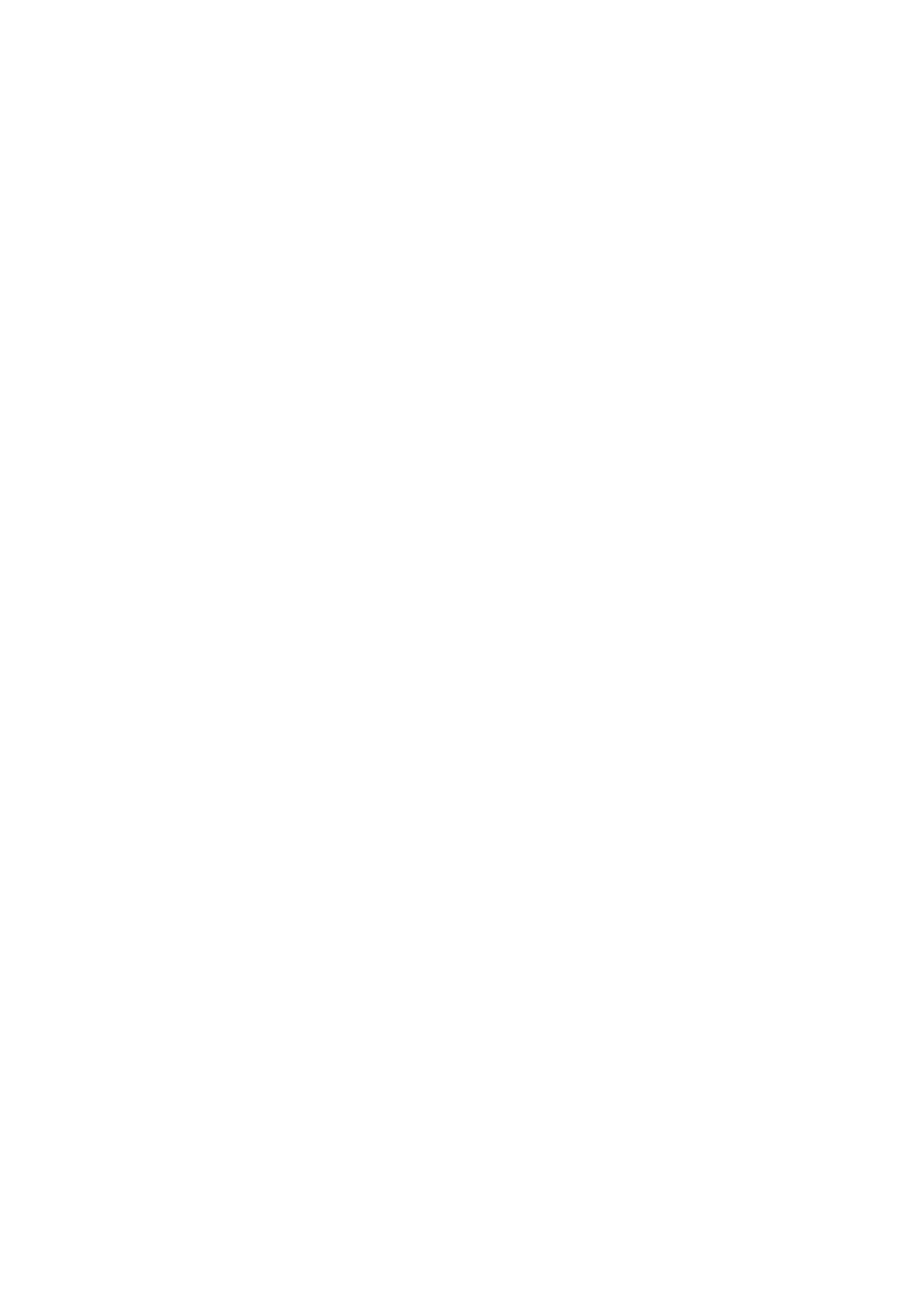

| Introduction                    |         |
|---------------------------------|---------|
| <b>Committee Welcome</b>        | Page 1  |
| <b>Before you start</b>         | Page 3  |
| The thing I like                |         |
| <b>Most about medicine</b>      | Page 4  |
| <b>Least about medicine</b>     | Page 5  |
| Tips                            |         |
| <b>For studying</b>             | Page 6  |
| <b>For emailing</b>             | Page 10 |
| <b>For Clinical dressing</b>    | Page 16 |
| <b>On Textbooks</b>             | Page 18 |
| <b>On subjects</b>              | Page 24 |
| <b>On Placement</b>             | Page 34 |
| <b>On work and Life balance</b> | Page 35 |
| <b>On assignments</b>           | Page 36 |
| <b>Final Tips</b>               |         |
| <b>Favourite Med Quotes</b>     | Page 37 |

### *Contributors*

*Executive [Committee](#page-41-0)*

*[Page](#page-41-0) 39*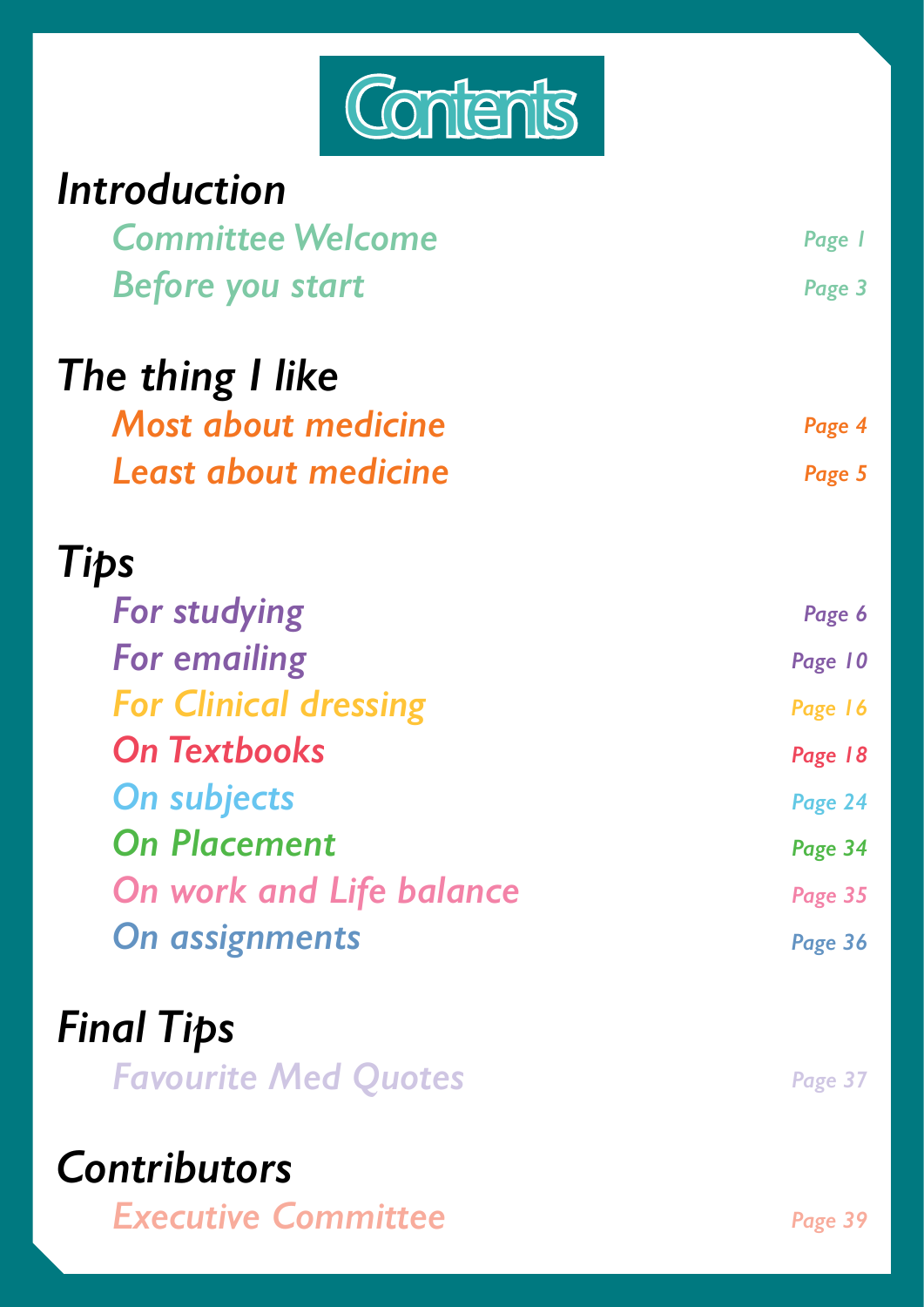<span id="page-3-0"></span>

*If this is your first year at JCU studying Medicine, congratulations on your acceptance to medical school, and welcome to the next chapter of your life!*

Getting into Medicine is certainly a great privilege, but also a great responsibility. You have taken the first step to your career as a doctor, which involves taking care of others and saving lives.

This Tips for Students Handbook was created by JCUMSA with the generous help from the medical students over the years. It is with great privilege that I write part of the introduction to our fourth edition of this publication.

With >200 students in each new cohort of medical students, it become apparent that handy tips and advice passed down from year to year was becoming lost in the ever increasing student numbers. As such, JCUMSA decided to collate some of the handiest tips in order to pass them down to generations of medical students after us.

We believe that preparation is the key to success, and being as informed and up-todate as possible is advantageous in making the most of your time in medicine, being efficient in study and maximising clinical opportunities. As Shashi (Fourth Year Pathology Lecturer) says, 'those who fail to plan, plan to fail'.

This handbook is not official, nor is it policy or procedure. However, it has been made by the students, for the students and is therefore the advice designed to help you, from people who know exactly what studying at medical school it is like.

We encourage you to contribute to this handbook in future, and spread the handy tips of med school to all your colleagues. If you're ever unsure of anything – just ask!

Best of luck with your studies, and most importantly, enjoy your time at JCU!

Kind regards,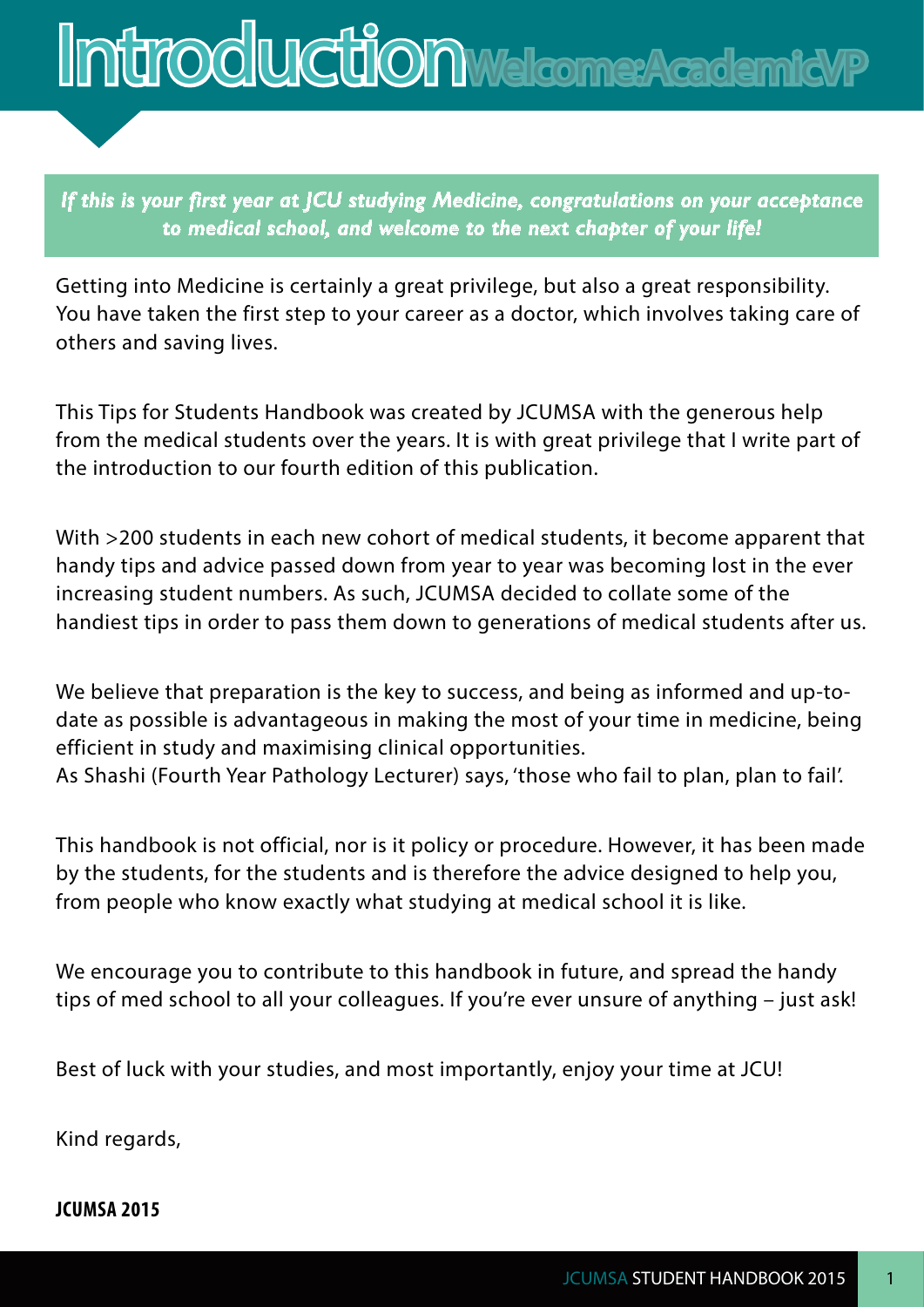### Introduction Meet your Representatives



# #JCUMSAReps2015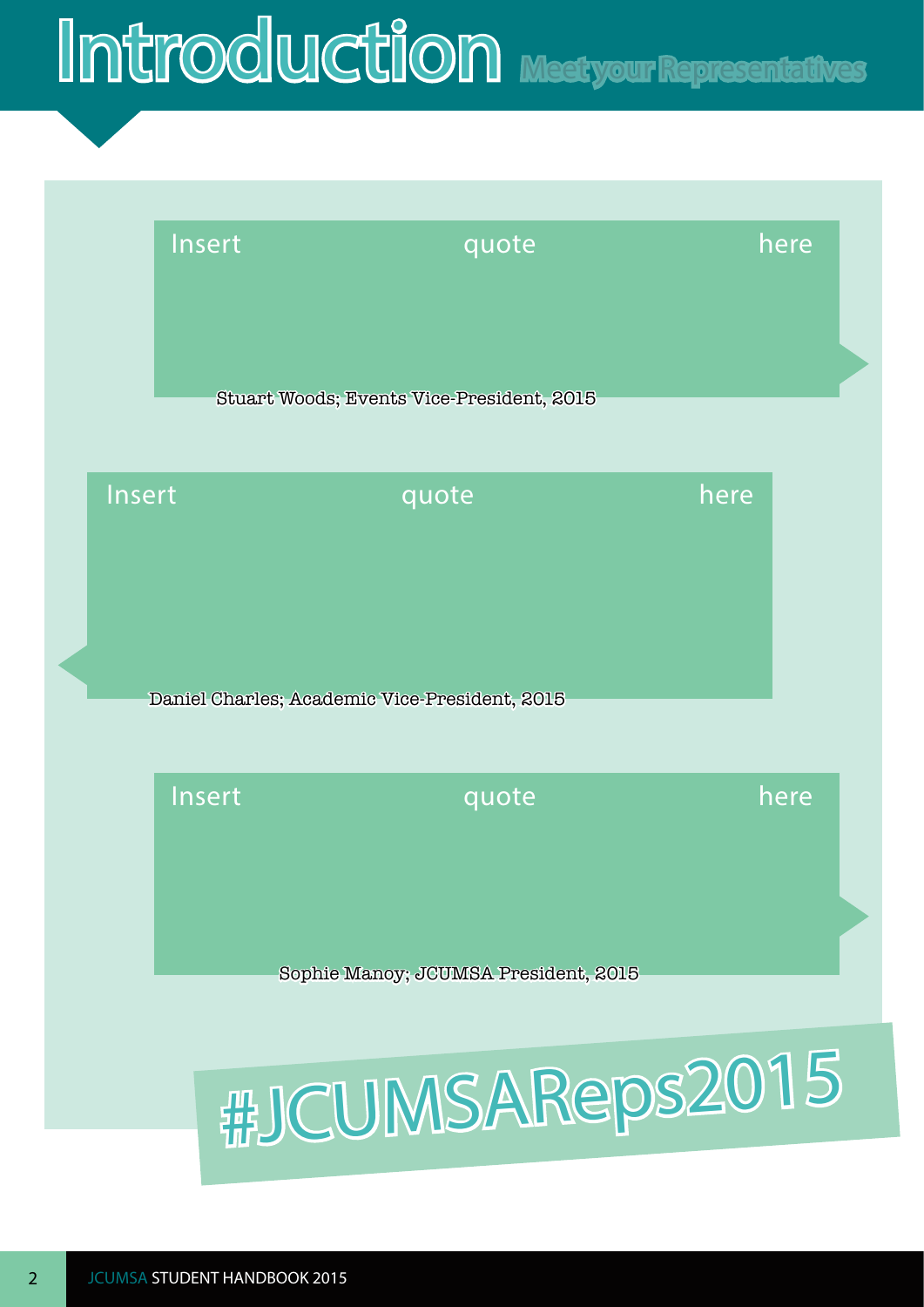### <span id="page-5-0"></span>Before you start...

#### *1. Make sure you know where the School of Medicine is, and where your classes are held*

Click **[here](http://www.jcu.edu.au/maps/)** to be linked to the JCU Map Page which will show you where the School of Medicine is. When it comes to finding rooms, asking other students can help, but have a read of the logic behind building codes. For example, 46-104A refers to Building 46, a room on the 1st floor (not the ground floor), in quad-room 4, which is subdivided into room A. The most important room to know is 45-002, this is the big lecture theatre with red seats, where most your lectures are – you can't miss it!

#### *2. Know how you are going to get there*

Figure out the bus routes, the walking paths or how to drive there and where to park. There's nothing like being late to your first lecture because you can't find a park near your building. A note on parking – it is difficult to find a park in the morning, so be early and definitely get a permit as there is no free parking around the med school.

#### *3. Know what your JCU login number and password are*

This number will be 6 digits and starts with 'jc' eg. jc123456. It is not your Student number which is 8 digits: 12345678. Your JCU Login Number gets you into your email, your LearnJCU, Your Students Online and your eStudent.

#### *4. Make yourself familiar with the computer facilities*

#### **[LearnJCU](https://learnjcu.jcu.edu.au/webapps/portal/frameset.jsp)**? **[eStudent](https://secure.jcu.edu.au/eStudent/login.aspx?ReturnUrl=%2feStudent%2fDefault.aspx)**? **[StudentsOnline](https://secure.jcu.edu.au/studentsonline/?fuseaction=login&redirect=%2Fstudentsonline%2Findex%2Ecfm)**?

No idea what these things are and what they do? Go ahead and click on the links - and a good idea is to bookmark them.

Have a look at them before Week 1 and familiarise yourself with what goes where. **[LearnJCU](https://learnjcu.jcu.edu.au/webapps/portal/frameset.jsp)** is where you will find all your lecture notes and important forms and updates – make sure you know how to navigate your way through it. **eStudent** is for enrolment, paying fees and requesting an academic record. **StudentsOnline** is used mainly for exam timetables.

Equally important is checking emails - but more on that later.

#### *5. Make sure you complete the required forms on time*

There are some tasks that must be completed in order for you to finish the year. You won't be allowed on placement or to move onto the next year until these are done. Not sure if you've done all that's required? Click **[here](https://fmhmsapps.jcu.edu.au/Placements/frmLogin.aspx)** to log into the placement portal and check you've done it all.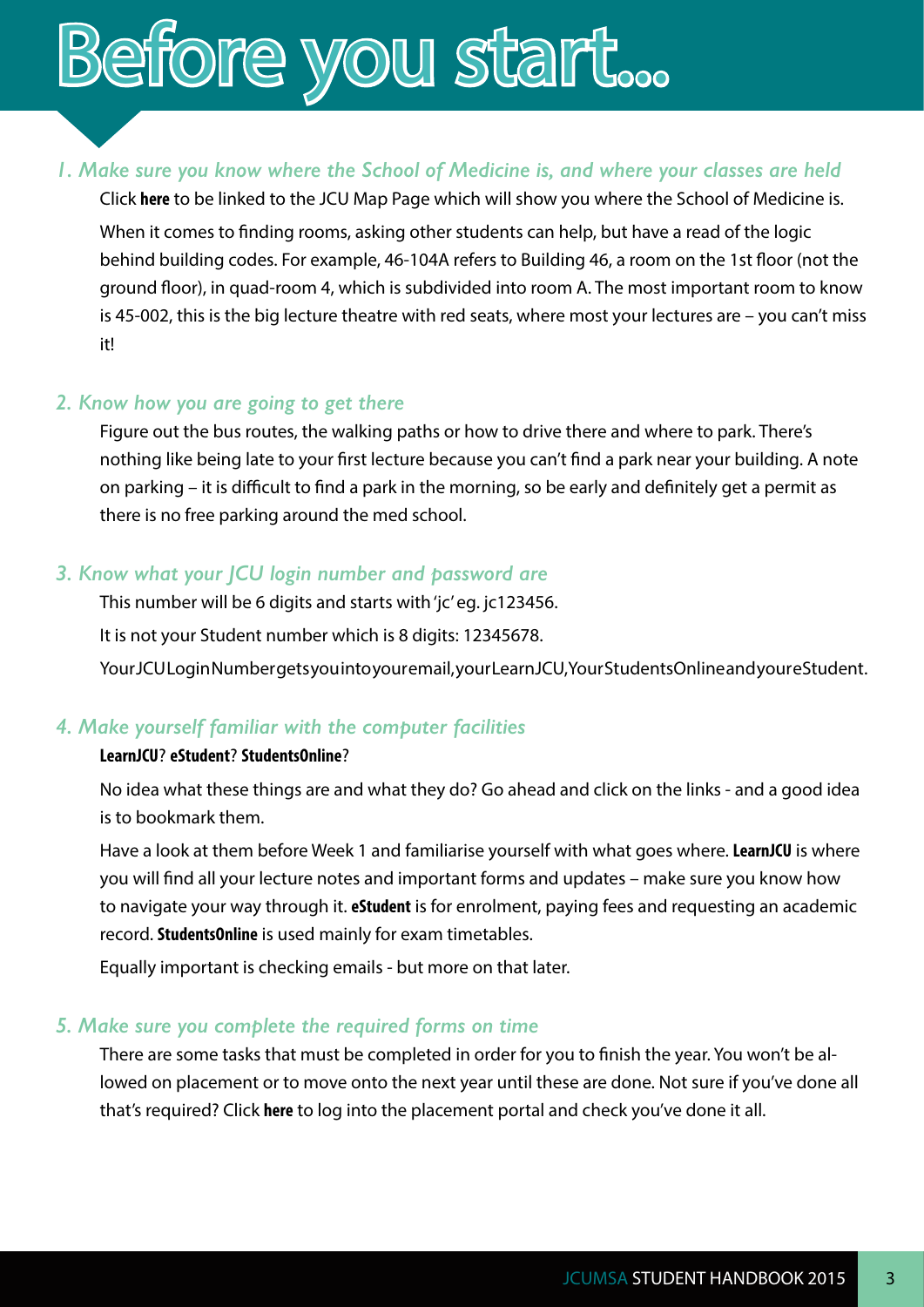# <span id="page-6-0"></span>**Things I like most about medicine**

#### "Ilike going home and knowing that my day is never wasted – that nomatter how bad a day I have had that I have made a difference in some little way."

"The feeling that we are all in it together, there is a **special bond** with your colleagues that is **hard to find** anywhere else - we live, eat, study and socialise together."

"The clinical skills nights held by different interest groups. As you don't get a lot of clinical exposure during your first year, coming to these **skill nights** give you a healthy break from all the study."

"Meeting so many new people from different backgrounds who all share the **same goal**: to pass first year."

"The **challenge** of the course: having something to work towards."

"The fact that you **don't need to compete** anymore; everyone's in the same boat now."

"The feeling that what I'm learning will help me to make a difference to **thousands** of people very soon."

"The things that love most about medicine is the **diversity** in the degree itself and then for the **potential for the diversity to continue** throughout my career. We are very much spoon fed in medicine and well looked after by the academic staff, which is something I think we all take for granted. There is always more to learn, in a sense we will always be students. It is not until my clinical years that I realised this, however with med being 6 years we are able to form the closest of friendships with our future colleagues. Medicine **attracts the strangest of personalities**; however it makes for the interesting semesters."

"It's really **rewarding** when you're on placement and the doctor asks you about **something you know** or you see a patient comes in with something interesting you've seen before or have been learning about. It's also a great when you **see patients get better**, if you're on longer placements."

"Seeing the smiles on patients' faces when they gradually get better can be really touching and satisfying."

"How medicine is a multidimensional job; it holds the applications of many occupations in one organic practice. As a doctor, you're not only a physician, but a leader, team member, detective, mentor and even a negotiator at times."

"You **never** stop learning. There is always room for improvement."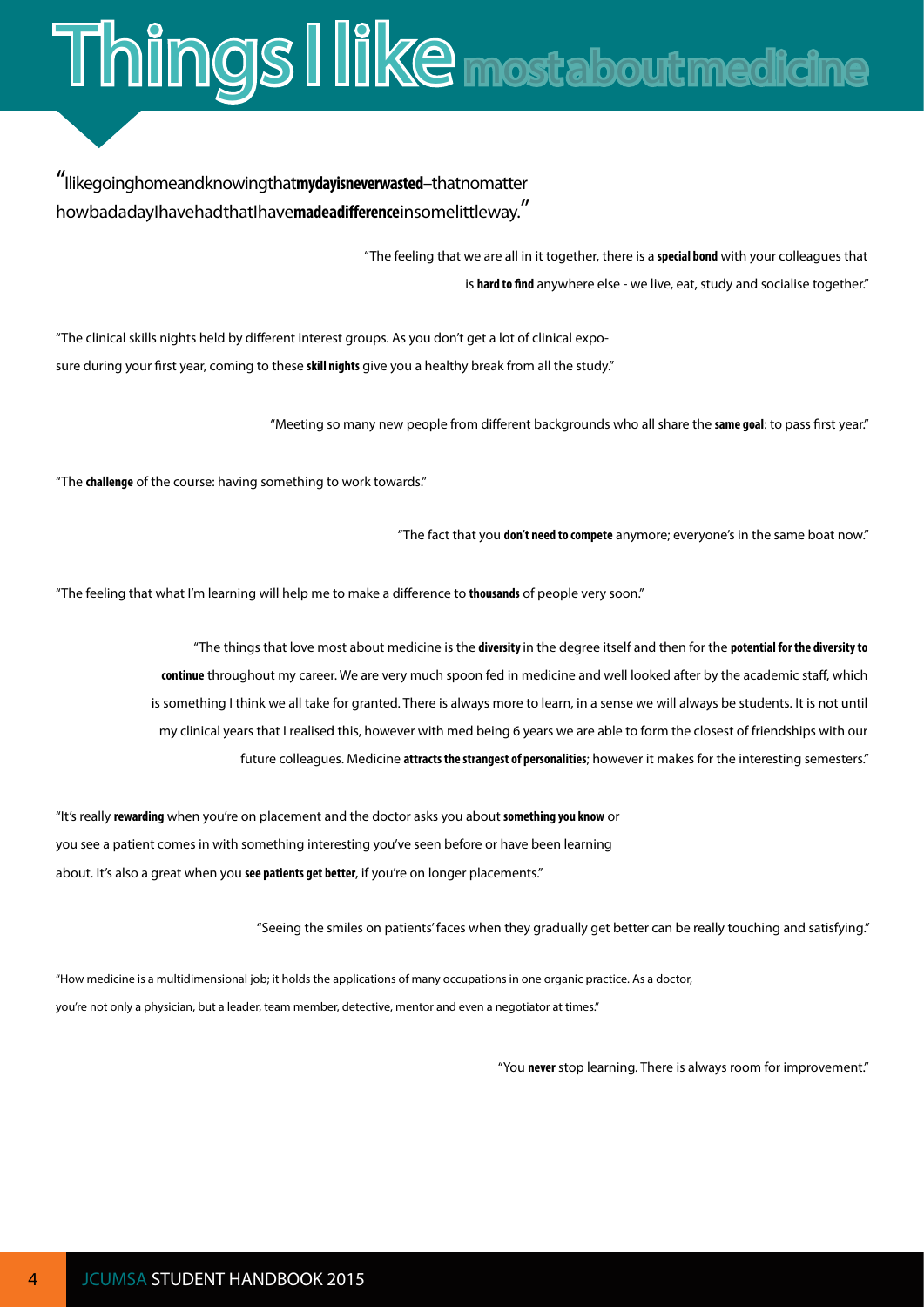# <span id="page-7-0"></span>Things I like least about medicine

"All the study!!! There is a lot of it and it can be very overwhelming."

"The colossal workload (well,

"The constant feeling that you are just falling behind."

"That sometimes it feels like Med is 'consuming' your life."

"The lack of clarity with many of the topics: there will always be more questions about the content than can be answered, even by our very knowledgeable lecturers, but if you learn to see what you don't know as a challenge, rather than a frustration, I believe you will enjoy things far more, though the uncertainty can be exasperating and worrying sometimes. Make sure you make good use of lecturers to minimise that uncertainty as much as possible."

> "The only other major thing which I don't particular enjoy is the amount of study we have to do. What is worse is when one of those brilliant students waltz into the room not having to do much study at all – damn smart people!"

"You can literally never know everything or study everything that you wanted to before the exam, so you have to be really self-disciplined not only to study enough, but also not to study too much (if you're likely to go that way)."

> "It is hard in first year to see the relevance of MAP Kinase Kinase Kinase and the TCA cycle and some students say that it never ever comes up again, but you'll find that if you question how drugs are able to work or why red blood cells don't use oxygen, the answer lies in the molecular subjects you've already learned about. I must say, I enjoyed some of the first year subjects the least, but they're actually really useful.."

"Having to settle with "being patient" until clinical years begin."

"Knowing that you will never be able to learn everything. The only thing you can do is do your best."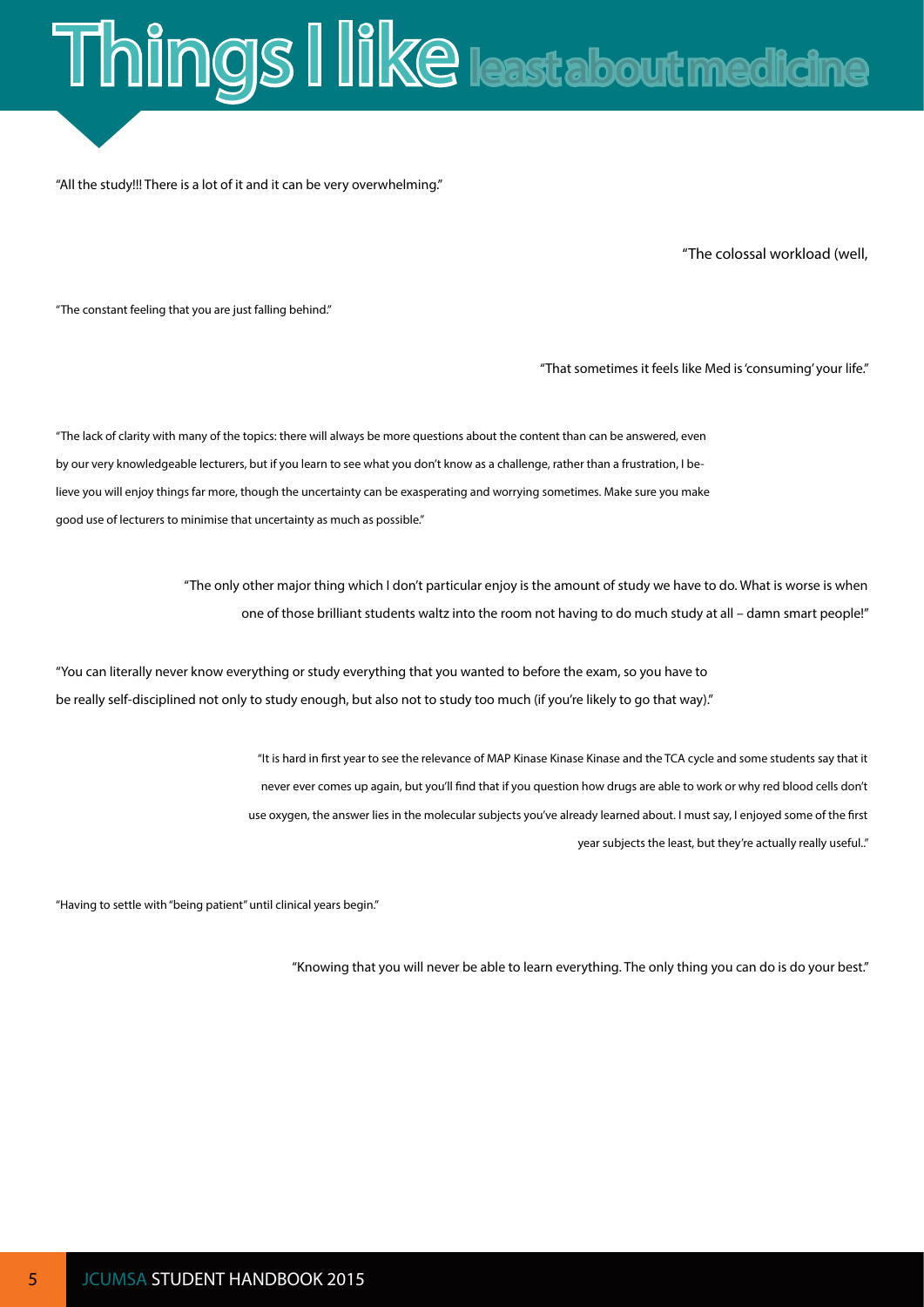#### <span id="page-8-0"></span>*Tips on Introductory Lectures*

- Attend all your lectures. This will help you more than any study that you do on your own. Students often ask what sort of student fails medicine? A short answer would be: 'The student who doesn't turn up at all'. Half of success is turning up. Even if you don't think it's worth it and you can use your time productively, you will never actually know what you missed unless you go.
- Lectures are a way of the lecturer communicating exactly what they expect from you who wouldn't want to hear that?
- Prepare for lectures; print out the materials, read the overview/lecture notes if you have them it makes it easier to listen if you have a fair idea of what is being taught.
- Still take notes in class: old school, but works a charm. Your future patients won't come with lecture slides!
- Pre-reading: 5-10 minutes is enough, Post-read: compare my notes to slides. That same night type out the lecture notes with my notes added.

#### *Tips on Guided Learning Sessions*

- Use the GLS time to your advantage ask questions!
- You have to teach yourself something you won't always be spoon fed. Do your own research.
- GLSs are a good indication of the depth you need to go into with study.
- Think you're learning too much? Address the learning objectives of the week, if you've covered all these you're pretty much set.
- GLSs are there to understand concepts, not just answer the questions.
- Do the weekly GLSs again in SWOTVAC to revise important concepts.
- Ask the older years for guidance and help!
- Make the most of the tutors there older students know what is expected and can help you find the right direction.
- Have a quick look over the GLS beforehand and anticipate the questions you might have trouble with it will save time if you already know what you will need to discuss with your peers or ask the tutor or lecturer.
- Don't try and be a GLS hero and have all the questions done and just try to impress everyone else. GLSs is about everyone understanding, not just you.

#### *Tips on getting organised*

- Consider getting a folder for each semester's subjects materials.
- Create weekly summaries, and try to complete them as each week passes.
- Try drawing up a timetable each week so you know where spare time is.
- Start assignments as soon as you get them don't do them the night before!
- Set deadlines for what you would like to have done by when.
- Make notes good notes, easy to read notes are worth their weight in gold before exams. Don't use other people's!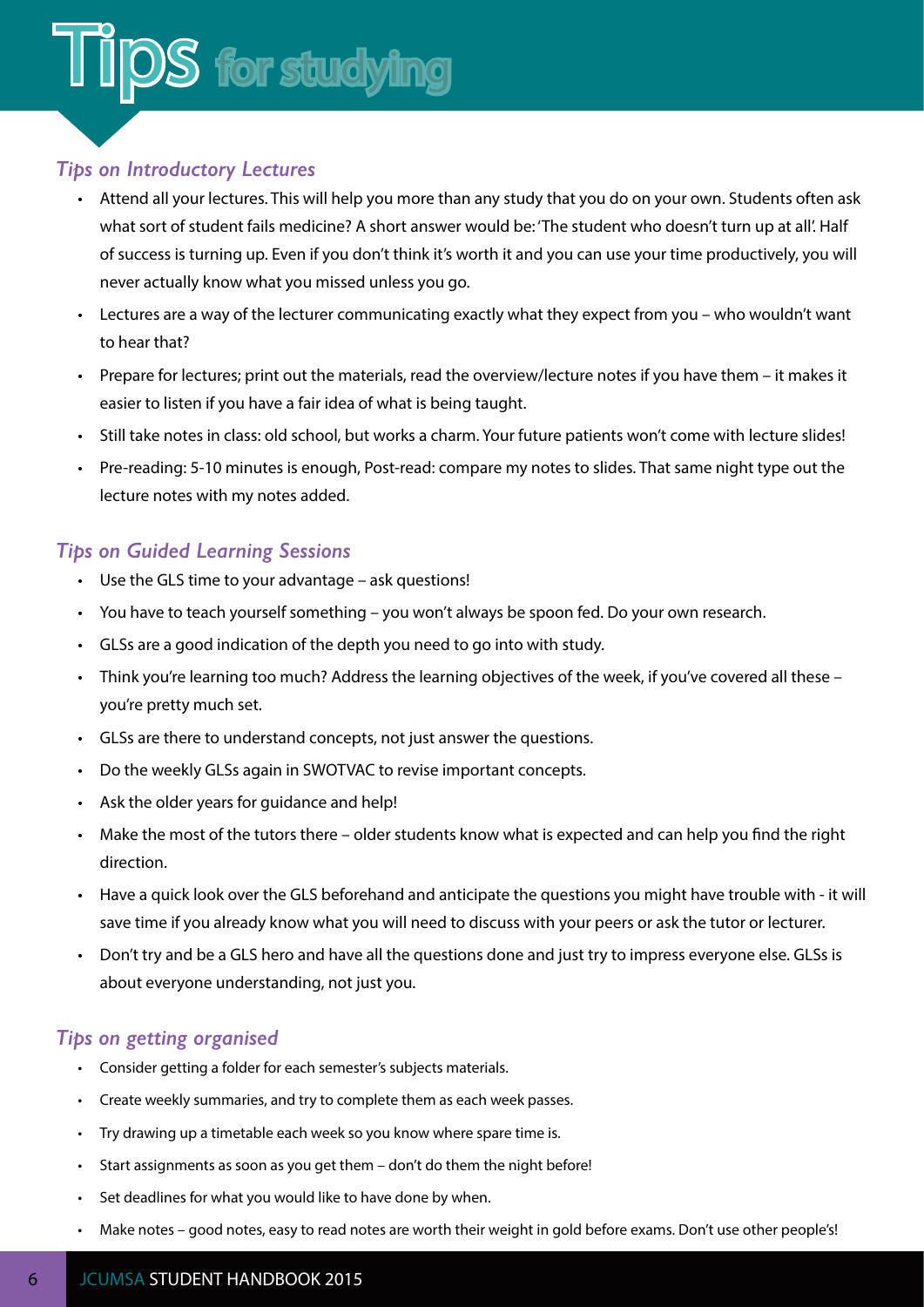#### *Tips on Making Summaries and Study Notes*

- At the end of the week make a summary no more than two pages of the important info (combining the lecture, GLS and SS).
- Turn the learning objectives into questions and print out a list of them for each week. Try answering them at the end of the week or during SWOTVAC to make sure you know the key points – so much more interesting than reading summaries.
- I type a weekly summary for each topic in each subject, and aim to keep it under 20 pages. That way, at the end of the semester, I have a 120ish page document for each subject with all the key concepts for the semester!"
- Trust me, writing them out helps. Reread them every so often so as to keep it somewhat fresh in your mind. Include diagrams in your summaries too – I find it helps. Use the learning objectives to guide you on what you should and should not summarise.
- A summary is exactly that a summary. Do not include everything you can find on metabolism, just take the key points of the week and pad them out. Looking for an indication of depth? Address the weekly learning objectives!
- Some write summaries by hand, some type up notes it's a personal choice.
- Am I just copying the lecture slides? Pretty notes can't do CPR!
- I find that summaries and long documents don't work for me. I prefer answering questions and using a whiteboard or a blank page to write out everything I know from memory – that way you know where your weaknesses are and don't spend time reviewing things you already know well.

#### *Tips on SWOTVAC*

- DO NOT leave all study/summary making to SWOTVAC..
- I study off my summaries and make colourful mind maps for each week
- Make diagrams and charts to put up around the house learn to label them.
- Try weekly study sessions with some friends to go over material and anything you don't understand. GLSs are there to understand concepts, not just answer the questions.
- Read the textbook highlighting as you go.
- Go over your summaries using the learning objectives to focus: anything that's nice to know or not really part of the content: forget it.
- Spend a little time considering how you are going to approach the exam and manage your time during it will you just work through the exam from beginning to end, or will you start on something you know the answer to etc…
- Before starting to revise a particular week, try and write down or whiteboard what you remember from that week. This will allow you to focus your study more towards the concepts you don't know or can't remember.
- The internet is full of mcqs that can help you revise do make sure they come from a source that looks reliable though.
- Intersperse study with quizzes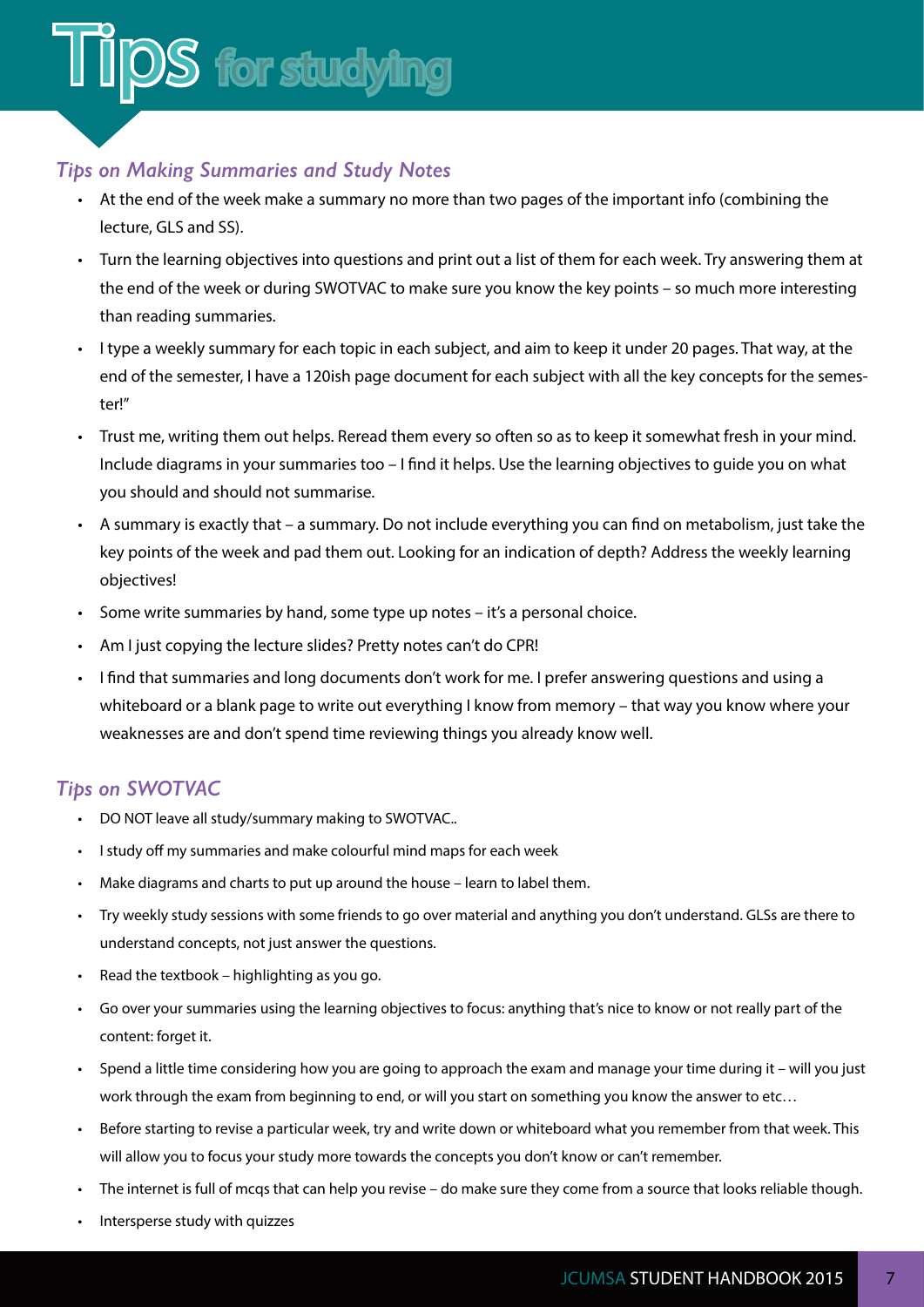#### • After an exam, don't wait for too long to start studying again, but do take a break!

S for studying

- If you're regretting everything you haven't done and worried about what you might not be able to achieve. leave it behind. All you can ever do is make the most of the time you have left.
- Don't forget about integrative sessions, cross cultural workshop, clinical skills.
- If things are becoming too much, study in a group friends have an amazing ability to make things better.
- Make cue cards with important things on them throughout the year and use them for revision when you're waiting for a bus instead of scrolling through your phone!
- You will not get 100% medicine is not like high school.
- Don't worry too much about fancy wording: understand the concepts; this said, it is important to practise explaining concepts.
- If, when going over a week, it feels like it's the first time you've ever seen the material, don't freak out: if you attended the session, it's there somewhere, but you won't remember it if you're overwhelmingly worried or stressed.
- Try to maintain a sense of humour just before bed, watch something short that amuses you...
- Do past exams questions / weekly quiz questions if you still have them (some students remember questions from past years and pass them on), nominate at minimum a whole day to go over past exams – they are brilliant!
- During SWOTVAC there will be a time guaranteed when you think you will fail, definitely without doubt going to fail. Take a breath, eat some chocolate, this will pass.

#### *All of the study secrets we can think of to share...*

- Time management skills are very important! Keep a diary and set a timetable you will get a lot more done.
- Work hard all year you're not studying for a test, you're learning how to be a doctor. Turn up to every session even the ones that feel like a tremendous waste of time. In the hospital, I use what I learnt in my pre-clinical years, and wish I had paid more attention to my lecturers.
- Don't cram (I know it's easy to say now but cramming never taught me anything). If you don't know everything you need to know by SWOTVAC, you're a long way behind the eight ball. SWOTVAC should be for revision – not learning new material.
- Study for quizzes they're good checkpoints leading up to exams so you can figure out what you know and what you need work with.
- Attend quiz review sessions you can figure out where you went wrong in your quiz and study accordingly. Also, I don't know, some of the quiz questions may pop up again during your exams (\*wink\* wink\* nudge\* nudge\*), so it might be a good idea to find out what the right answers were...
- Exercise I find going for a jog in-between study helps clear your head and helps you study for longer without getting too mentally stressed.
- Whiteboarding Invest in a decent sized whiteboard and just keep redrawing the anatomy diagrams and biochemical pathways.
- A little bit every day. When you leave it all until the end, the mountain is just too tall and you will crash and burn. Maybe not immediately, but it will happen. If you try to learn one week of material every couple of days, you will be fine.
- You will never know everything, nor will you need to know everything.
- If you fall behind, leave the week you fell behind in and catch up later.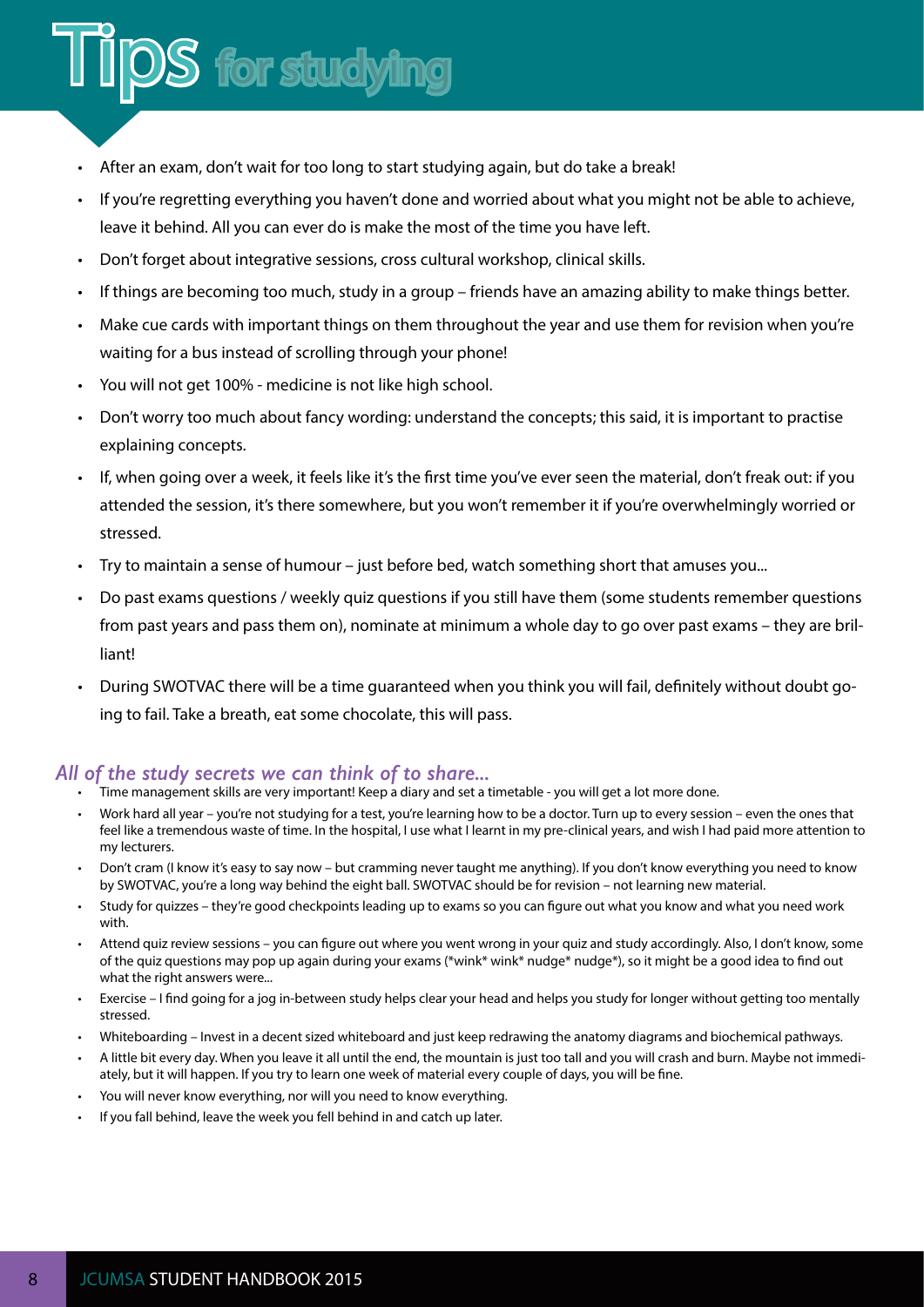## DS for studying

- Use the Lecture Recess wisely.
- Know your purpose when you're reading from the textbook: what do you want to learn and get out of it?
- Learn to trust yourself.
- Study styles are unique as you are. Everyone studies differently. What works for one person may not work the same way for yourself. But don't be afraid to try different study styles.
- Share; keep it fun. We need doctors! Mix independent and group study. Doctors work in teams (even pathologists!). Compete against yourself.
- No one said med was going to be easy, but no one said it was boring either.
- Think of the difference you will make.
- Try not to compare yourself to your friends and other people in your year. If you are covering the material and feel like you are understanding it well, that is all the matters – not how much you are doing in comparison to someone else.
- Start early! A close friend of mine discovered we were unfortunately doing the same thing all thoughout our medical schooling regarding study techniques, and that was relying on "future me". Example: "Oh don't worry about going over weeks 1-4 now you're tired, sleep, future me will sort it" = fail. Never do this.
- There's this concept called eye-ear dissociation, where you don't recognise what you're hearing about is evaluating the material you've been reading about. Use your senses while studying: read it, discuss it (talk and listen).
- Avoid listening to music with lyrics. It's distracting and research shows it makes you retain less, while classical is said to improve learning.
- Ventilate your room. Chew gum. It improves circulation to your brain. Mint flavours also make you more alert.
- It's not directly related to study, but as soon as you wake up, expose yourself to natural light: it stops melatonin production (which makes the brain fall asleep), thus improving mental energy, alertness and speed of thinking. Work in bright light, with as much of it as possible being natural.
- Light exposure also helps to set an appropriate circadian rhythm, which will help you be alert during the day and get good sleep at night.
- Look for associations between what you already know and the new material.
- Improve retention by: repetition, making notes and diagrams, using the information in context, testing yourself (see below) and discussing it with others. Improve your recall by also learning triggers to access this information: what questions would elicit this information? What case studies could you be given where it applies? Use alliteration, acronyms, acrostics and rhymes.
- Setting up a glossary with all the common prefixes and suffixes (eg hepato = liver) will be really useful to work out the meaning of all the big fancy words, even if you have never heard the word before
- Really try hard to keep up to date and finish the weekly summaries that week it will be much easier than trying to do them in lecture recess when the material is no longer fresh in your mind.
- Don't spend your entire life in a book. You are not meant to put your life on hold for 6 years to do med. It's meant to be a part of your life, not the entire thing. Make sure you have friends that don't do med and get involved in sports / arts / something outside of med. And yes, you can do this and still get HD's ;)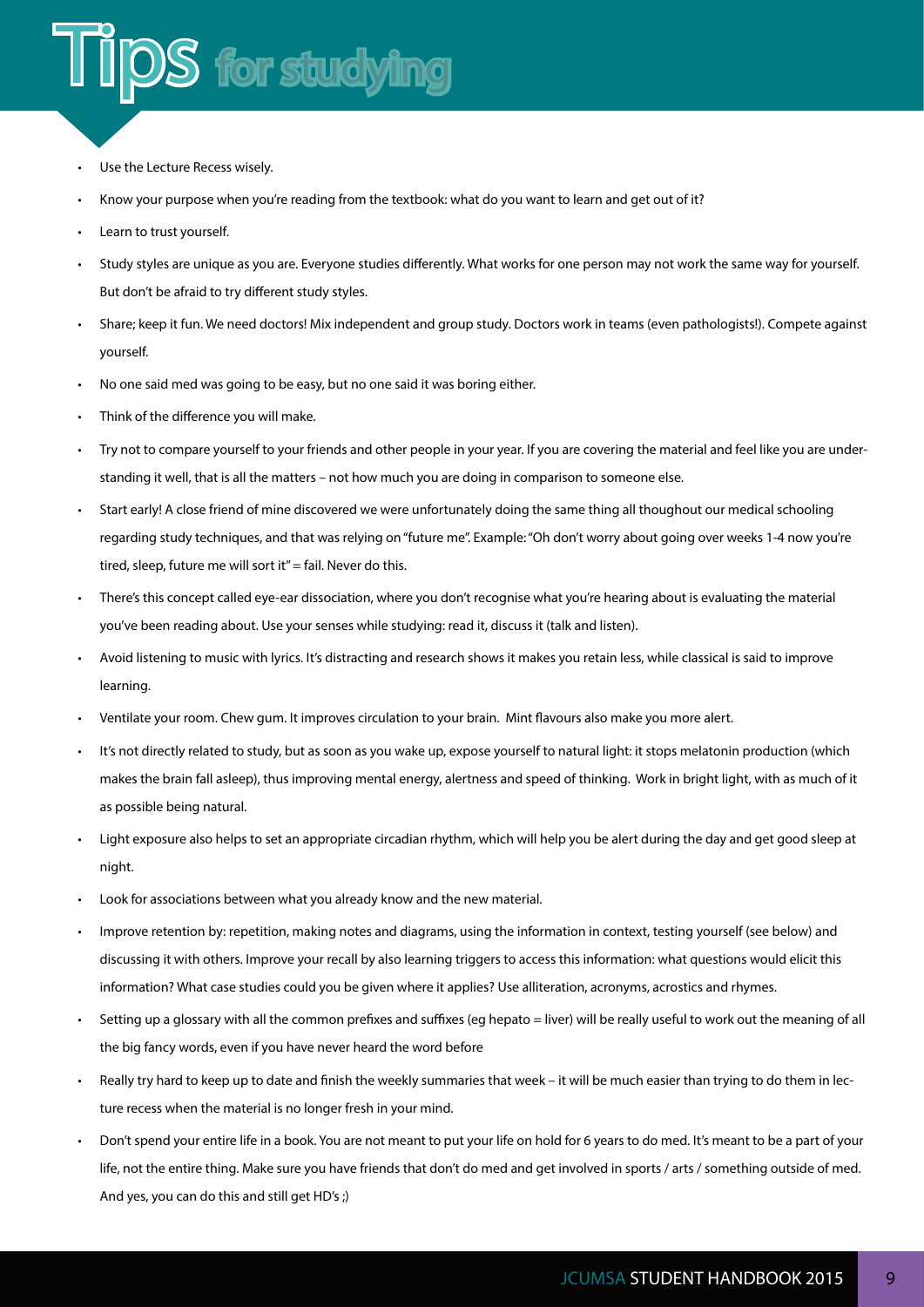## <span id="page-12-0"></span>**S** for emailing

#### Technicalities

#### *Logging In*

This seems like the easiest part of the process, but Hotmail/Outlook have changed so many times over the years, and now it gets pretty confusing. Before, JCU mail was integrated into Outlook but recently Microsoft has created a new branch called Office365. This is what we use. The easiest ways to access your email are by typing "Office 365" (with the space) into Google and clicking on the first link, or bookmarking **<http://mail.office365.com>**. Your username will be **firstname.lastname@my.jcu.edu.au**

#### *CHECK YOUR EMAILS REGULARLY*

It's a known fact that the staff love to inundate our inboxes with emails. Unfortunately, a lot of these emails are about room changes, or cancellations/additions to the timetable. So it's really important to check them regularly – which means at 4-5

#### The Know-How

#### *Part One***:** *The Recipient*

The most important part of an email is obviously the recipient. Always double, triple check who you are sending the email to, particularly if you have clicked, 'Reply', ensure you have not clicked 'Reply All'. When typing in email addresses, remember that students will be @**my.jcu**.edu.au whilst staff will be @**jcu**.edu.au In the new JCU email system, to add multiple recipients, separate email addresses with a semi colon; then type the next email address:

e.g. John.Smith@my.jcu.edu.au; Jane.Citizen@my.jcu.edu.au

To BCC: an email to someone (Blind copy), first ensure this setting is on. To activate this setting:

- 1. Click on 'Options' in the top right hand corner of the screen
- 2. This should open a new page with a menu on the left hand side. Click on "Settings".

|  | ۰                                |                                | ActivateBlindCarbonCopy                     |  |
|--|----------------------------------|--------------------------------|---------------------------------------------|--|
|  | refresh<br>Set automatic replies | J.                             |                                             |  |
|  | Display settings                 | options                        | mail crimdis segional                       |  |
|  | Manage apps                      | activirt                       | message format.                             |  |
|  | Offline settings                 | isma ismal                     | L.I. Hough show But                         |  |
|  | Change theme                     | grinadi.                       | El Weaptshale Trom                          |  |
|  | Options                          | ite nations'<br>2 <sub>1</sub> | Cartpoon messages or this farmed  NTML<br>٠ |  |
|  | Office 365 settings              | -settings                      | <b><i>Meanings hand</i></b>                 |  |
|  |                                  | phone.                         | Californi<br>vola Tavo                      |  |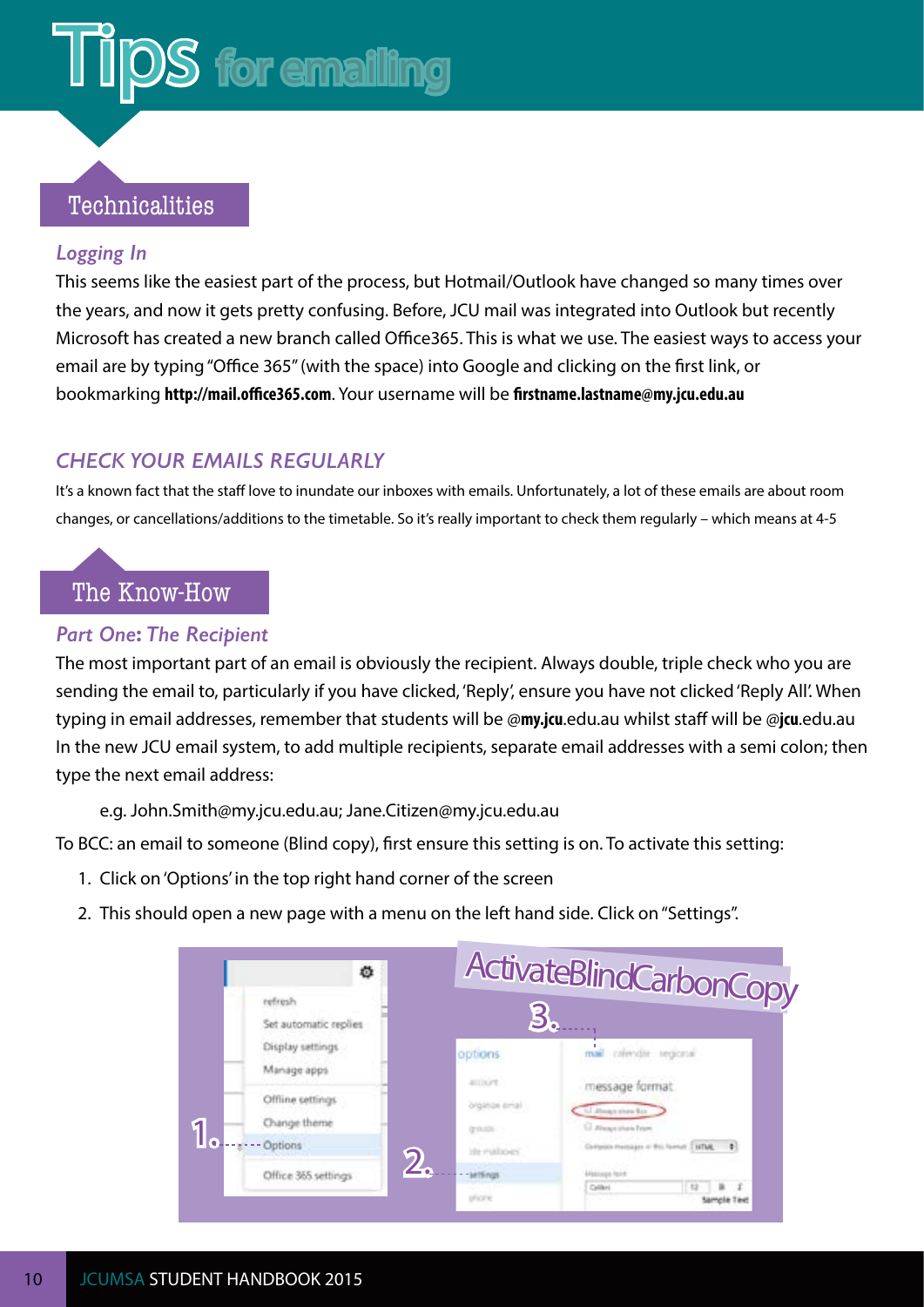### $DS$  for emailing

#### The Know-How Cont.

#### *Part two***:** *The Subject*

There is nothing more frustrating than a blank subject line. Use this line to identify the purpose of your email straight away. Particularly when emailing lecturers, the subject line 'Question' will get lost amongst hundreds of other student's emails with 'Question'. Something more specific to the student asking, the year they are in, and the subject/week from which the question is being asked is more appropriate.

e.g. Subject: Question - Med2 CVM Wk4 –Baroreceptors

You never know, the lecturer might want to address your brilliant question to the whole class in a SS. By having an easy to read subject line, they can find the question easily when searching their index later.

#### *Part three***:** *The attachment*

The most important message on attachments: Make sure they are relevant, small in size and in a format your recipient can open. Common mistakes include sending .docm or .docx documents which can often only be opened on certain computers. Sending documents in PDF is the best option, as they are smaller in size and can be opened on almost every computer. Giving your attachment an appropriate name is also useful, such as 'JCUMSA MedBall Poster', rather than just 'poster'.

#### *Part four***:** *The body*

All JCU Medical Students are aware of professionalism in the work place, but it often gets forgotten in emails. Emails are a form of professional communication with your colleagues, lecturers, administrators, academics, mentors, doctors and other important health professionals. As such, it is critical to be mindful of things such as:

- Appropriate Titles and Greetings
- Polite requests
- Appropriate use of colloquial language and text formats

Use spellcheck and get someone else to read any important emails eg. to your year coordinator. Nothing looks as unprofessional as someone that can't tell the difference their, they're and there! Be polite, courteous and always say thank-you at the end of an e-mail. Try to be brief, but wishing that the person has a good day and giving a warm greeting is always worth it, I believe."

"If I can pass on one tip after sending approximately 20 emails a day this year – short and sweet will get you places."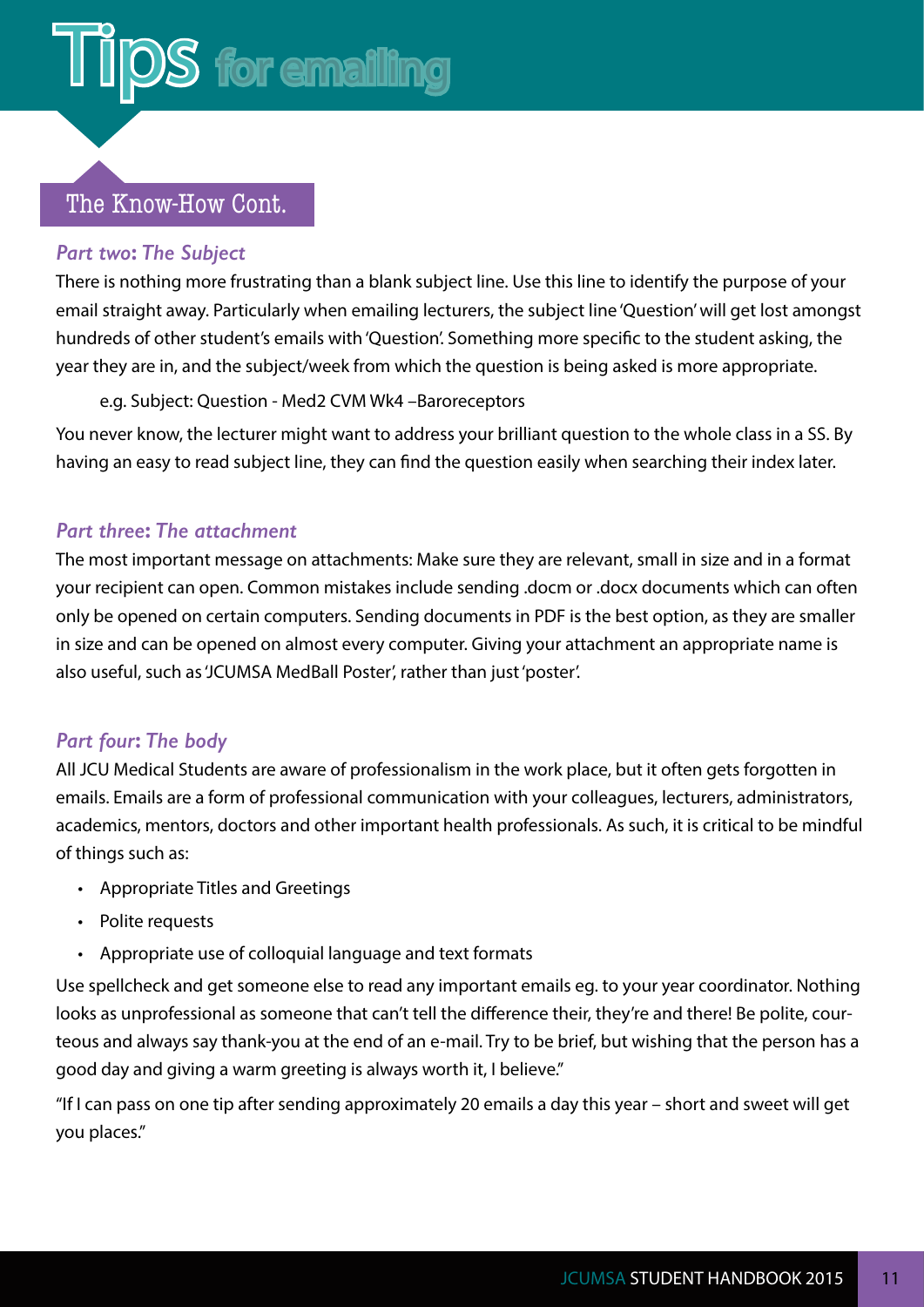### **S** for emailing

#### The Know-How Cont.

#### **Appropriate Titles and Greetings**

Until informed otherwise, it is always safest and most respectful to address all academic staff and health professionals by their official title, be that Dr John Smith, Professor Jane Citizen or Mr George Brown.

On the same note, certain greetings are appropriate for different audiences. 'Hey Med1' is acceptable, but 'Hey Richard Murray' is not. 'Dear Professor Murray' is more appropriate, and depending on circumstances, 'Hi Professor Murray' may be acceptable too.

#### **Polite Requests**

There is no harm in a small sentence that says, 'I hope this email finds you well', 'Thank you for your last email' or 'Thank you for your response'. Bearing in mind that lecturers get hundreds of emails a day, a polite introduction can make the difference between an email responded to quickly and one left til a few days later. Professional language is vital, as is basic manners and courtesy. Too often do the words 'please' and 'thank you' get left out of emails.

e.g. "Can you put the lecture notes up from yesterday" as opposed to:

"Would it be possible for you to please put up the lecture notes from yesterday's lecture."

A polite signing off on the email makes all the difference as well e.g. 'Thank you for your assistance.' When emailing to ask questions of lecturers, they do appreciate if you have done your own thinking and hard work too.

e.g. 'Can you explain to me why metabolism of fructose is different to glucose?' as opposed to:

'I have been reading about the metabolism of fructose, and understand it is different to glucose. I looked at Page 45 of Biochemistry, but am a bit confused regarding whether the same enzymes are used. From what I gather, fructose just skips the first two steps of glucose metabolism. Is this correct? I hope you might be able to clarify my understanding, if possible."

Lastly, and most importantly – remember how others might perceive your email. Correct grammar, spelling and correct sentence structure goes a long way. Lecturers will be able to understand what you are asking without having to decode your email.

e.g. 'U sed in the lecture something about Na and K but i didn't quite get it.'

Use of capital letters should be avoided in an email, at all costs, unless it is an appropriate name such as JCUMSA, SANTE, RHINO, GLS, CTL or MTC. There is no reason to 'shout' in email speak.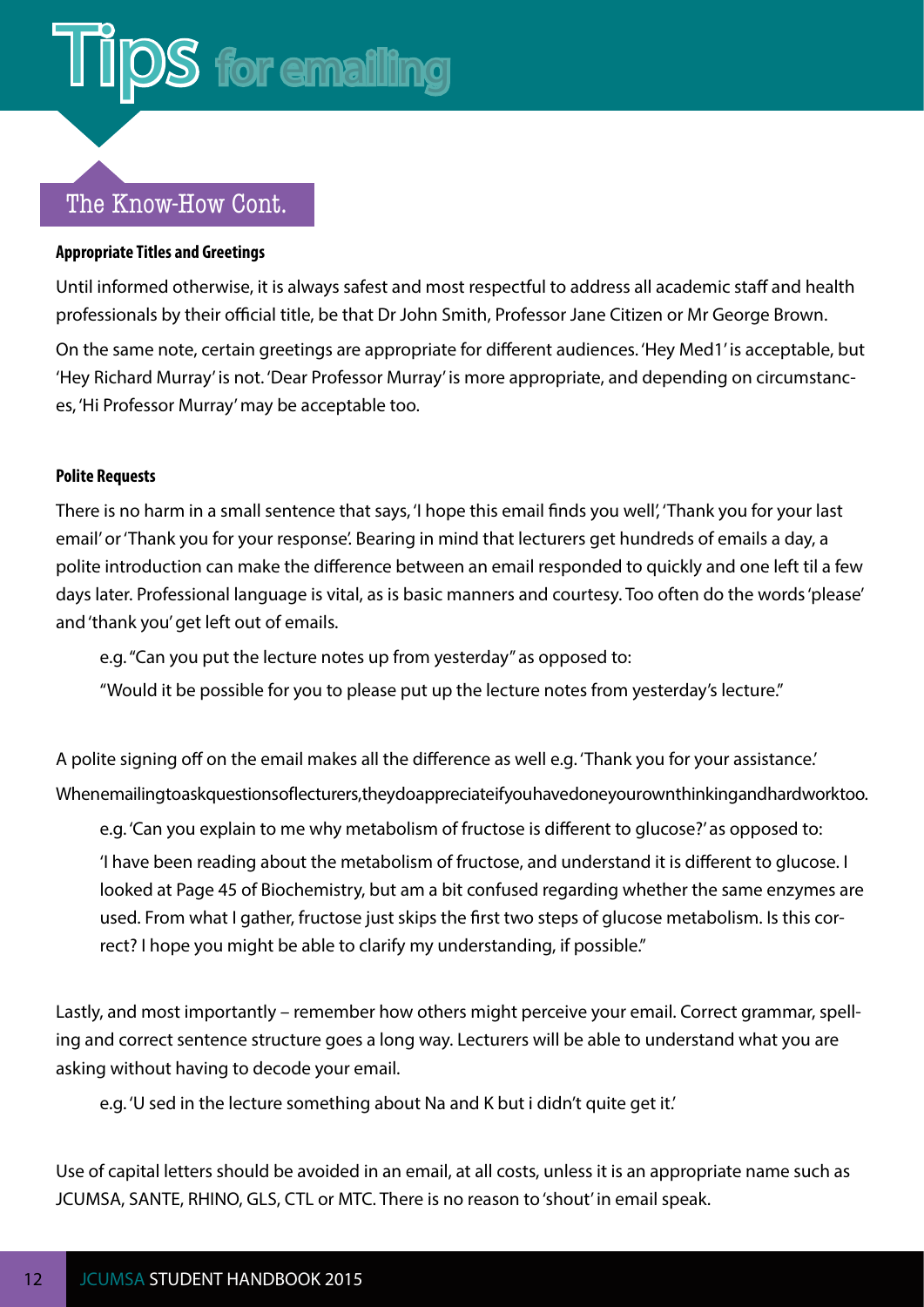$DS$  for emailing

#### The Know-How Cont.

#### *Part Five***:** *The Follow***-***up Email*

First of all, practice being patient. Most lecturers will respond to your email within a week, some respond within minutes, hours, some even respond at 1:00am in the morning, so sit tight and wait a few days.

Then have a good think about whether or not you should send a follow up email. Students have a habit of sending the same email a couple of times a week waiting for a lecturer to reply.

If you haven't managed to find an answer in the meantime, consider approaching the lecturer in a GLS or after a lecture before resending your email. They might then ask you to resend your question or they will help you at this time. Lecturers often prefer to answer questions in person, so they can check your understanding, and also so they can explain concepts to multiple students at once rather than writing the same email 6 or 7 times. However, if you have emailed a lecturer a question asking what page something is on – there is a good chance they are never going to reply, and you really should just go and look yourself.

Likewise with contacting doctors as mentors or for placement, if they have not responded to your email in a week, follow it up with a call, or in person. If an email has been ignored once, there is every likelihood it will be ignored a second time, so try and step out to make a difference. Besides, if anything is that urgent that you need a response in 24 hours – you shouldn't be emailing about it.

#### *Part six***:** *The Reply*

#### The Timely Reply

Not all emails require an urgent reply, or even a reply at all. However, some emails are urgent, and require a response as soon as possible. Take note of the 'priority' of the email.

In general, personalised emails from a staff member (academic, administrative staff) warrant a response as soon as possible. It is important to never assume that the other person knows all the information about a situation. For example, should you recieve an email indicating you haven't handed in a piece of assessment, it is vitally important to reply to outline whether or not you have actually handed it in, and if not – why/why not.

#### The Polite Reply

Students have a habit of sending replies in the heat of the moment, without taking the time to think about a proper response. It is often a good idea to draft an email in Microsoft Word, double check the flow and spelling, and copying it into an email before hitting 'Send'.

If an email stirs emotions that might be expressed in email, it is a great idea to leave it for a few minutes/hours to gather your thoughts, and write a reply that isn't spur-of-the-moment. You might regret saying something, so try to write a reply when you are in a grounded, objective mood.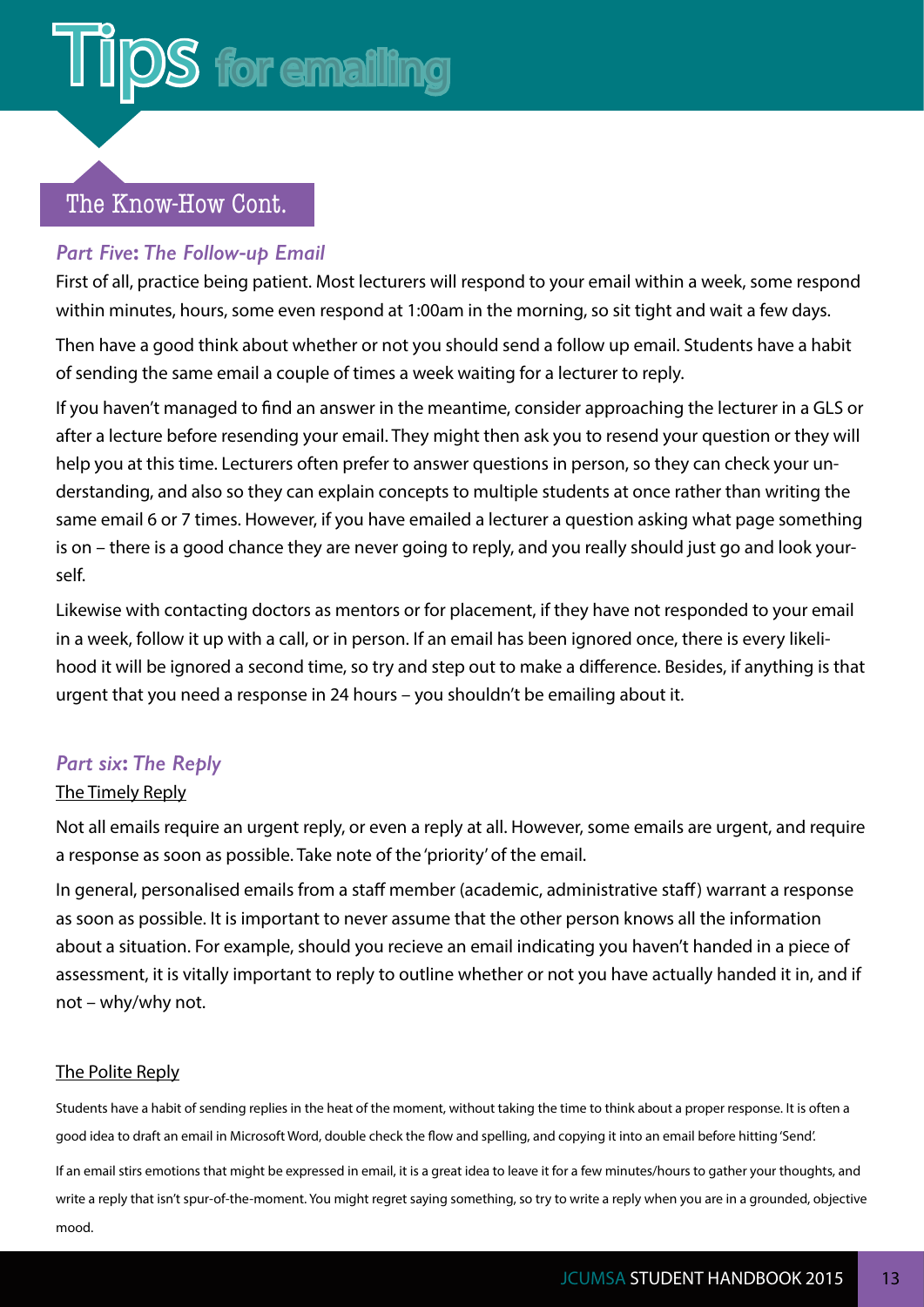### **Tips for emailing**

#### The Know-How Cont.

#### *Part seven***:** *The Reply*

As mentioned before, lecturers get hundreds of emails from students every day. It is of great use to identify yourself at the bottom of an email, with your name and year of medicine. This is also very useful when emailing Doctors or Mentors for assignments or organising placement. It may also be useful to put your mobile number in the signature if you wish to be contacted in that way. Furthermore, if you hold any positions in clubs or committees, including your title here will help identify yourself.



At the same time, remember not to make your signature longer than your actual email. The following signature is far too long:

#HowNotToSignature John Smith Fourth Year Medical Student President, JCU Medical Students Association (JCUMSA) 2014 Mentor, Medical Students 2008/2009/2010 Casual Babysitter RA, George Roberts Hall 2009 James Cook University, Douglas, Townsville, Qld, Australia 4814 Mobile: 0412 345 678 Home: 07 47123456 Email: John.Smith@my.jcu.edu.au Email: Jsmith@hotmail.com

To set up an email signature, click on the 'Options' button in the top right hand corner of the screen. Select 'See All Options'. On the right hand menu, select 'Settings'. Here you can create your signature, and select whether you want it included in all of your emails.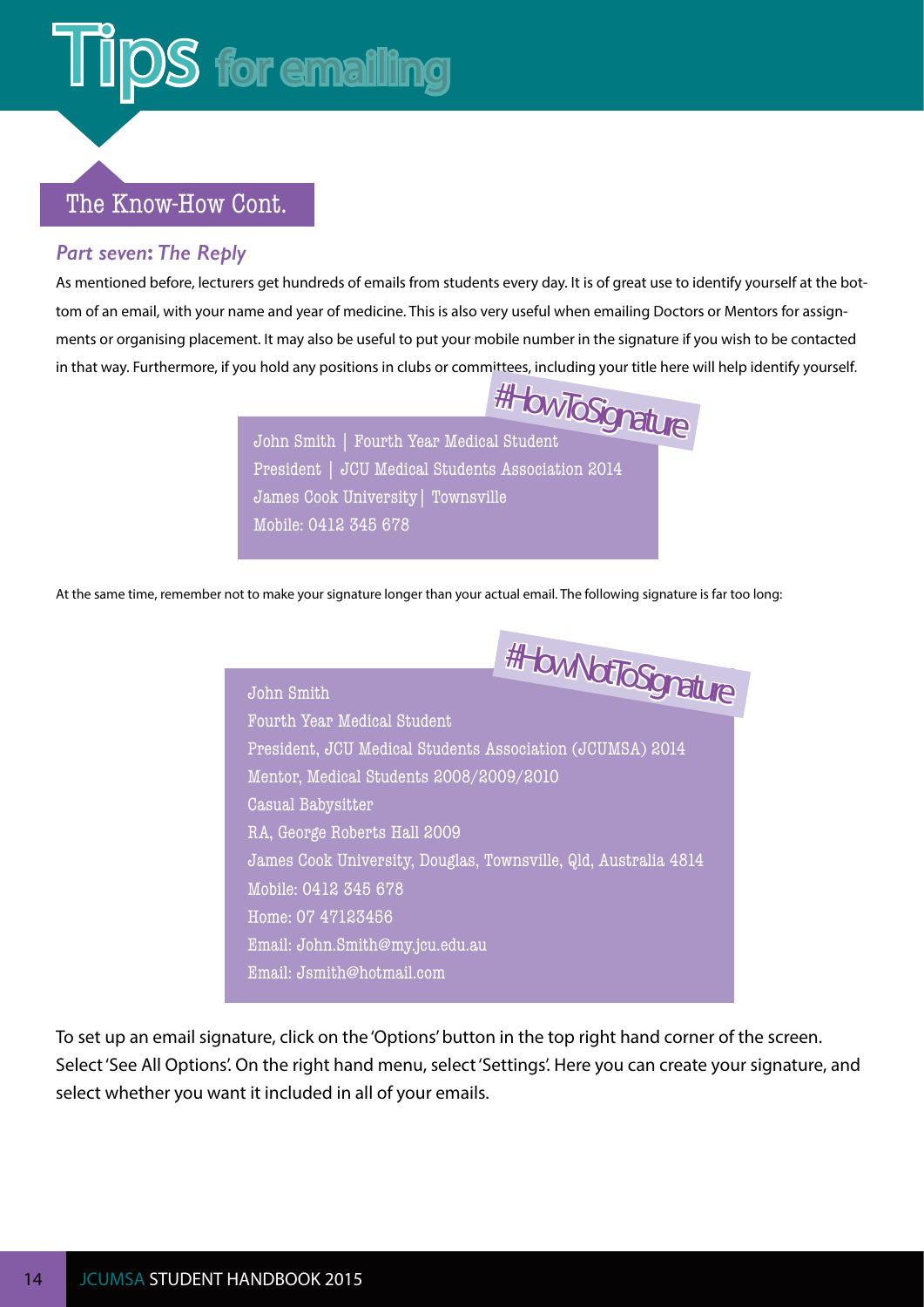#### Facebook

"Take it from someone who has made this mistake before you – don't write anything when you're angry on the internet. Never reply to a lecturer who you're annoyed at, don't post on Facebook when you're feeling upset and never write a sharp word to anyone on the net under your own name. Words can be taken back – but published words have a habit of being copied, pasted and sent to Deans of Medicine."

"Set your Facebook profile to private settings, and only have a few friends who can view everything on your profile. Don't add lecturers, accounts set up by the School of Med or other official JCU sites as your 'full' friends on Facebook unless you are fully comfortable with the anyone in the School of Medicine seeing everything you put on your Facebook. Remember: whether you want them to or not, once they're your friend they will be able to see photos of you having a few drinks 3 days before your end of year exam when you're applying for Supplementary Exams or Special Consideration."

"No matter how cool the patient you saw today was – never, ever break patient confidentiality. If you must share it with the world, something vague like 'Just had a great day assisting in surgery' is fine, not 'Am in Ruraltown on placement and delivered my first baby girl this morning!' – Have a think about what the odds are: someone might know someone who knows someone who knows the girl who had the baby, and she was only 16. Better be safe than sorry!"

"The days are gone where our virtual presence is unnoticed by the world. In the future your medical school, your scholarship committee and your employers will look at what you write, post and photograph and put on Facebook or send in emails (or Tweets!). Be very careful about whom you share your most intimate thoughts with. Don't share anything that you wouldn't be happy discussing at a job interview."

"Professionalism isn't just about acting professional in the real world, it applies on the online world. You might be stoked you got to do CPR on someone in a small rural town, but making it your facebook status isn't necessary. Do not make facebook statuses about the cool things you've seen – you never know whether one of your friends might know the person, and not appreciate you sharing their medical story online."

"You are entitled to live your own life on facebook – but always have a think about how you might be judged as a doctor. Would you like to see photos of your doctor on facebook entering an all-you-can-drink competition?"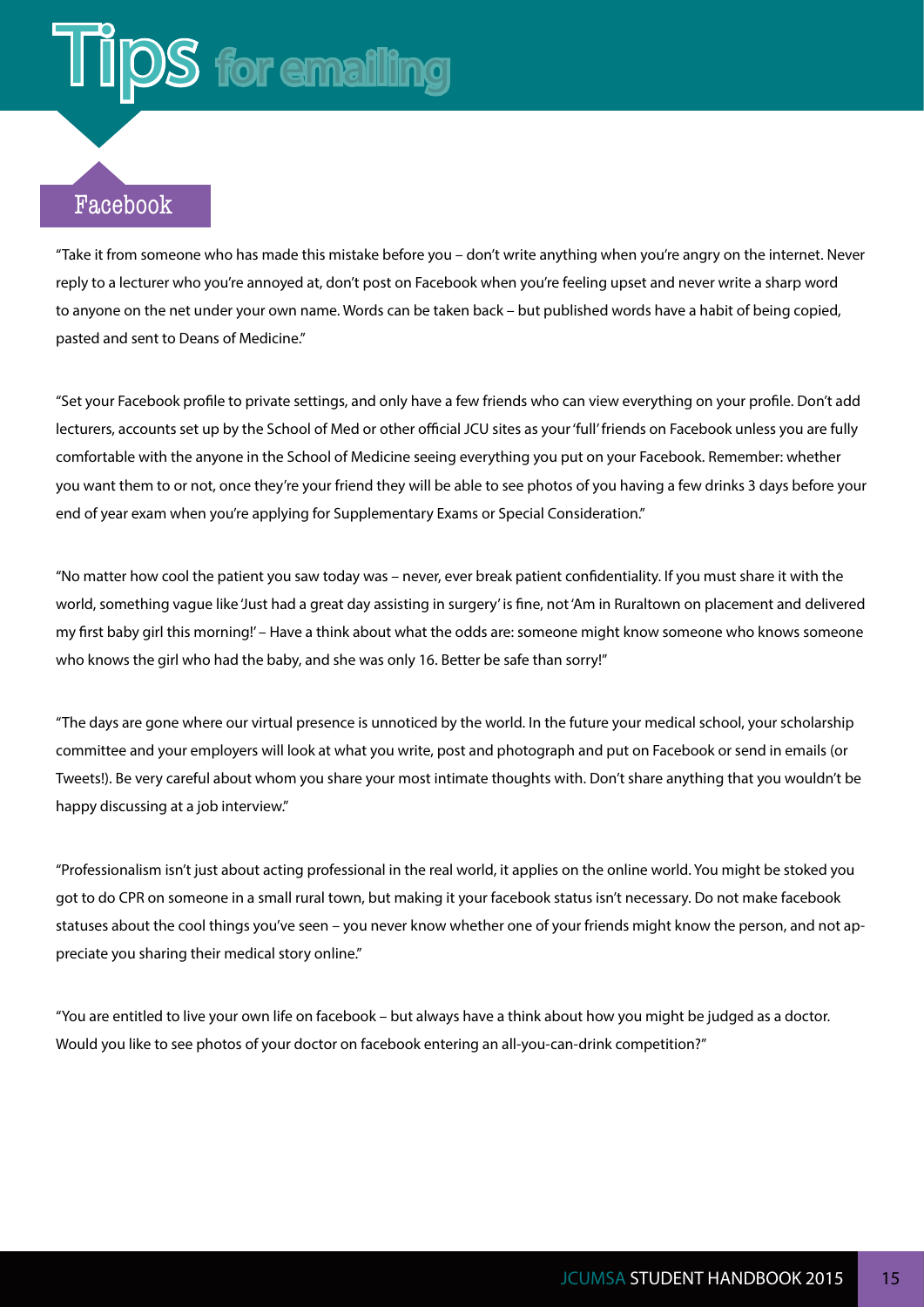#### <span id="page-18-0"></span>*General Advice from your Peers*

The best clinical dress is that which is not noticed (neither "Wow, she's hot" nor "He looks slack and unkempt.") If it is noticed, the thought it elicits should be, "he looks respectable" (or, "that's how I need to dress").

Modesty is key (as well as a good iron). Invest in: black slacks, formal/dress shoes and long sleeve shirt with rolled up sleeves.

- Males: shave, unless you can actually support a full on professional-looking beard. (Don't worry, not many men can...) Jeans are generally not considered clinical unless you're in Mt Isa or somewhere really rural. But then again, just because doctor's do it, doesn't mean it's acceptable. Think about how the patients/families/other health care staff are judging you.
- Females: high heels generally are a no go…unless you can sprint very fast in them (otherwise how are you going to help out at the resus?!) No short skirts/dresses (no-one wants to see too much when you are straddled over a patient in a resus – it happens!) No see-through blouses. Generally no singlets. No low cut tops. Don't go too overboard on the makeup – the hospital isn't a club.

Watch some of the older students – for the boys: a long sleeve, button up shirt (rolled up, of course) and slacks with black shoes will never be inappropriate. Substituting the long sleeve shirt for a short sleeve polo is also fine. For placements, if you're not sure how formal to dress, dress towards the more formal on the first day and look at what the other staff wear to gauge what you should wear on the remaining days. Better still, contact your supervisor and ask them what you should wear. For the girls – make sure it's not too revealing – it's great to look good, but having distracted patients is not ideal.

Collared, sleeved, ironed shirts, long pants and flat shoes never go astray. Some blouses work well with a singlet underneath to reduce the amount of cleavage on show. You should be comfortable and be able to respond to a code red or last minute room change appropriately (ie rushing).

If you think Erin Brockavich is appropriately dressed - start again. And.. if you would feel uncomfortable wearing this in front of your grandmother, or if you need to constantly adjust something, wear something else.

#### Do:

- Dress like you would like to be judged as a professional. Dress like a professional and you will be treated like a professional. Dress like you're not taking it seriously and you won't be taken seriously.
- Consider how others interpret you, as much as it is your choice what you wear, it sends an impression to patients, colleagues and superiors.
- Dress like a medical student should, not like doctors are. Just because some doctors might wear jeans, a polo and crocs – doesn't mean it is okay for you to.
- Wear something comfortable. If you can't walk because those shoes are too tight, or can't lift your arms because something might fall out, you shouldn't be wearing it.
- Consider purchasing JCU SMD shirts, they are a handy back-up when you can't decide what to wear. They are certainly and investment, and will identify where you are from.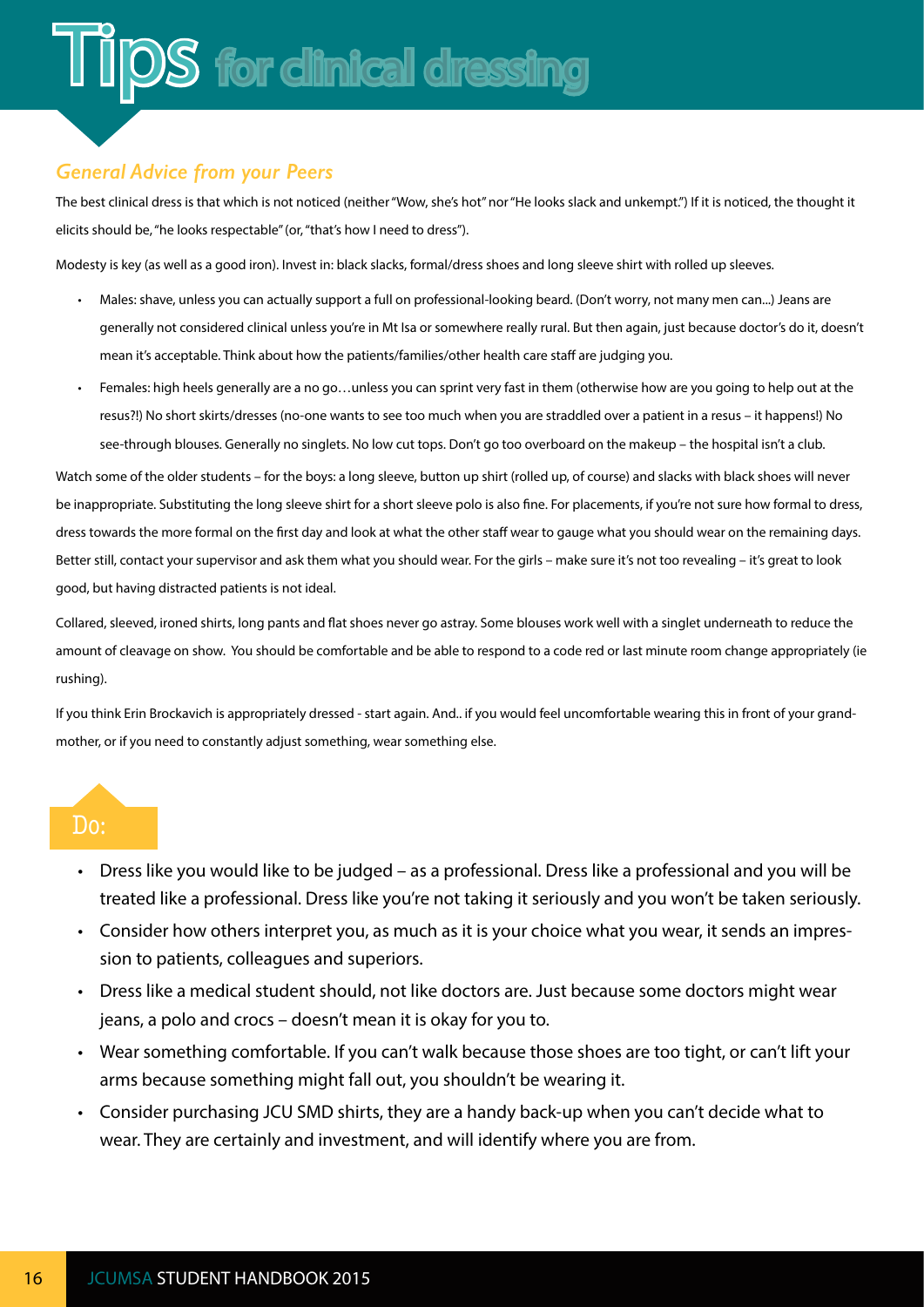### **DS** for clinical dressing

#### Do Cont.

- Tailor your clinical outfits to the location you are going. Jeans and a JCU polo might be acceptable in a rural GP setting, whereas a polo may be considered a bit unprofessional for a neurosurgeon's consulting rooms for example.
- Wear closed in shoes, but not joggers. Shoes that cover your toes and heel are recommended.
- Wear something you can change out of easily anything that requires someone else to help you get undressed or has safety pins / a million buttons / lace up – will be far too difficult to get out of when you need to get into scrubs. Consider wearing buttoned up stuff on surgery days, makes the whole outfit a lot easier to remove!

#### Don't

- Make it a fashion competition and try to be the most stylish one there. Often the more stylish, the less practical.
- Wear stillettos that make you look like you are off to town or the races. You're off to work.
- Wear anything that should be ironed and isn't.
- Wear anything that is tight, and figure hugging, or shows off too much cleavage or leg. Again, maintain professionalism, which includes dressing respectfully.
- Wear anything that you are worried about getting dirty you will encounter blood, pus and other bodiliy fluids. You will also encounter things like betadine, which often doesn't come out in the wash.
- Wear anything see-through.
- Wear long sleeves if possible, they tend to get wet when washing your hands...
- Wear a tie it may look really smart, but it is not practical to be tickling your patient in the face with your tie, nor dipping it in their wounds.
- Wear overpowering perfume or cologne, you may induce respiratory arrest.
- Not wear deodorant, for the same reason.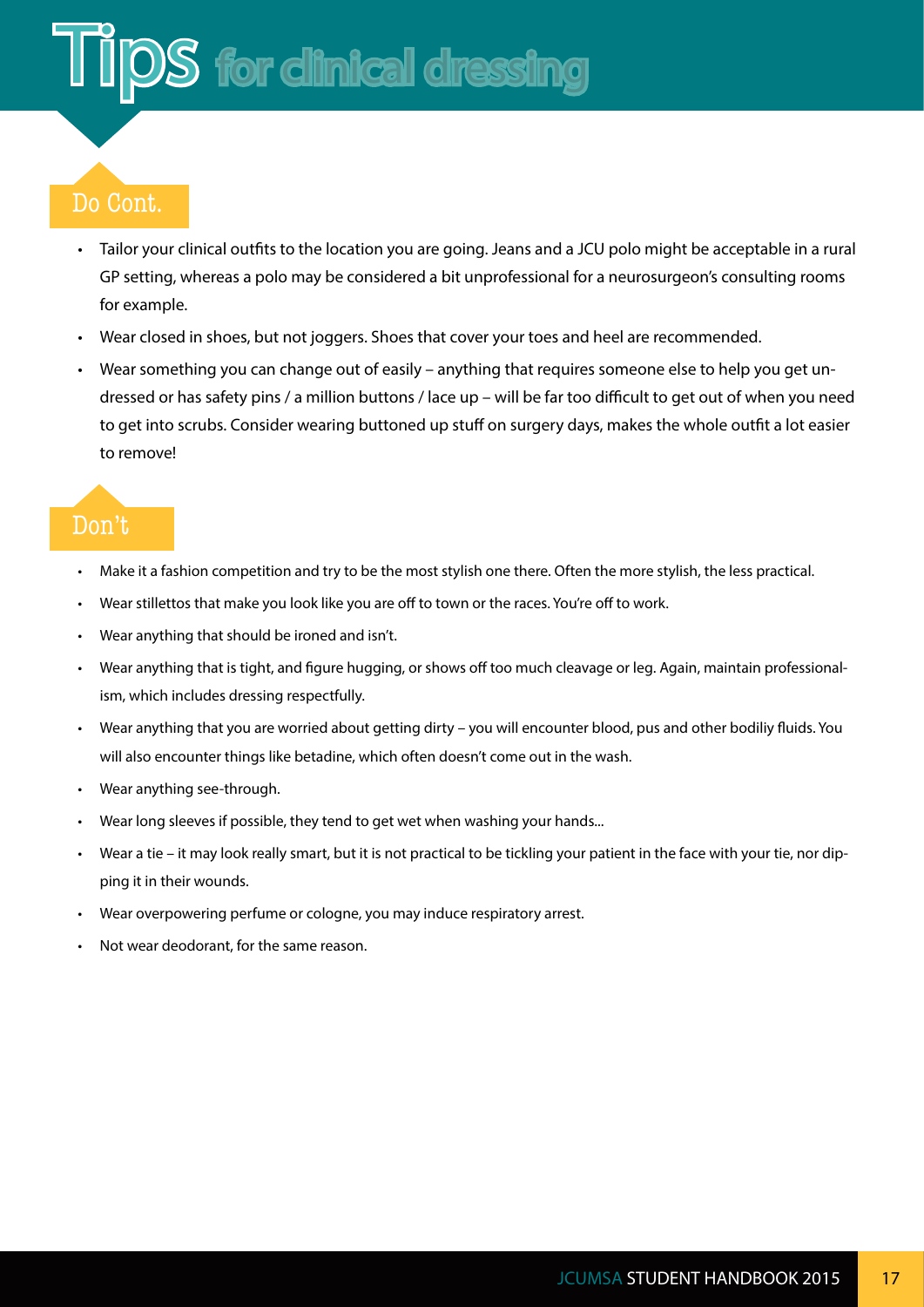#### <span id="page-20-0"></span>*In General*

"I bought them all in paper format because I find it easier to study that way."

"All my textbooks I bought second hand except for Marieb. Nothing really changes from one edition to the other, except the page numbers. It's like a car – will still get you from A to B, so don't spend your life savings on brand new ones. Like a car, road test them first! Actually have a read of your friend's or the library's copies – you may buy it and then realise it is not your cup of tea…"

"Don't buy them upfront before starting the year; wait until about 1m in because by this point all of the older years will be trying to sell you theirs for >50% off!

"There are two types of medical students when it comes to text books. Type 1: Paranoid, slightly wealthy, generally neat – buys every single text book on the list no matter if it is prescribed or not. Type 2: Bit more chilled, waits until week 2-3 of the semester and sees what the lecturer recommends, happy to buy second hand/ borrow (JCUMSA forums), doesn't buy all text books on list ever. I was type 2. "

"Another common option is to purchase textbooks from the internet: you can get the latest edition for a bit cheaper than buying it at a bookshop. Fishpond and Book Depository are generally pretty reasonable priced and have free shipping in Australia. Beware that books may take several weeks to arrive, so order early."

#### *Med One*

#### **Introduction**

It seems like a lot of textbooks and a lot of money when you first start medicine. The purchase of textbooks is a right of passage for all new medical students, and often leaves you in debt going into your first semester. But fear not! The majority of these books will last you the rest of your medical career, and are an investment for the future. If strapped for cash, consider second hand books, or selling them after the year is over. Find an older student who will kindly lend you the books you will only need for a year.

We recommend purchasing Marieb prior to the year commencing, however holding off til the semester starts is a good idea for the other books, as it will give you the chance to hear whether the lecturer wants you to have it, which books you'll actually use and also to find people selling books second hand.

#### **Prescribed: (Followed by some opinions from your peers)**

#### [HB/CTL]: Human Anatomy and Physiology (Marieb)

- The bible not to be without! Marieb will inform you of all the basics of medicine from day one. Not quite as well detailed in anatomy as Gray's, it is essential and a must for physiology. You will use this textbook every year for your pre-clinical years. Highly consider the newer editions, as the lecturers often refer to these.
- This textbook is like the BIBLE for semester one first year med. It's the ultimate reference text spanning over Human Biology and Cells to Life. This is an ABSOLUTE MUST for a first year if they wish to pass. No exceptions.
- Marieb is a must it won't tell you everything you need to know, but it really is the year 1 bible. A lot of diagrams in tests will come directly from here, so make sure you know the diagrams well! Do not rely on it for MSS though.
- The one exception to this rule is Marieb Human Anatomy and Physiology. This book is golden. You MUST buy it!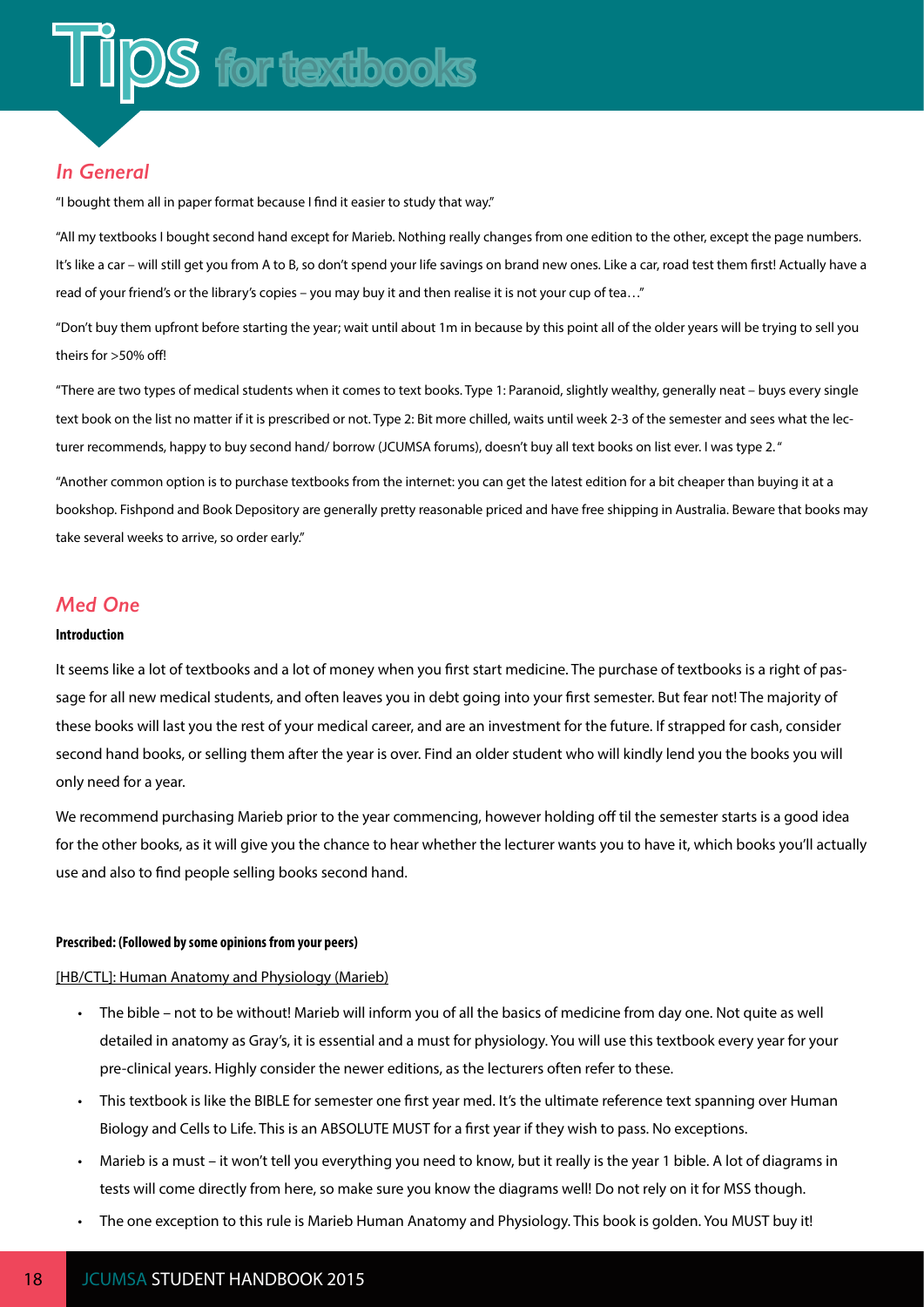#### [CTL/MTC]: Essential Cell Biology (Alberts, Bray, Garland)

- This textbook is the prescribed textbook for all your GLS material, and most of your images from the lecture will come from here. A must purchase. However, older editions are just as suitable – consider buying second-hand from older students!
- Good as a secondary reference to Marieb's for Human Bio and Cells to Life, but I find that Marieb easier to understand. However, some weeks (mainly CTL) absolutely relies on this ECB to understand the concepts (as it may not be covered in Marieb's). Therefore, it might be in your best interests to either acquire a second hand copy, or borrow it out when needed.
- You do need it for the cell communication weeks of cells to life and for the Cell Cycle weeks of CTL. We also used it for a few definitions early in MTC, but it wasn't heavily used in other weeks. You can easily borrow it from the library for these heavy weeks.

#### [MSS]: Gray's Anatomy for Students (Gray et al)

- Not only is it very cool to own a copy of 'Gray's Anatomy', it will be your staple anatomy textbook for the rest of your life. Consider it an investment, it is quite expensive, but will last you the rest of your medical career.
- An absolute must. I have read about 2/3 of it through my one and half years here just by doing the subjects we have done. I cannot stress enough how fantastic this book is. The accompanying book, Mcminn's Clinical Atlas of Anatomy is also a great book: it's not required explicitly for anything, but I should have used it more: it's a great book for actually visualising how things look in situ.

#### [MTC]: Principles of Medical Biochemistry (Assorted Authors)

- Any medical biochemistry textbook is a must to survive MTC. It is a personal opinion as to which one is best, however they are all very similar in content. Second hand editions are just as good as well, as this is a book not directly referred to by the lecturers, but a staple for laying down the fundamentals of Molecules to Cells.
- Never purchased it or even looked at it. 'The Text', written by Jim Burnell, is the ultimate guide to Molecules to Cells and will cover everything you need to know about biochemistry at this stage. This renders the Principles of Medical Biochemistry obsolete in Semester 1.
- I hear Jim's text book is amazing for MTC, however the prescribed text for us in MTC (Principles of Medical Biochemistry, by Meisenberg and Simmons) was not at all a must: I think I may have used it once or twice briefly, but it is not needed, I believe.
- Grossly too much detail for what you need. Nice for background reading, but it's a sidetrack if you do. (I don't agree with it being on the low-budget text book list.)

#### [G&H] Human Genetics (Lewis)

- Genetics lays down the fundamentals of genetics and will teach you almost everything you need to know as a starting point for GH. It is not very expensive, and would be a good book to get second hand or borrowed, as you won't really need it again until third year, and by then there are more detailed books to purchase. However, many high school students might find their high school biology textbook had a decent genetics component, and might be happy consulting that for the basics.
- Great to help you understand the concepts you don't get, but DO NOT summarise the chapters in this text book for Genetics all of the concepts seem really important, but the notes the lecturer gives you are what you really need for a good knowledge of genetics and for the exams.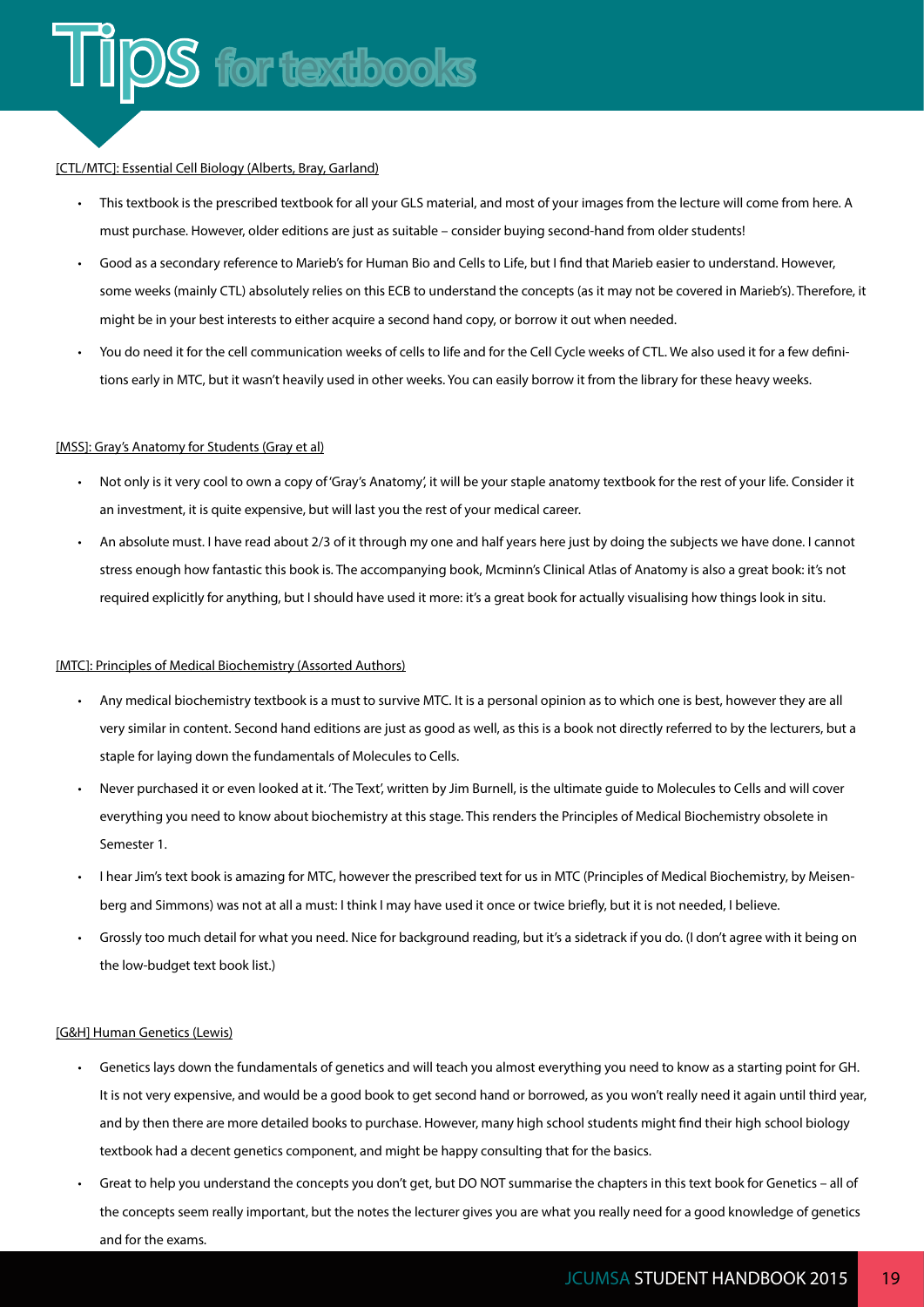

#### Clinical Examination: A Systematic Guide to Physical Diagnosis (Talley & O'Connor)

- Prescribed in first year, however we would recommend holding off this purchase til later years. It is the bible for the clinical years as far as examination procedures go, however you don't learn these examinations til second year.
- The editions are updated every year, so consider a later purchase if you would like to be up to date.

#### **Recommended:**

#### [HB/CTL]: Functional Histology (Kerr)

- Highly recommended. Particularly if you are struggling with microscopes, and everything looks like pink/purple dots, consider buying Functional Histology. It will last you for years, and is useful to come back to with Neoplasia in Med3 and Pathology in Med4. It is not terribly expensive, and doesn't update editions often, so you can often get the current edition second hand, and cheap.
- Functional Histology is an amazing book really helps you to make sense of what can look like a jumble of pink and blue on histology slides.
- Get it. It's used from 1st right through to 4th year. It's too inconvenient not to have it.

#### [MSS]: McMinns Clinical Atlas Of Human Anatomy (Drake and Abrahams)

- A suitable alternative to Gray's should you prefer a cheaper option, or a different approach as Gray's isn't for everyone.
- Use this in conjunction with Gray's for MSS. There's a section with bones where they show where all the muscles for a specified bone attach. I wish I'd found it before exams.

#### [Clinical Skills]: Bates' Guide to Physical Examination and History Taking

- A nice adjuvant to clinical skills examination, up to you if you would like it.
- It's quite easy reading and good introduction, and better for beginners (1st years) than Talley and O'Connor I've heard.However, from 2nd year onwards, you will want a solid process for clinical examination and signs/symptoms to look for on the patient.
- Bates only tells you what to look for, while T&O explains the sign or symptom and what it indicates, and what else can cause it. Good for first year only.

#### **I can only afford a few textbooks. Which ones can I not live without?**

- Human Anatomy and Physiology (Marieb)
- Gray's Anatomy for Students (Gray et al)
- Principles of Medical Biochemistry (Assorted Authors) or Essential Cell Biology or Kerr Functional Histology (depends who you ask!)

#### 20 **JCUMSA STUDENT HANDBOOK 2015**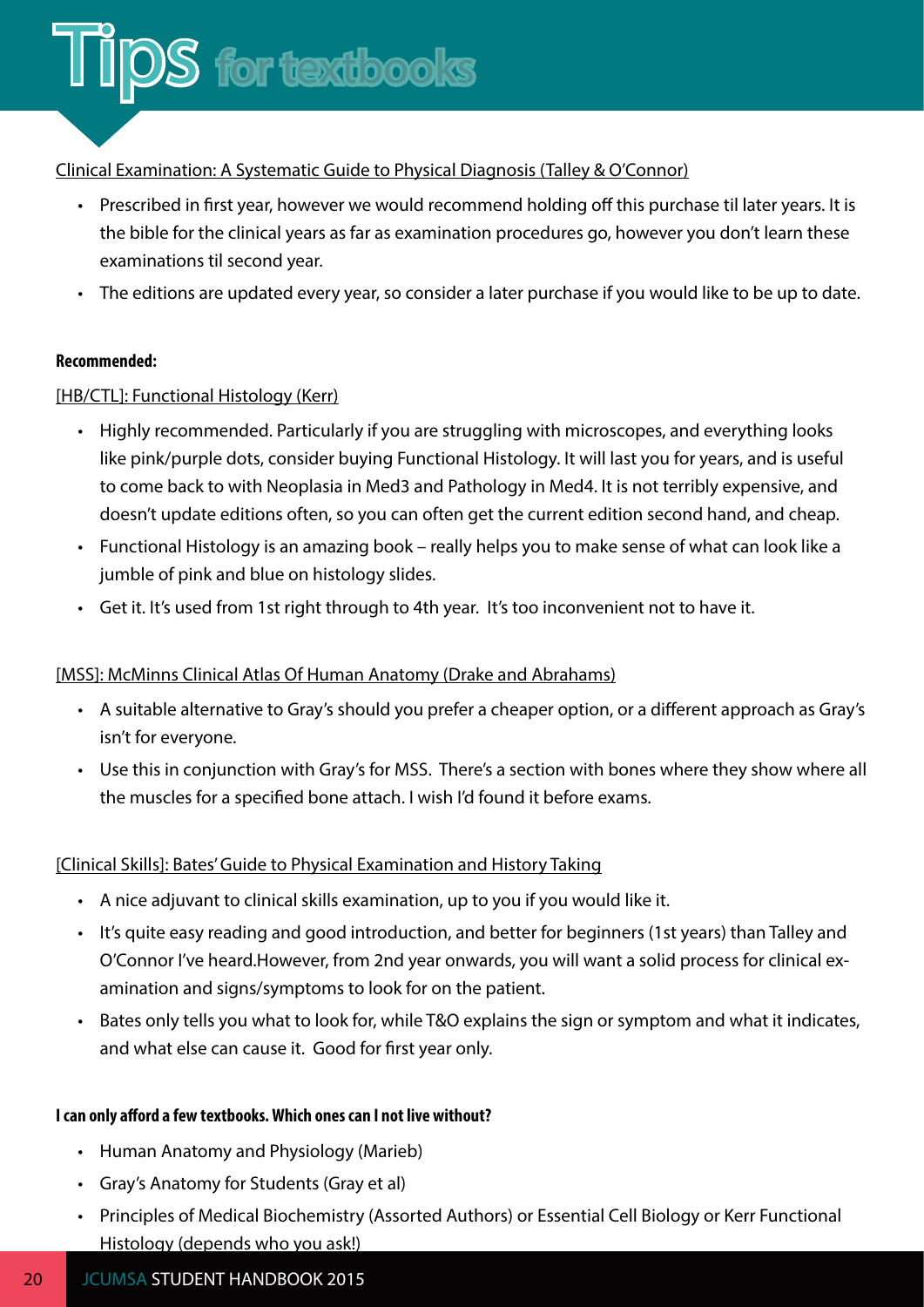#### *Med Two*

#### **Introduction**

So you've passed first year! Now it's the time to buy a whole new set of textbooks. At this stage of your degree, there is still the one you can't live without and others that may or may not be useful. It is up to you to decide what works for you – but here are our suggestions:

#### **Prescribed: (Followed by some opinions from your peers)**

#### [Everything]: Textbook of Medical Physiology (Guyton)

- The bible of Med Two a must have.
- Its comprehensive chapters on the heart, lungs and blood will serve you well for most of CVM, RM and HRM.
- Definitely useful for answering a lot of GLS questions that come up.
- This is arguably the most important textbook you'll need this year.

#### [Neuro]: Exploring the Brain (Bear)

- While I used it for some weeks of Neuro, I would definitely only buy it used.
- Some students have been able to get by with online resources instead.

#### [HRM]: Essential Haematology (Hoffbrand)

- While it can be useful for extra understanding, you would be better off buying it used.
- This textbook is particularly useful for haemaopathologies and blood transfusion weeks.

#### [CS]: Clinical Examination: A Systematic Guide to Physical Diagnosis (Talley & O'Connor)

- While one can get by on the official History Taking and Examination Guides from the med school, this would be a useful textbook to have and will last you for the next five years.
- This is particularly useful because it includes photos of the clinical signs you're looking for that you may not necessarily recognise.

#### **Recommended:**

#### [CVM]: Pathophysiology of Heart Disease (Lilly)

- While useful for the later weeks of CVM, one may be able to get buy without it.
- However, it would be recommended if you could find a second-hand copy.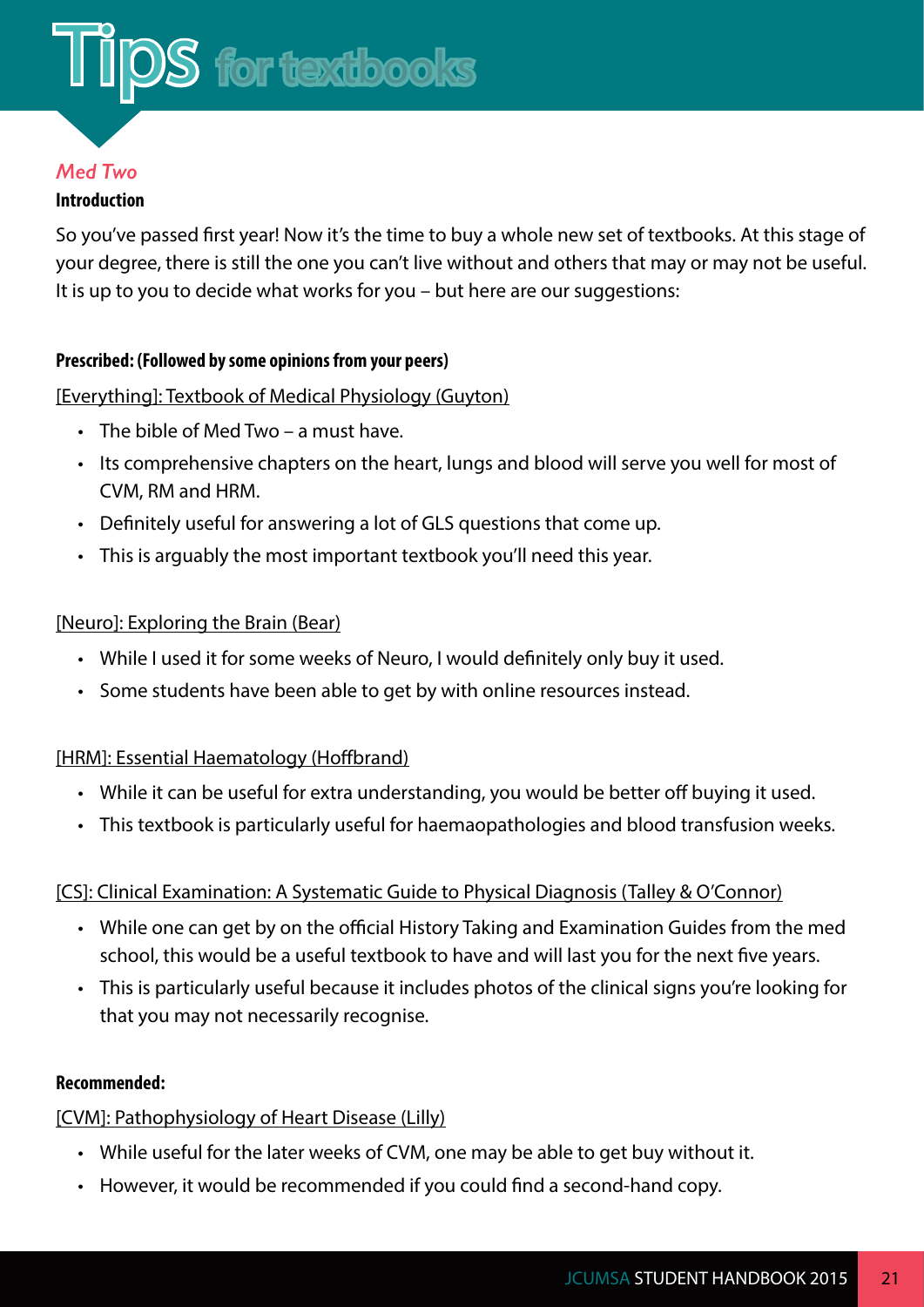

#### [RM]: Pulmonary Pathophysiology: the Essentials (West)

• Some students have been able to get by without this just by using Guyton.

#### **I can only afford a few textbooks. Which ones can I not live without?**

• Textbook of Medical Physiology (Guyton)

#### *Med 3*

#### **Introduction**

By this time, you'd probably feel pretty weary about purchasing textbooks unless you absolutely have to. While some choose to collect them all (in a Pokémon like fashion), it is possible to get by with only a few key texts and access to the JCU databases. If particularly strapped, there are always a few electronic copies of textbooks being passed around from student to student – keep in mind that JCUMSA in no way endorses the distribution of e-books without the distributor's consent.

We recommend purchasing Janeways Immunology, Robbins Basic Pathology and Rang and Dale's Pharmacology. While some people choose to buy Pathologic Basis of Disease, an extended version of RBP that will come in useful for clinical years, it is simply up to personal preference.

#### **Prescribed: (Followed by some opinions from your peers)**

#### [III]: Janeway's Immunobiology (Kenneth Murphy)

- Excellent textbook that provides in-depth knowledge of Infection, Inflammation and Immunity. Some of the diagrams from Prof. Ketheesan's lecture slides have been sourced from this textbook.
- Provides an amazing amount of detail.
- However, its explanations of concepts can be confusing at times. It may be best to use other sources (e.g. Wikipedia, Youtube) to gain a general understanding of a concept (e.g. MHC presentation) before reading Janeway's.

#### [MP]: Rang and Dales Pharmacology

- Provides a decent overview of different drug classes, their mechanisms of actions and general sideeffects.
- Can be difficult to interpret information regarding specific drugs and their features.
- Some students have been able to get by without this textbook by relying purely on lecture slides, MDConsult, the Australian Medicines Handbook and Wikipedia.
- Other students tend to prefer Goodman and Gilman's the Pharmacological Basis of Therapeutics due to the higher volume of detail (and arguably easier layout)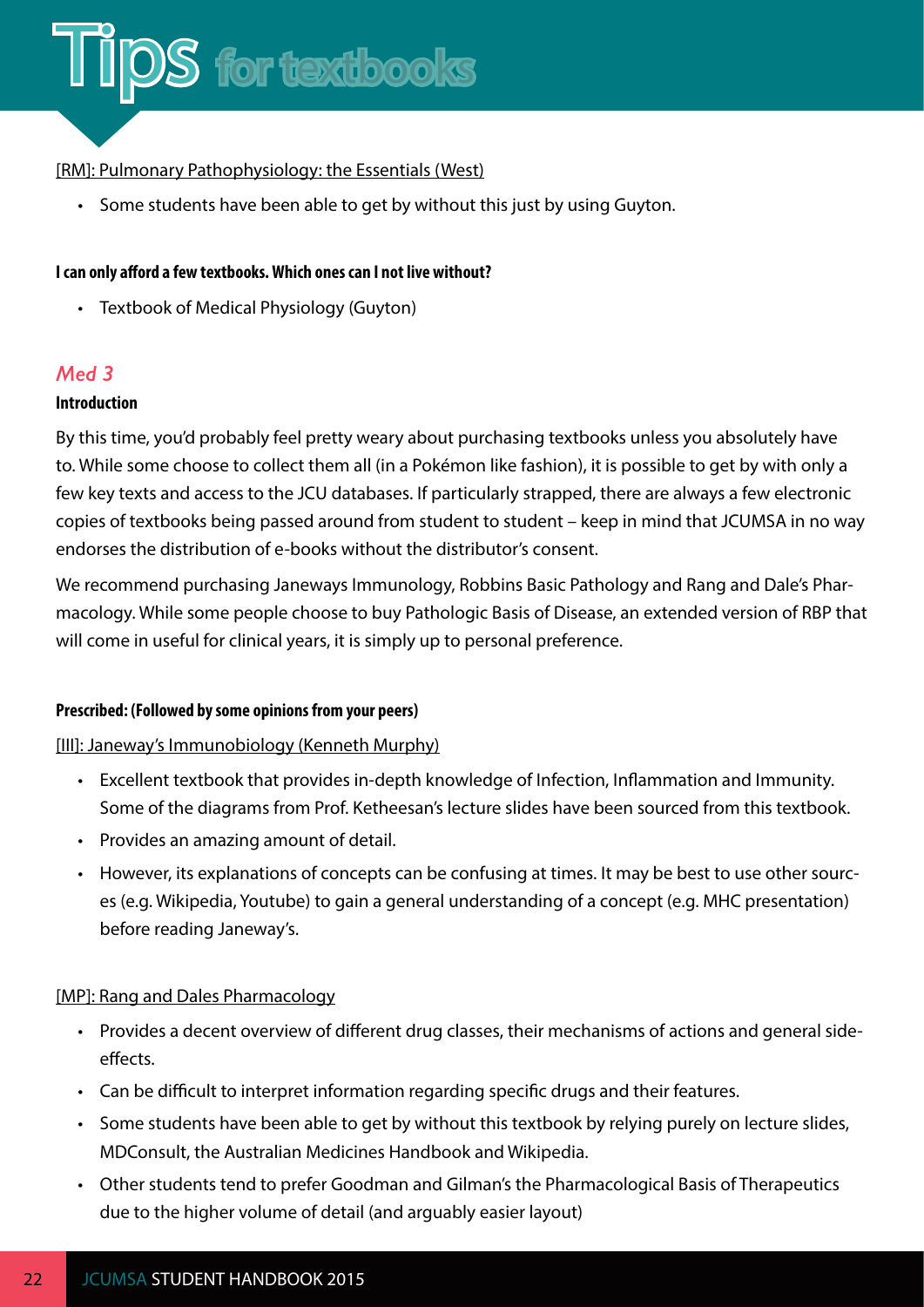#### [TIN]: Robbin's Basic Pathology

- Provides a great explanation of the process of inflammation and neoplasia (development of cancerous growths).
- Also provides a solid and easy-to-understand overview of a variety of different medical conditions.
- The whole textbook is divided into systems, which may make it easier to navigate.
- As mentioned earlier, some students prefer to buy Pathologic Basis of Disease however, it all comes down to whether you prefer the extra level of detail or not.
- Highly recommended.

#### [ID/IH]: Mims Medical Microbiology (Goering)

- While it can provide some useful information, it is often over-simplified.
- Some students may prefer to use online resources instead,
- It is possible to get by without this textbook.

#### **Recommended:**

#### [CS]: Clinical Examination: A Systematic Guide to Physical Diagnosis (Talley & O'Connor)

- The bible for history taking and clinical examinations.
- If you do not have this textbook by now, it is highly recommended you get a copy.

#### [EM]: Emergency Medicine Diagnosis and Management (Brown)

- While some students will find this textbook useful, others have found it to be overly detailed.
- Students can probably get by without purchasing this textbook.

#### **I can only afford a few textbooks. Which ones can I not live without?**

- Janeway's Immunobiology
- Robbin's Basic Pathology
- Clinical Examination (Talley's)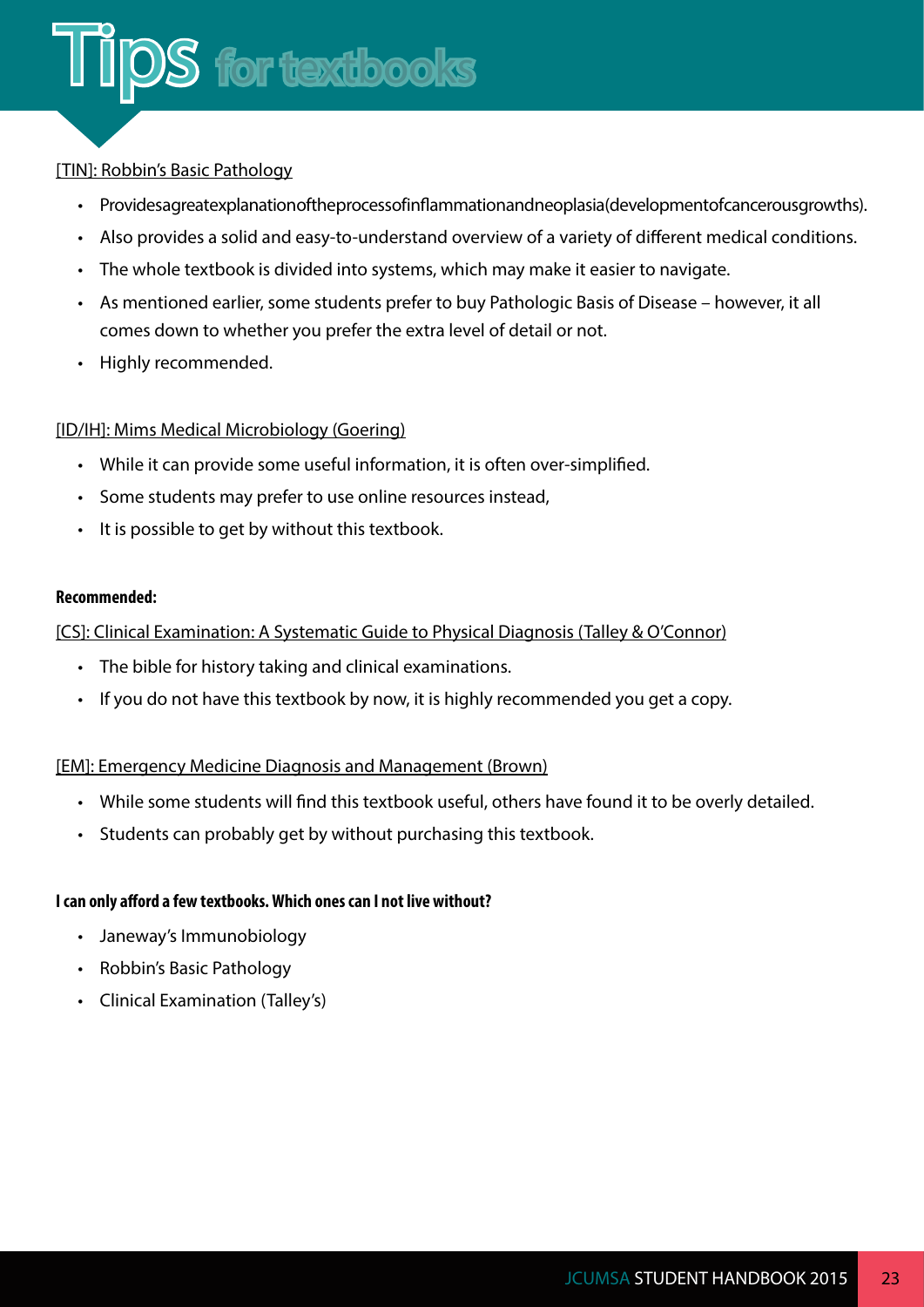#### <span id="page-26-0"></span>*Med One*

#### **Semester 1**

#### Ecology of Health 1 – Social Sciences/Health Policy / History of Health

- Do not ignore the seemingly 'easy' subjects they are all weighted equally!
- Special note: Pay particular attention to the weeks covering Medicare, Pharmaceutical Benefits Scheme and the funding by different branches of the government. Very easy to be tested on these things during exams. E.g. name two health services funded by the State Government and two by the Federal Government.
- Turn up for the classes and be an active participant!
- The content in this subject is not just common sense the concepts may not be difficult to grasp, but you do need to actually engage with the content. Just because the information given to you is not difficult to understand does not mean that you would be able to come up with it yourself in an exam situation, and there are certainly parts of the subject that you just have to flat out memorise, and can't get by answering in the exam with common sense. It really is relevant to medicine, and it is often the content from this subject (and RRITH in year two) which you actually experience on placements.

#### Cells to Life – Cellular Biology

- Make notes off the lecture slides and use the GLS to figure out what's relevant. There are A LOT of concepts covered in CTL.
- Try to record Helen's lectures she speaks very fast, but is a fantastic lecturer ask her a lot of questions.
- Know your processes. MAP kinase kinase kinase, the different types of receptors and how they work, and especially the tissue weeks.
- Practice being able to use the microscopes they will come up over and over again. You need to be confident identifying little pink lines and purple dots! One of the older student told us once, why would they laminate something if it couldn't be on an exam?
- If you're struggling to remember the names of so many things, focus on the Latin derivatives epi meaning around, myo mean muscle etc. Also try to remember what each thing does, makes the names easier to remember.

#### Molecules to Cells – Molecular and Chemical Biology (Mostly around Metabolism)

- Whiteboarding. As said earlier, just draw, wipe out, and redraw the biochemical pathways to help you remember them. Even wipe out just the enzymes and see how many of them you can recall.
- Regulation and inhibition points of biochemical pathways: i.e. how fluorocitrate inhibis aconitase the effect of high levels of ATP on isocitrate dehydrogenase. Questions like these do appear on the quizzes but are often overlooked during study.
- Very important: regulation and Inhibition points of biochemical pathways: e.g. effect of high levels of ATP on isocitrate dehydrogenase, how arsenic is a poison. Questions like these often appear on the quizzes and exams but are often overlooked during study.
- Start using flow charts early!
- Focus on the parts of the subject that are applicable to medicine especially in week 2 on chirality and pH and pKA etc understand the concepts and how to work out what they want you to work out – there is a lot of detailed chemistry which underpins all of that stuff which you do not need to know and you will not remember if you try.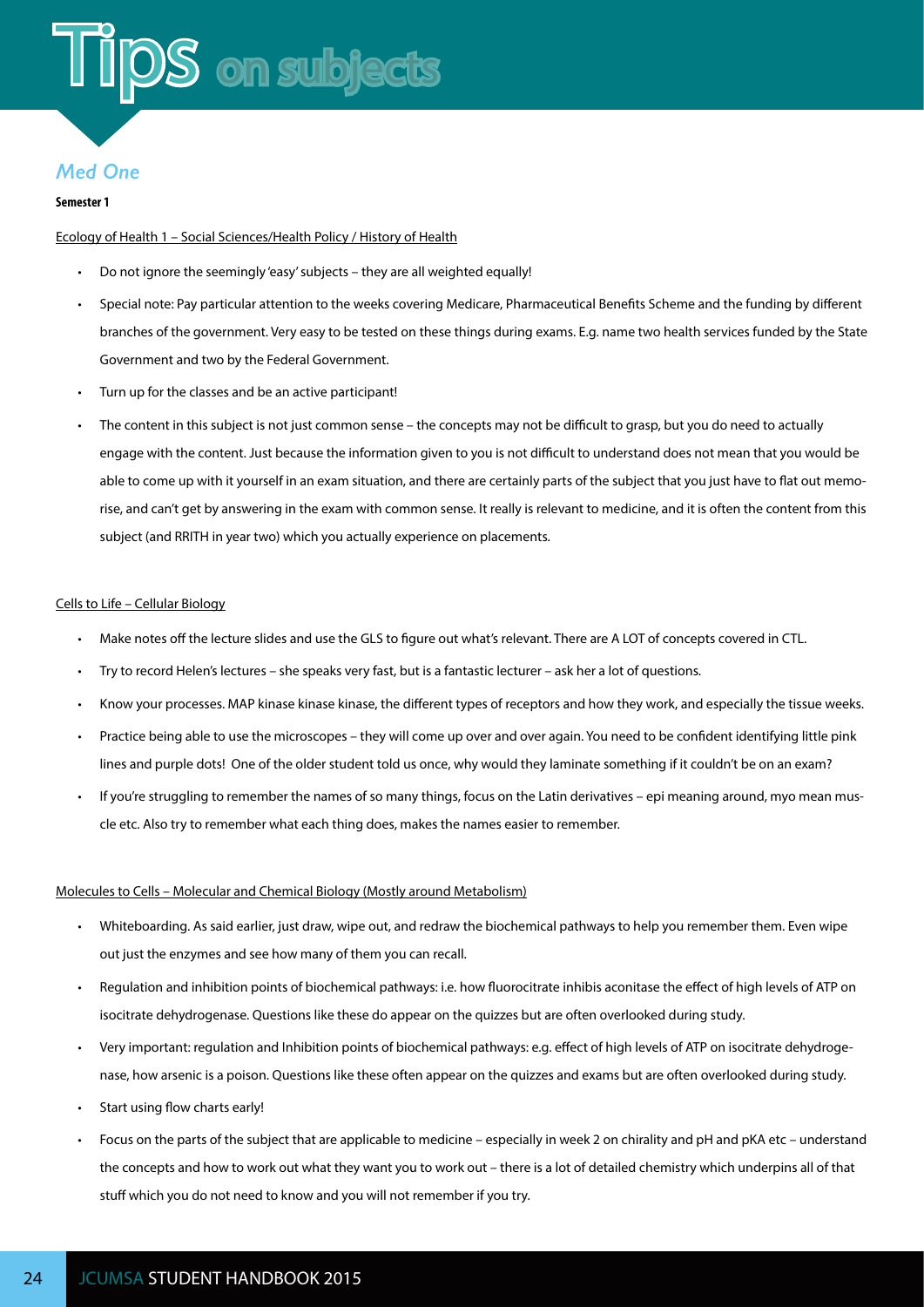

 $\mathsf{DS}$  on subjects

• Butchers paper the pathways until you can do it without looking. Yes, you need to know the enzymes...

#### Endocrinology

- Be able to answer all of the learning objectives.
- Do NOT ignore Damien's weeks of endocrinology.
- I found it useful to make mind-maps / flow-charts as a way to remember everything and see how it links together (in addition to summaries of lecture slides and GLS's).
- Make sure you can understand and explain all of the images / diagrams in Naga's slides.
- Naga's SS are very useful as he highlights the most important points from the week (often highlighted in orange font) and provides answers to a lot of the GLS questions.
- Know the hormones inside and out. Naga will give you a list of things you should know about each hormone, which is listed below:
	- » Site of production
	- » Type of hormone
	- » Circulating in which form bound or free
	- » Target site/s
	- » Mechanism of action
	- » Receptor location
	- » Actions
	- » Actions on metabolism
	- » Other important actions
	- » Regulation of secretion
	- » Factors influencing secretion
	- » Hyper- and hyposecretion
	- » Signs and Symptoms with hyper- and hyposecretion physiological basis
- Attend Naga's lectures and listen for what he says is important. You may find him difficult to understand at first but pay attention and you'll get used to it (also you wont miss any of his jokes! :D)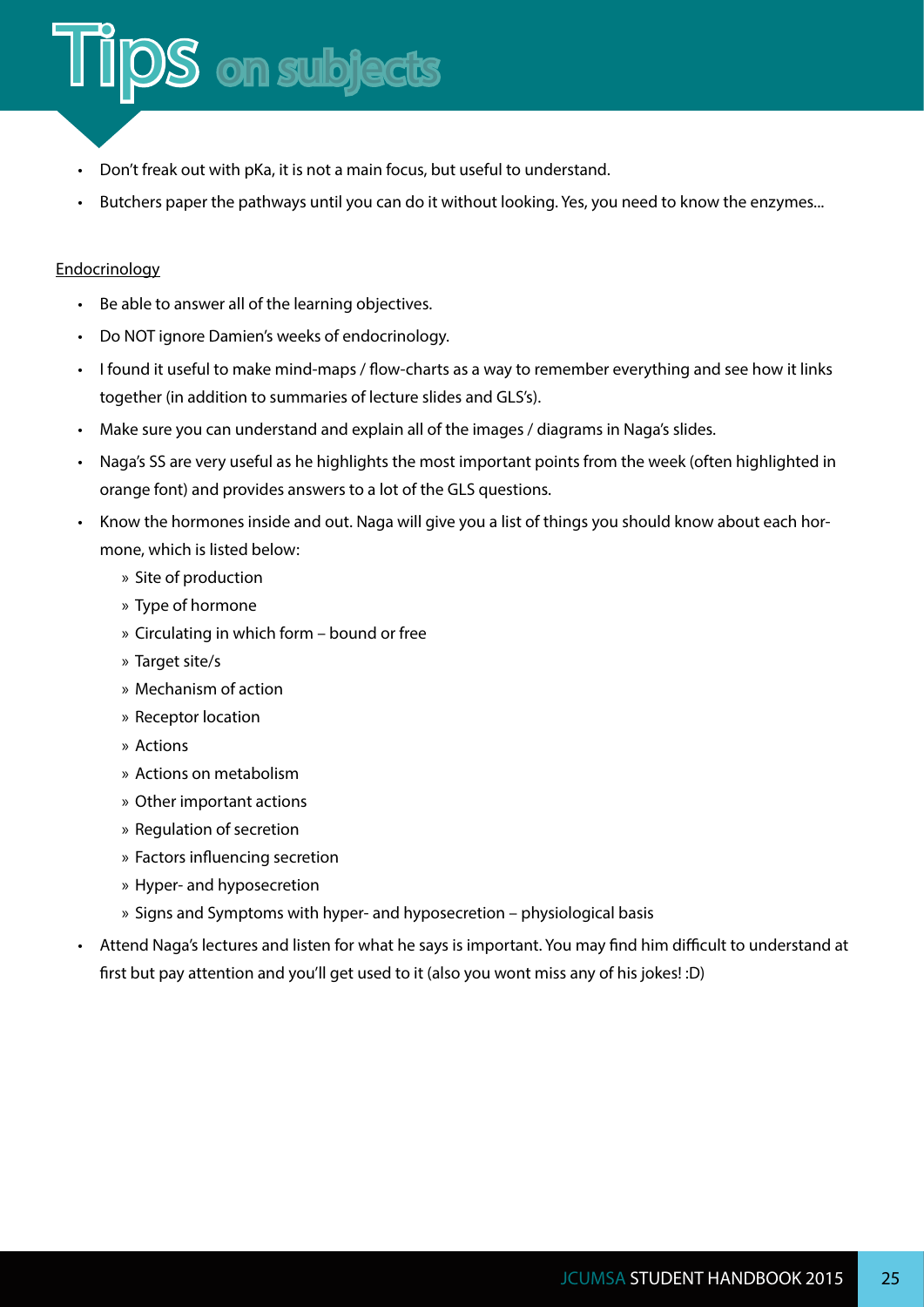#### **Semester 2**

#### Ecology of Health 2 – Social Science/Health Policy

- Remember, it's equally weighted as the other subjects, so make an effort to memorise flow charts and lists that are given to you. Think about what they could ask you that would score 5 points?
- A lot of the early weeks (related to health psychology) will reappear in HDB next year, so do take note. You will have to get used to Frances' style of talking though (she tends to emphasise conjunctions and articles in sentences, rather than the technical nouns or verbs).

#### Musculoskeletal Medicine – Anatomy and Physiology of Musculoskeletal System

- Use lots of flash cards and start learning it early
- DO NOT FALL BEHIND!!! Make sure you do read the chapters of Gray's before going into the lab if you're trying to learn the names, origins, insertions, innervations and functions of the muscles while in the anatomy lab, rather than trying to picture them, orient them and go over what you've already taught yourself, it is really not ideal. This said, if you don't get a chance to do the readings before one of the sessions, don't stress; there will be free time in the anatomy lab for Med 1s, so you'll get a chance then, but it is best to be as prepared as possible whenever you can. Also, use the lectures to guide what you need to get out of the text – there is a huge amount of detail in Grays, so learn what you need to know and what you will remember in years to come to help you become a good doctor.

#### Human Biology – Reproduction + Evolution

- Anatomy: Whiteboarding. Draw and redraw the anatomical diagrams.
- Male and Female reproductive cycles: Draw and redraw the reproductive cycles as well, and write a couple sentences for each step
- Embryology: learn what happens on a day-by-day basis after conception. E.g. Blastocyst adheres to the endometrium by day 6, invades by day 7 and finishes implantation by day 12.
- Immunology: Go to Keethesan's lectures! He holds out on those who don't come by removing the learning objectives from his lecture slides.
- The GLSs are especially important, and let Marieb be your guide!
- Make sure you do the pre-reading before going into lectures and especially for her GLSs. In MSS, same thing applies. Know that the lecturers values surface anatomy and relative sizes and relationships of structures highly; you're bound to see it on exams.
- Go to Ketheesan's lectures on time, unless you like being embarrassed as he stops talking and waits until you sit down.
- Utilise body painting.
- Again with the microscopes get confident! Do the GLS books too, the exact same questions will often come up on the exam.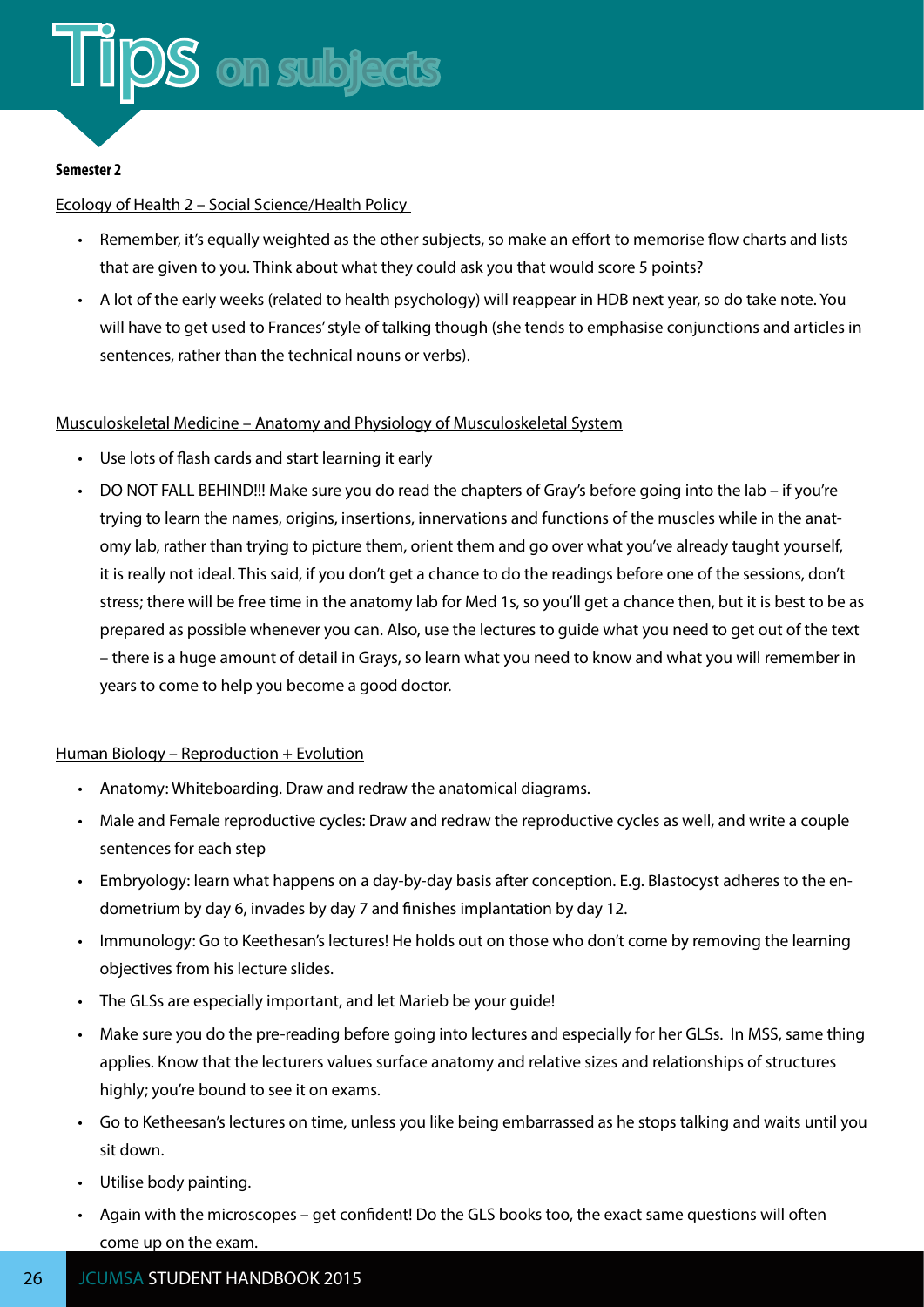#### Genetics in Health – Basic Medical Genetics

- Interesting subject. Learn Chi-Squared/ Hardy-Weinberg equation religiously for the end of year exams.
- Only focus on what the lecturer goes over with you in the lectures and the GLS the text book is great, but use it for background understanding; use the lecture notes and GLSs as a guide for what you need to know. Focus on concepts rather than memorising numbers.
- Really interesting, attend the sessions where there is a guest patient with that week's disease it really makes it relevant and you can apply the clinical manifestations of the genetics you learn. He also expects you to know a bit more detail about the disorders he has patients for.
- Do not underestimate the importance of pedigrees either!

#### *Med Two*

#### **Semester 1**

#### Cardiovascular Medicine

- Intro lectures are a must!
- A good way to learn electrophysiology of the heart is to draw the diagram from a step-by-step process. The same can be said for the cardiac cycle.
- To visualise the process better, you may be better served looking up videos on Youtube.
- General blanket rule: all veins pump blood TOWARD the heart, while all arteries pump blood AWAY from the heart
- The best way to understand ischaemia is to think of it as an issue between supply and demand. When oxygen demand is high and supply is low, it causes the cardiac tissue to become ischaemic
- Focus on the common conditions e.g. myocardial infarctions, hypertension and heart failure
- The best way to approach any heart condition is to think of the process sequentially (e.g. if there is left-sided heart failure, blood builds up in the LA, causing blood to fill up in the lungs, which can lead to pulmonary oedema etc.)
- Always try and answer the learning objectives.
- GLS questions are quite relevant exam questions are sometimes based off the ones that are in the GLS.
- Synthesising sessions are a good for revising the entire week and it is highly beneficial to attend them.

#### Respiratory Medicine

- Suzy Munns explains key topics really well so make sure you attend every lecture!
- Draw / whiteboard airway anatomy, lung anatomy and respiratory physiology to gain a better understanding of how they work.
- Know common respiratory conditions, such as chronic bronchitis, emphysema and asthma, inside and out!
- Suzy allows for a lot of questions so any misconceptions can be cleared.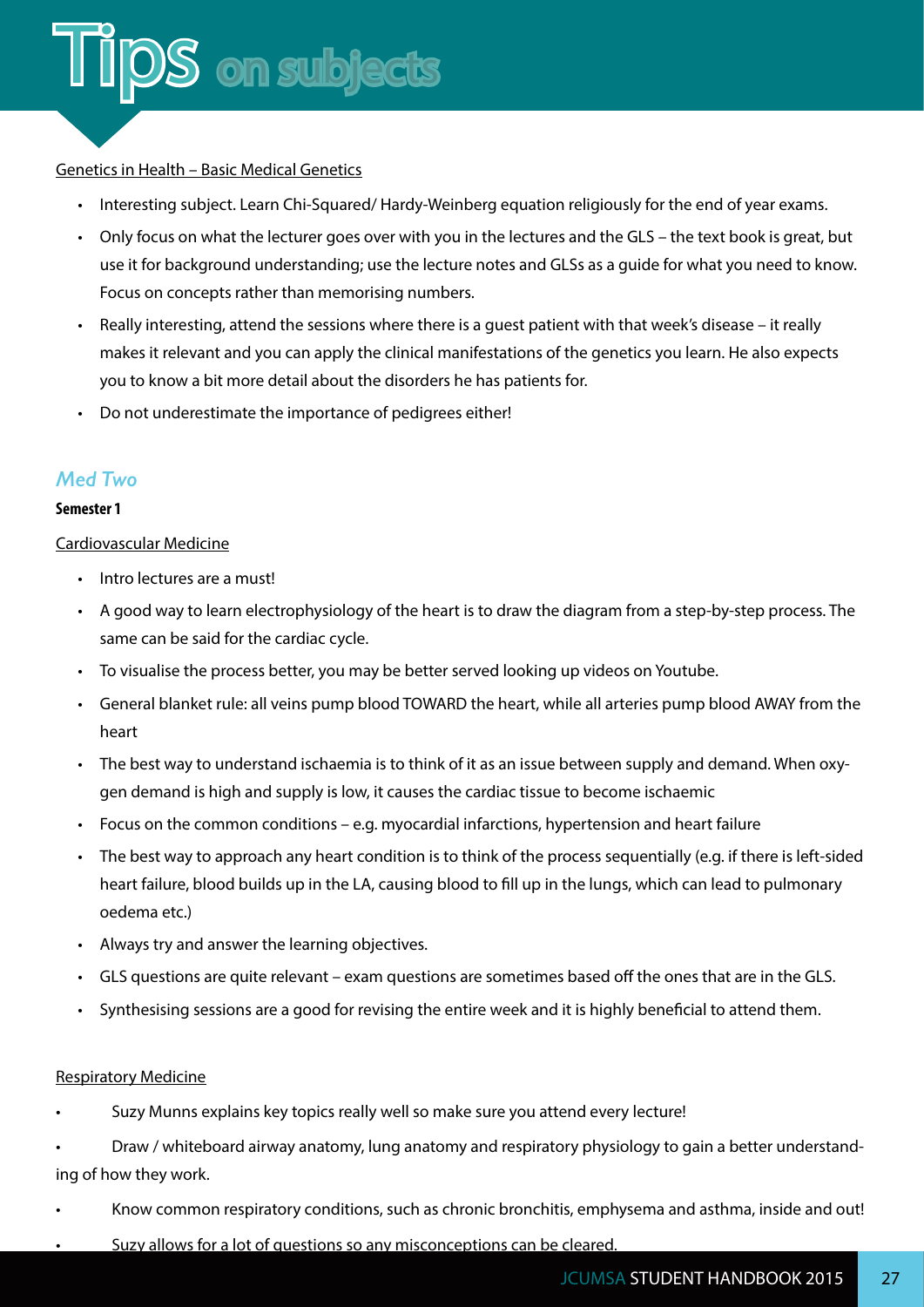

#### Haematological and Respiratory Medicine

- Attend Naga's lectures, do the GLS's and attend the SS's as they will highlight the key points to know (he will also go through difficult GLS answers)
- Make sure you can answer the learning objectives.
- It can be hard to follow some of Shashi's lectures so jot down as many notes as possible (and consider re-listening to his recorded online resources).
- Work with your peers to make summaries of each blood disorder using Robbin's Basic Pathology, Essential Haematology, lecture slides and any trustworthy online resources – his weeks are VERY big so it's definitely useful to work together to conquer his weeks.
- Know the material from Prof. Ketheesan's blood group week too (blood groups, HDB, Rh, Coomb's test).
- Guyton is useful for some of your GLS's. If you don't understand Guyton, start by reading about it in Marieb to get a more basic / general understanding.
- Essential Haematology some people find this useful and some don't. Try to buy it used.
- Know your histology do NOT ignore it.
- Know the main histolopathologies (e.g. megaloblastic anaemia, sickle-cell anaemias) and be able to identify the key features of each.
- Know and understand the coagulation pathway you may not be asked to draw it, but you do need to be able to answer questions about certain aspects of it.
- Make sure you know the renal weeks well! Don't ignore them just because they're at the end of the semester. They will come up in ENDO so it will make your life easier in semester two.

#### Rural, Remote, Indigenous and Tropical Medicine

- Do NOT ignore this subject it is VERY content heavy and cannot be crammed during SWOTVAC (though this has not stopped some from trying).
- Guest speakers are often important and can be examinable.
- Tropical diseases are best organised in a table format or flash cards
- Due to the heavy content, group discussion / study is often effective in determining what's relevant and what's not.
- As GLS workbooks are correlated with learning objectives, they often make good practice questions for SWOTVAC.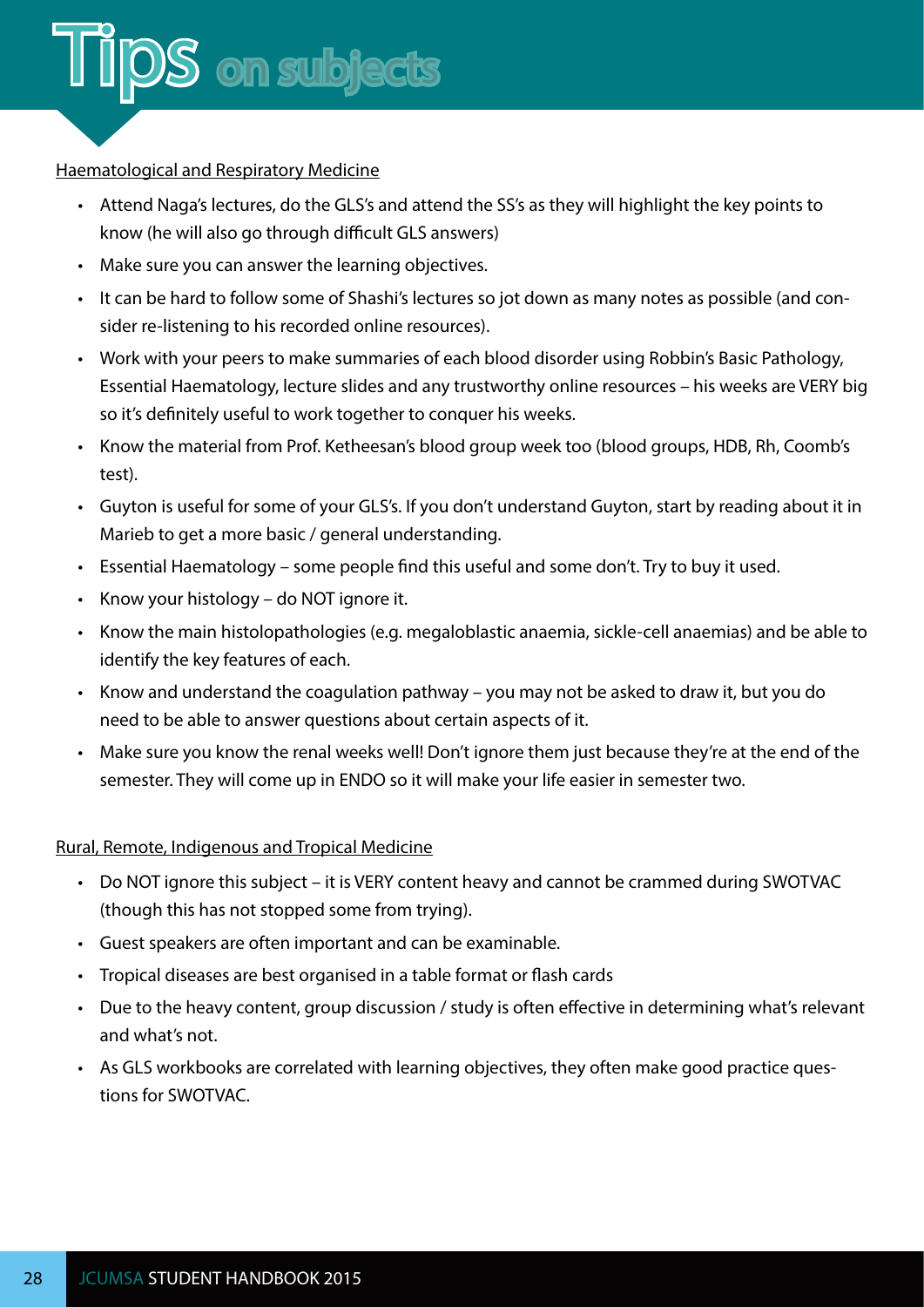

#### **Semester 2**

#### Neuroscience

- Marieb and Bear were helpful at times but you can get away with not using them provided you use another trustworthy online resource.
- Be prepared to take notes very quickly in any anatomy sessions with Monica. These are important to know and helpful for all of the following concepts.
- Draw the blood vessels of the brain repeatedly until you can remember it off the top of your head (and yes, that was a pun!)
- Be familiar as you can with the formation of all neurotransmitters and their neural pathways in the CNS.
- It is highly recommended that you understand the Motor Loop and how a defect in dopamine leads to Parkinson's disease.

#### Psychological Medicine and Human Development

- Make summaries according to your learning objectives.
- To organise your summary, use tables to help organise topics and main ideas.
- Focus on understanding the narrative the summary is made from this document.
- Focus on connecting topics and disorders in chronological order of human development (e.g. developmental disorders in childhood etc.)
- Making a list of definitions can be quite useful for understanding many of the disorders.
- YouTube videos may also be useful in understanding many disorders.
- Flash cards can be effective when learning definitions and disorders.

#### Medical Pharmacology – Pharmacology / pharmacokinetics of drugs and general classes

- Making drug flash cards can be useful, but make sure you don't get too caught up in making them, instead of actually learning the drug information
- Do not leave it all to the last minute there are simply too many drugs for you to remain sane in SWOTVAC if you have to learn all of them in one week.
- Understand the principles and basic mechanisms of drug classes (eg. Hypercholesterolemia is treated with statins that act as HMG-CoA reductase inhibitors).
- Incorporate different learning aids such as drug tables, flash cards and whiteboarding to add variety to study. Making and reviewing notes can be tedious and may cause you to lose focus; where as using flashcards in group study may be useful in helping to remain awake and alert).
- Try not to leave MP study to the last minute. Reviews (no matter how brief) throughout the semester will help you understand and retain the information better (and can help reduce the stress of learning or memorizing what feels like a million different drug names and mechanism of action).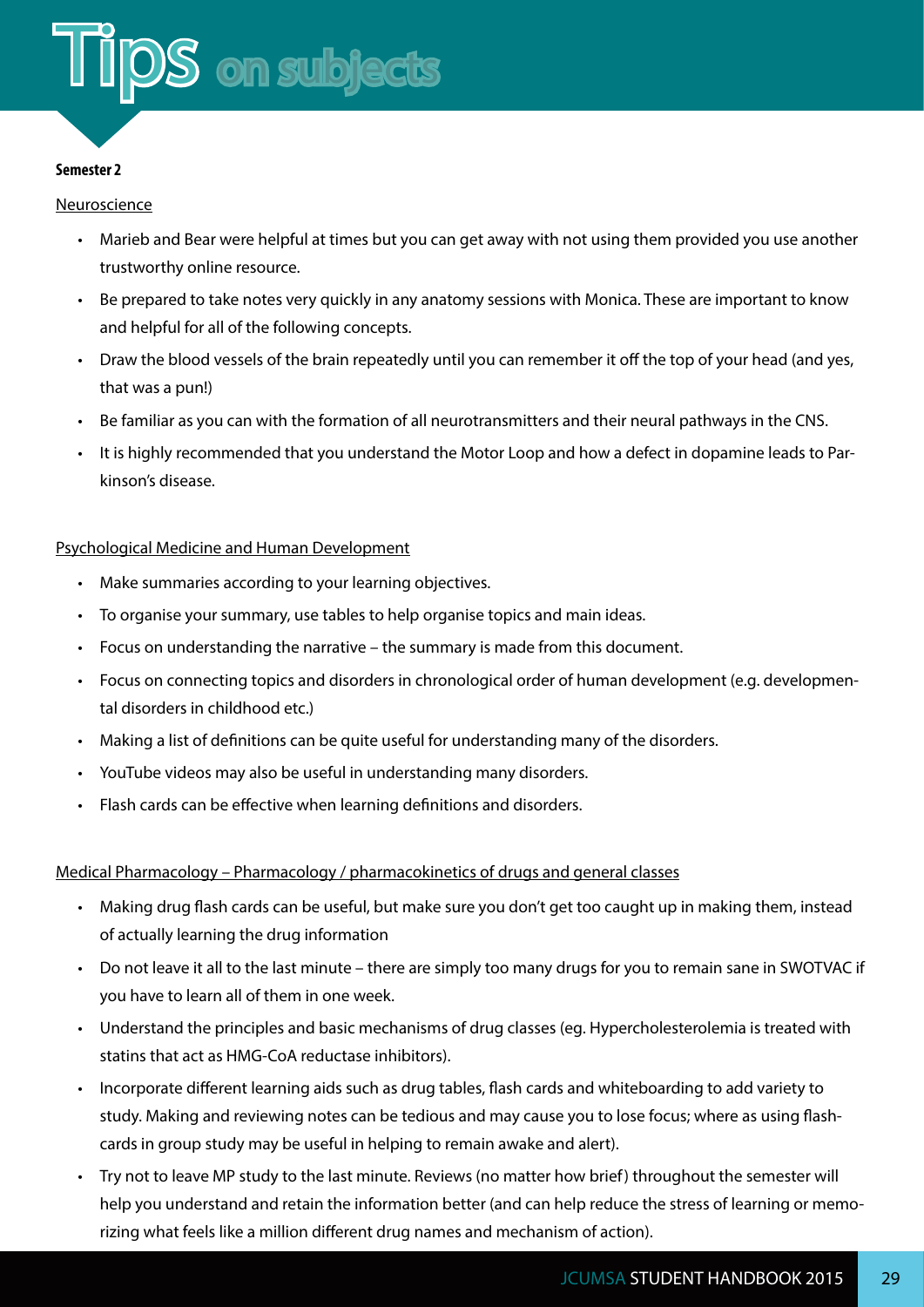#### **Endocrinology**

- Be able to answer all of the learning objectives.
- Do NOT ignore Damien's weeks of endocrinology.
- I found it useful to make mind-maps / flow-charts as a way to remember everything and see how it links together (in addition to summaries of lecture slides and GLS's).
- Make sure you can understand and explain all of the images / diagrams in Naga's slides.
- Naga's SS are very useful as he highlights the most important points from the week (often highlighted in orange font) and provides answers to a lot of the GLS questions.
- Know the hormones inside and out. Naga will give you a list of things you should know about each hormone, which is listed below:
	- » Site of production
	- » Type of hormone
	- » Circulating in which form bound or free
	- » Target site/s
	- » Mechanism of action
	- » Receptor location
	- » Actions
	- » Actions on metabolism
	- » Other important actions
	- » Regulation of secretion
	- » Factors influencing secretion
	- » Hyper- and hyposecretion
	- » Signs and Symptoms with hyper- and hyposecretion physiological basis
- Attend Naga's lectures and listen for what he says is important. You may find him difficult to understand at first but pay attention and you'll get used to it (also you won't miss any of his jokes! :D)

#### *Med Three*

In 3rd year, people will keep telling you not to compartmentalise your knowledge in preparation for the clinical years. One of the ways to start doing this it is make sure you put together the knowledge from different subjects that cover the same diseases. Also, make sure you are well versed in diseases that are covered in more than one subject from either semester: e.g. tuberculosis, rheumatic heart disease, measles, varicella, pneumonia and anaemia and so on.

#### **Semester 1**

Infection, Inflammation and Immunity – Infection, Inflaammation and Immune Response

• Be on time to class! There's nothing quite like being late to a lecture given by Prof. Ketheesan!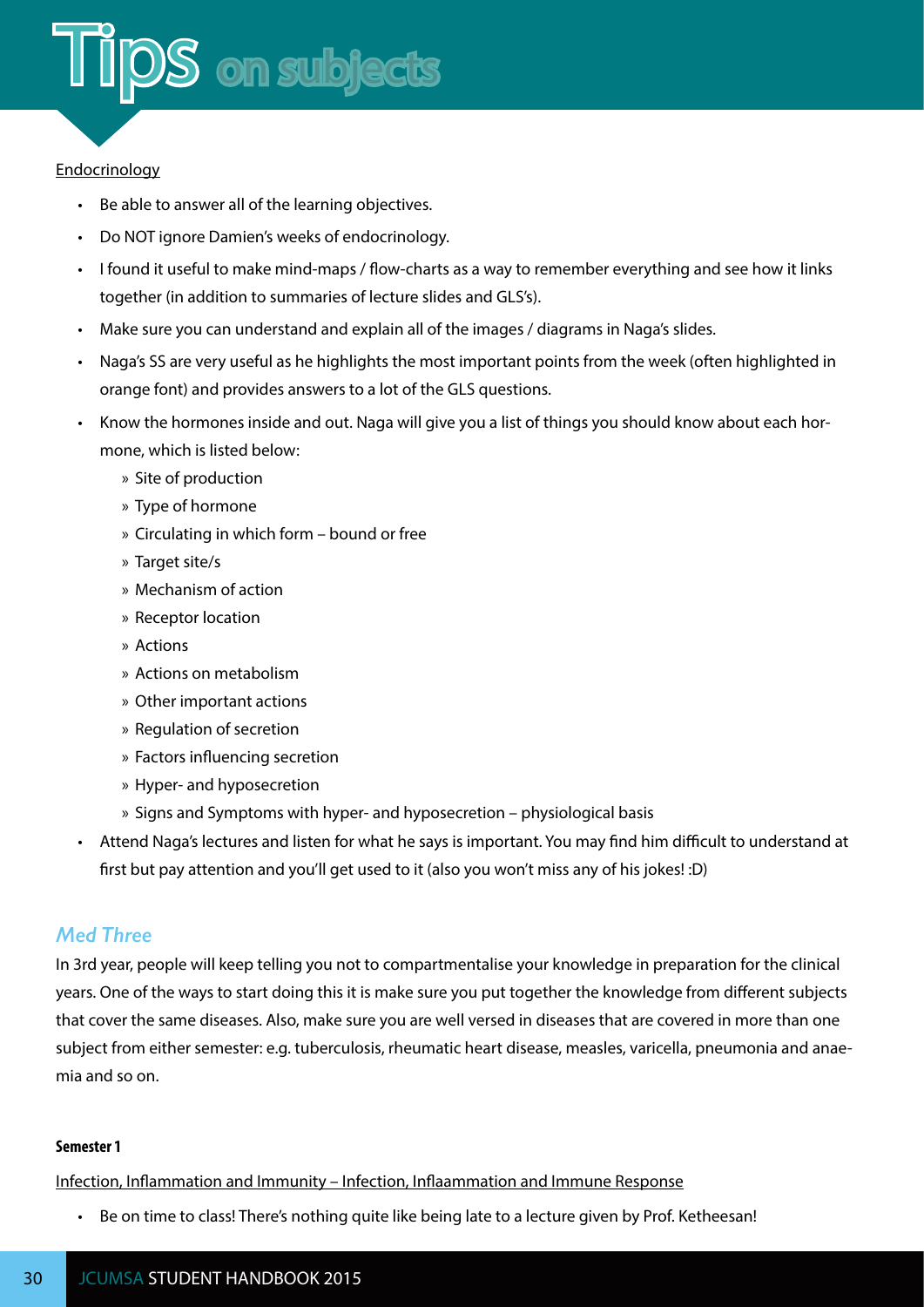#### • Beware of Janeways. It is a fantastic book (and can be quite useful in preparing the GLS answers or synthesis sessions), but contains a lot more depth than you need in this subject. Focus your reading on the broader concepts discussed in class, rather than the extra additional fine detail explained in Janeways.

- Do not underestimate simple things like the percentages in the differential white blood cell counts, conversions from L to mL etc… - these are easy to learn, but are also easy to make accidental mistakes on and are quite frequently seen in exams.
- Know and understand titres, IgM and IgG graphs– these are also extremely common exam questions
- Similar to the other modules, there is a lot of new vocabulary so it might be beneficial to write up a list of definitions to avoid confusion.

#### Medical Pharmacology – Pharmacology / pharmacokinetics of drugs and general classes

IDS on subjects

- Making drug flash cards can be useful, but make sure you don't get too caught up in making them, instead of actually learning the drug information
- Do not leave it all to the last minute there are simply too many drugs for you to remain sane in SWOTVAC if you have to learn all of them in one week.
- Understand the principles and basic mechanisms of drug classes (eg. Hypercholesterolemia is treated with statins that act as HMG-CoA reductase inhibitors).
- Incorporate different learning aids such as drug tables, flash cards and whiteboarding to add variety to study. Making and reviewing notes can be tedious and may cause you to lose focus; where as using flashcards in group study may be useful in helping to remain awake and alert).
- Try not to leave MP study to the last minute. Reviews (no matter how brief) throughout the semester will help you understand and retain the information better (and can help reduce the stress of learning or memorizing what feels like a million different drug names and mechanism of action).

#### Preventative Medicine and Addiction Studies – Preventative Health and Substance Abuse

- Do not dismiss PAS. It is a subject that still has a significant amount of content that you need to learn (and cannot just rely on common sense for), and is actually one that you will be extremely useful to you in the clinical years.
- As some parts of PAS are steered towards clinical medicine it can be beneficial to integrate PAS teachings with MP, TIN and III to grasp the bigger picture of this particular module.
- Case simulation using friends as volunteer patients may be very helpful as well for study of PAS and its integration with MP, TIN and III
- Motivational interviewing and brief interventions are essential exam and life skills to have
- Take note of the different clinical tools (screening tests, Lifescripts, and decision-matrices) mentioned in this module. It is expected to know which specific screening tests are used for each particular addiction. In addition, this holds relevance to clinical medicine practice.
- Statistics (like PPV, sensitivity and specificity) can be tricky, but it is worth spending the time to understand them and doing the practice exercises. These terms get thrown around in clinical practice and knowing what they mean will make you that much more the competent doctor.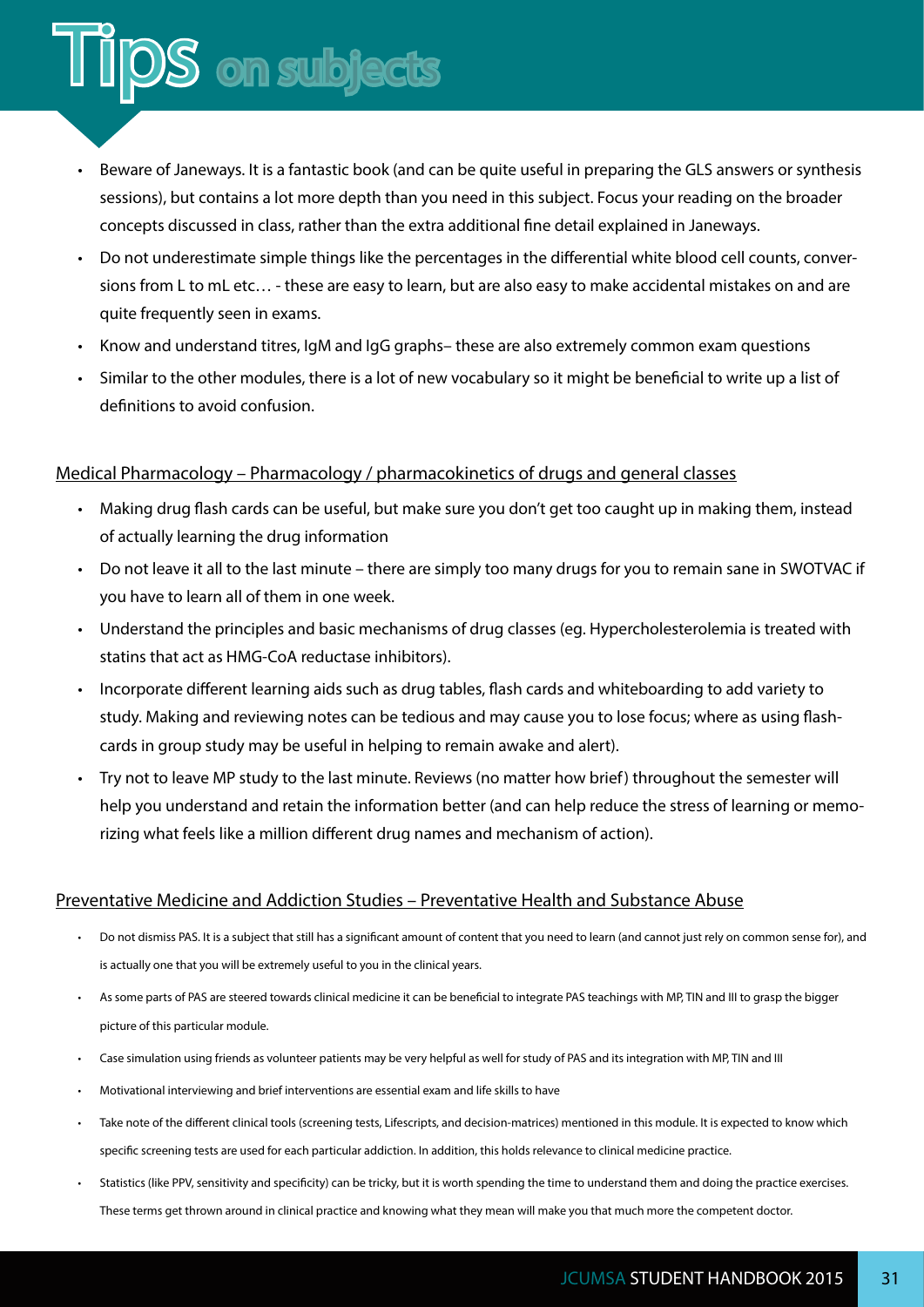#### Tissue Injury and Neoplasia – Mechanisms of Inflammation and Cancer

- Know your cytokines and chemokines (it will also help you with III)
- Some of the GLS sessions will involve patients coming in to talk to you about their experiences with cancer. It is always worth attending these, as these patients have extremely valuable insight into the more human aspect of cancer
- CTL comes back to haunt us in TIN as histology is very important (visually recognizing the signs of tissue injury and neoplasia).
- Try to link the process of tissue injury to its histological representation to increase comprehension.
- Baby Robbins is a very helpful book to use for TIN. (Take advantage of the easy-to-read diagrams and definitions.)

#### **Semester 2**

#### Infectious Diseases – General characteristics of invasion and system-based infections

- Really obvious point but make sure you understand III as it will help you understand the pathogens and their resulting infectious processes
- It is worth spending the time writing out/creating a flow chart/or going over, the microbiological features of the pathogens to understand which are gram negative or positive, cocci or bacilli, how they are arranged (diplococci, in clusters, in chains), whether they are encapsulated or not, and what the major virulence factors are; as these specifically determine which pathogen you are dealing with and often come up in MCQs
- Be able to describe bacteria based on description, features and location inside / outside the human body
- Do not neglect lab sessions they are easy to forget, but actually contain useful practical information which may end up in your exam
- Meningitis, encephalitis, the differences between them and the pathogens that cause them are also essential knowledge

#### Introduction to Emergency Medicine – Management of system-based emergencies

- ABCDEFG!
- Following a structure when considering every case/patient can be extremely helpful to guide your thoughts and make sure you don't forget anything: ABCDEFG, observations and examination, investigations (imaging, blood tests …)
- Make sure you know your ECGs, especially the common ones such as normal sinus rhythm, AF, VT, STEMIs and their different locations. Books such as "ECG Made Easy" or the multitude of websites that exist can be useful to give you some extra practice in identifying the different ECGs.
- Have a system to go over chest x-rays to make sure you don't miss anything it doesn't matter what system you use, just use one you are comfortable with. There are also plenty of educational websites which you can use to start to get used to the appearance of various diseases on x-ray.
- Textbooks like the recommended Emergency Medicine by Brown and Cadogan or the Oxford handbook of emergency medicine may come in handy (especially in terms of answering some of the GLS questions), but are really not essential if you do not want to be spending extra money on textbooks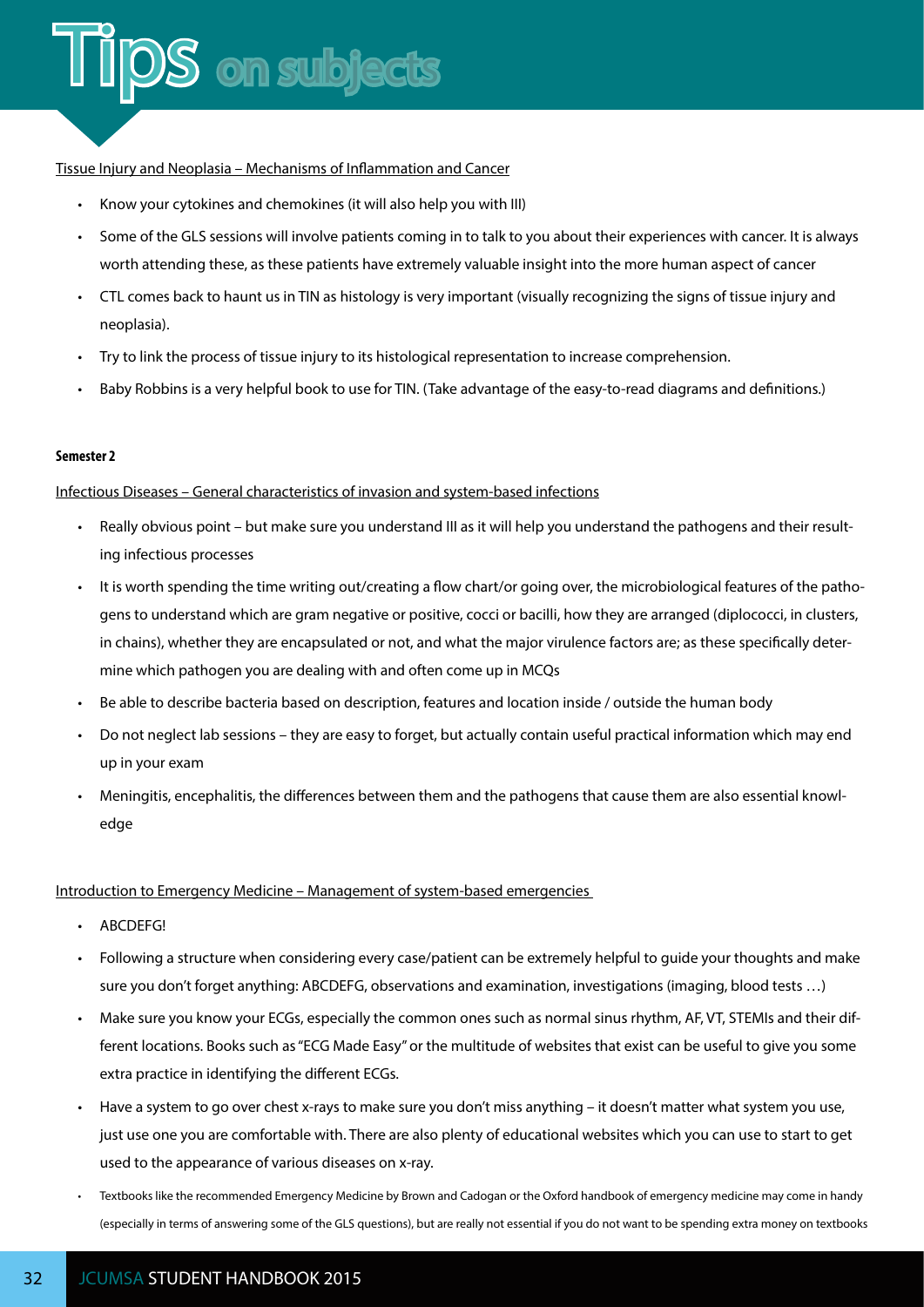#### International Health – Various aspects and differences in the health of populations overseas

- Millennium Development Goals are the absolute minimum knowledge!
- Do your wikis on time each week it is easier than having to do the makeup exercises all in one go.
- Try to vary the types of questions you do for the wiki each week, and don't be tempted to only pick the easy questions or the ones you already know something about – come exam time you will have a lot more experience in answering the different types of questions if you have given everything a go.
- Practice causal chains each week even if it isn't your turn for the causal chain in the wiki, at least think about what you would have written – the more you practice, the more confident you will be by exam time
- Again, worth mentioning for extra effect know how to do causal chains!

#### Skin and Special Senses – Various skin conditions and pathology of the special senses

- Learn the online study guide and the topics that Brennan recommends first, and only expand your learning to other topics after you have covered those basics. Some of the guest lecturers will go into a lot more detail beyond what it is expected you will know, so don't get distracted by the extent of the content, and focus on the common diseases (acne, rosacea, dermatitis, scabies and the infectious diseases).
- Do know meningococcal, measles and varicella, as these are not only are frequently examined but are absolutely critical knowledge for clinical practice – these are diseases you cannot miss.
- Definitely attend the last two GLS sessions: they will cover Snellen, Rinne and Webber's tests which you will need to know.
- Refer to clinical skills work books and online resources for clinical application of SSS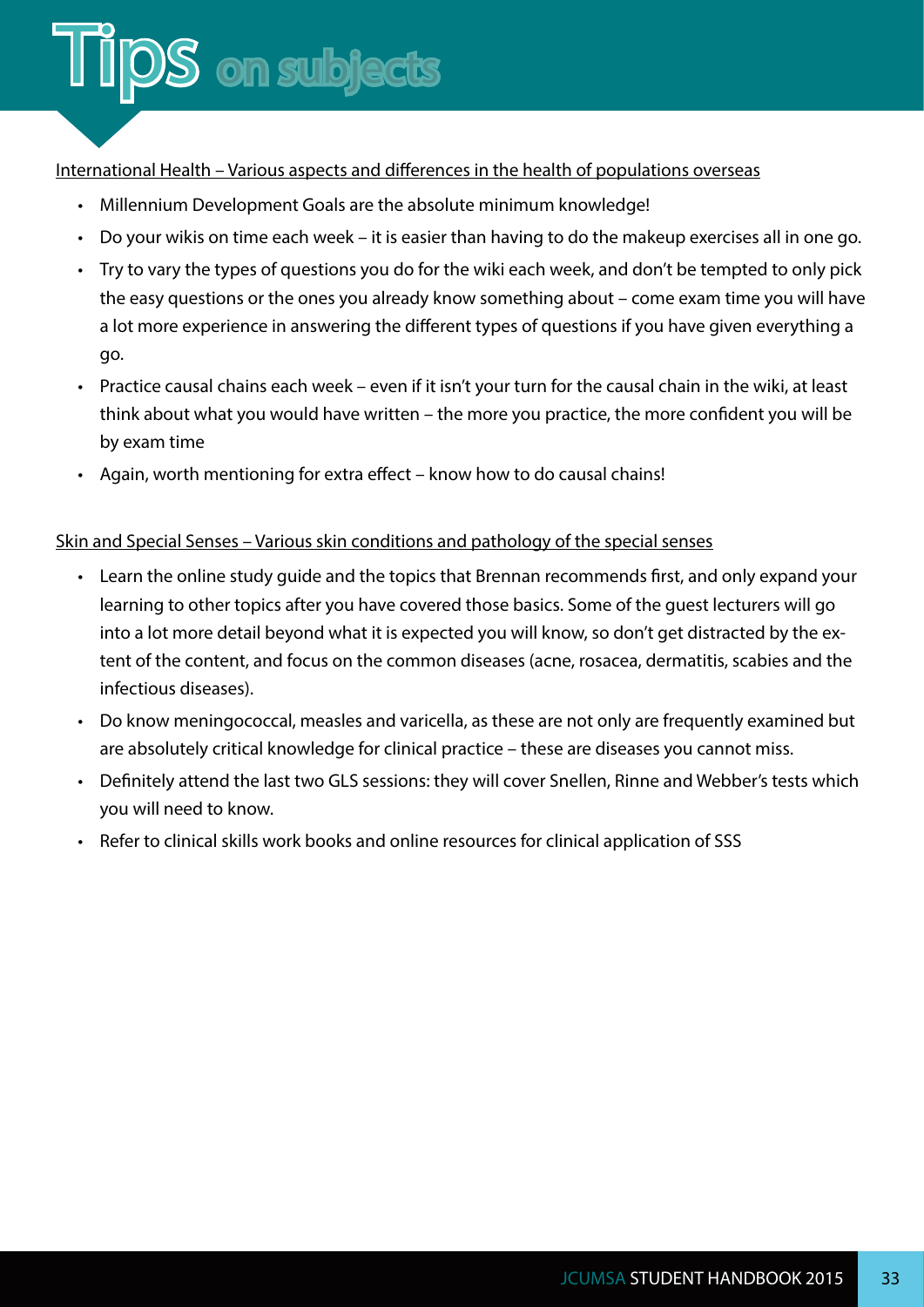#### <span id="page-36-0"></span>*Before you start*

- You will inevitably feel uncomfortable arranging and organising placements, but you just have to deal with it.
- Make your objectives clear with your supervisor, 'I am not confident with taking a history, could I please practice?' or 'I would really like to learn how to take blood'.
- Be on time, be interested and be polite you don't have to be brilliant, if you are nice to everyone and wellpresented/punctual you will soon become a favourite.
- Dress appropriately as per 'Dressing Clinically' if in doubt, overdress on the first day, then tailor it as necessary.
- You may feel like you're getting in the way a lot during the early years, so do something , be useful! Ask if you can hold something or if there is anything you can do to help?
- Have a notepad small enough to fit in your pocket and a pen to take notes. You'll be surprised when you look back months or even semesters later of the cases you saw (multiple myeloma?). I generally try to avoid using it around patients (specifically during consults) so they don't feel objectified, but if the doctor is very busy, you don't have a choice and I'm sure the patients would understand (especially in a hospital situation).
- Thank everyone, all the time, whenever you can. It shows you appreciate them teaching/providing opportunities. Tell them why you're thankful too: 'Thanks for letting me shadow you today, I really enjoyed seeing how the fracture clinic works.'

#### *When you get there*

- Be polite, always introduce yourself at the beginning of phone calls or if you meet someone new. Ask what their name is and what they do, it shows you are interested.
- When asked 'Have you xyz before?' reply with 'No, but I would love to learn' or 'Yes, a few times, but I'd always love more practice'.
- Don't always follow the doctors you learn a lot from nurses and allied health they often run the show, especially in rural hospitals.
- Don't be afraid to ask questions to your doctor or for clarification for something they said but in conjunction make a list of questions or topics to look up on your own.
- If you don't know something when asked, be honest, don't make something up. "Do you know what nephritic syndrome is?" "No, to be honest I can't remember, but I recall you do get oedema..." If you're honest, and show you know a bit, you won't seem hopeless.
- Ask if you can examine the patient whilst someone watches be an active member of the team, and don't criticise anyone, ever.
- Ask for feedback on your clinical skills, where you can improve and then do it!
- Spend a bit of time working out which doctor/nurse is a good teacher and which isn't. Even the most boring of cases can become interesting and a valuable learning experience, if you can work through it with a good teacher.
- Don't skip the things that may sound boring like handovers: you will learn useful tips about what make a good patient presentation and what doesn't, which in turn will help you become a competent doctor as you progress through the clinical years.
- Ask and thou shalt receive you may never know what you would be allowed to do unless you ask! Just make sure you receive informed consent from the doctor and patient.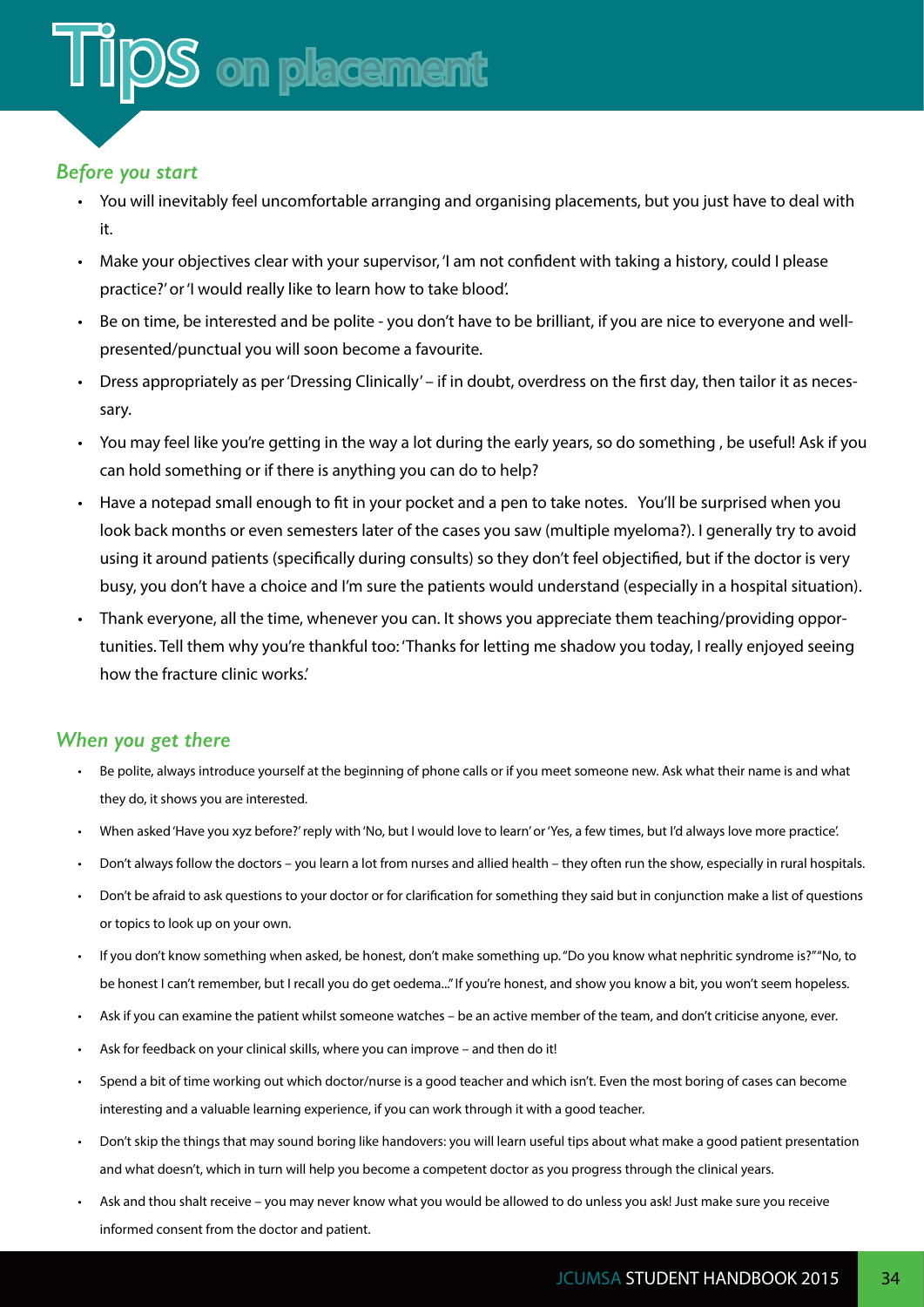#### <span id="page-37-0"></span>*On study expectations*

- Don't expect to have the same balance your friend studying New Media Arts has. You're entering a job that will use up a huge amount of your life. It will hurt you, challenge you and demand from you more than any other career. But it will also give back a great deal of rewards. So, you should expect to work really, really hard as a medical student.
- That being said, get involved in your societies (RHINO, JCUMSA, SANTE, other acronyms), be part of your college soccer team, and enjoy university. It's a great way to meet people and helps you to see a different side of medicine. Make a group of friends, and make a point of going to the pub for a nice dinner and a quiet drink once a week so you spend some time away from college food. Don't be alone – everyone wants to get to know you, so come and spend time with your colleagues!
- All you have to do to pass first year is study. Not a lot, but just consistently & intelligently.
- Do not let settling into uni stop you from doing anything. Take up one activity/group, and see how you go. People always restrict themselves in the first year when it's really not necessary.
- Compromise: study during the week nights in exchange for freeing up your weekends. Just make sure you study fairly consistently.

#### *On balance*

- Exercise is the most important thing when you exercise you will study better too. You need "me time" and this is a perfect way to pound out youstress (on the pavement, into a boxing bag etc)
- Study in between breaks, leaving more time free during nights and weekends. If you have 1-2 hours between a lecture, rather than just sitting around talking or spend time going back to college, start your summaries in the computer lab or do a few of your readings.
- You should give blood. You might not be a doctor yet, snatching people back from the brink of death, but every donation saves three lives. "How wonderful it is that nobody need wait a single moment before starting to improve the world." Anne Frank
- You can still work during medicine, there are plenty of people who work up to 25 hours a week. It can be hard, but it can be done. If you really need the money, consider weekend jobs rather than night jobs, as they tend to tire you out, or consider jobs at the university like tutoring, home group facilitating or being an RA.
- There is time to relax anyone who studies the whole week through is missing so much of what life is about. Don't let it consume your life, still watch TV, still go for walks and still talk to people. In 20 years time, you should remember medical school for not just the study.
- Make set times in which you will be sociable, just like you would set out particular times for study, or you may find that study takes up all of your time. Make sure that outside-uni activities don't take over your life completely though: you need to be spending at least as long studying outside uni as you spend at uni.
- If you find you're planning to do work, but not actually doing anything, and you know that you won't actually be able to do everything (because you didn't give yourself any breaks and you feel mentally exhausted), lighten up a little and just be honest with yourself. Don't procrastinate the whole Thursday night when you said you'd study for 4 hours straight. Do something – watch a movie, hang out with friends that aren't studying, go gymming – then go do the study.
- Please know that if there is anything terrible that happens separation of your parents or a death to someone close to you, there is always support from the medical school and the student counselling.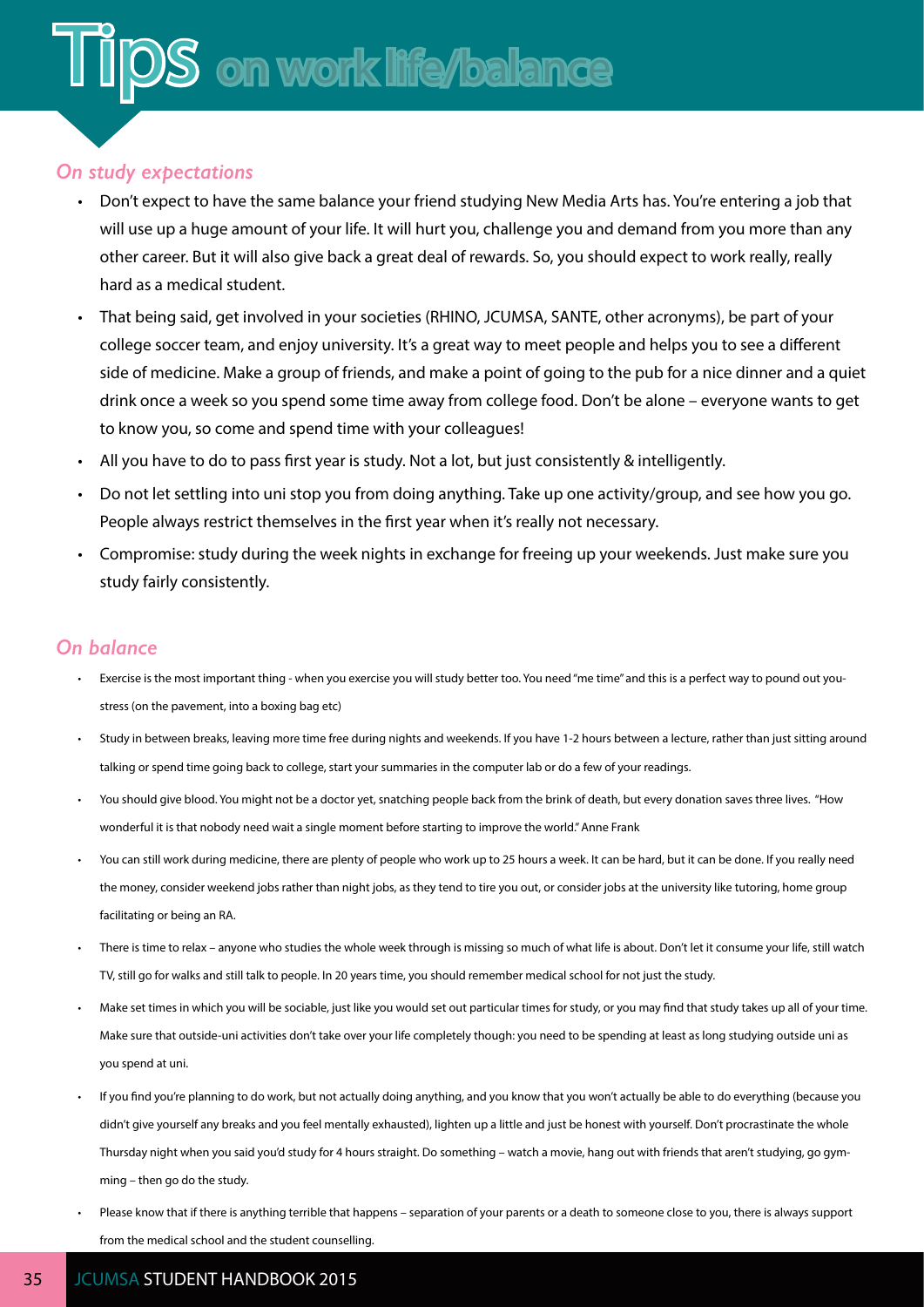#### <span id="page-38-0"></span>*On starting*

- Get it done early. It's much easier to write an essay if you actually have things to work with.
- If you're struggling with a place to start, just write a paragraph on topics within your assignment. Once you have a few paragraphs, link them together in a cohesive order, then write an introduction and conclusion that ties together the topics you chose. Don't be fooled by starting with the introduction – it's often the hardest part to write of the whole assignment!
- Check the references in your articles, they may have other great articles you can use.
- Do a bit of background reading on your subject before you start to actually find and use sources for your essay, just to get a feel for the topic.
- I also like to get all of the notes from all of my sources in one place, then organise it all into the paragraphs or topics I'm specifically writing about.

#### *On technicalities*

- Make sure you at least note down the URL or some other piece of information about each source you have used as you go, or you may not remember how to find it again when you want to reference it properly.
- If you're dealing with abstracts of research papers, just copy and paste the title, journal title, date, etc at the top of the abstract and paste it with the information. You'll find it's much easier to trace it back if you need to properly reference the information.
- Take note of the lecture you get given on how to use the databases JCU pays for us to get these articles, so don't just rely on google scholar – though it is pretty good!
- Always save the articles, so you don't have to find it every time you want to reference it.

#### *On formatting and referencing*

- It can be quite time-consuming to become familiar with a program like Endnote to keep track of references, but it will be well worth the time spent in the long run – no more fiddling around trying to keep track of references manually
- If you are going to need a main reference textbook from the library to write an assignment (one that everyone else in the class is likely to want as well eg Principles of biomedical ethics for an ethics assignment), get on the waiting list for the book early – it may be 6 weeks before the book becomes available
- Find the Referencing and Style Guide before you start there's nothing worse than consulting it before you hand your assignment in and realising you've done it all wrong.
- Not sure how many references to use? Aim for at least 10, but make sure they're relevant.
- Do not forget an assignment title page or cover sheet, sounds so simple but don't!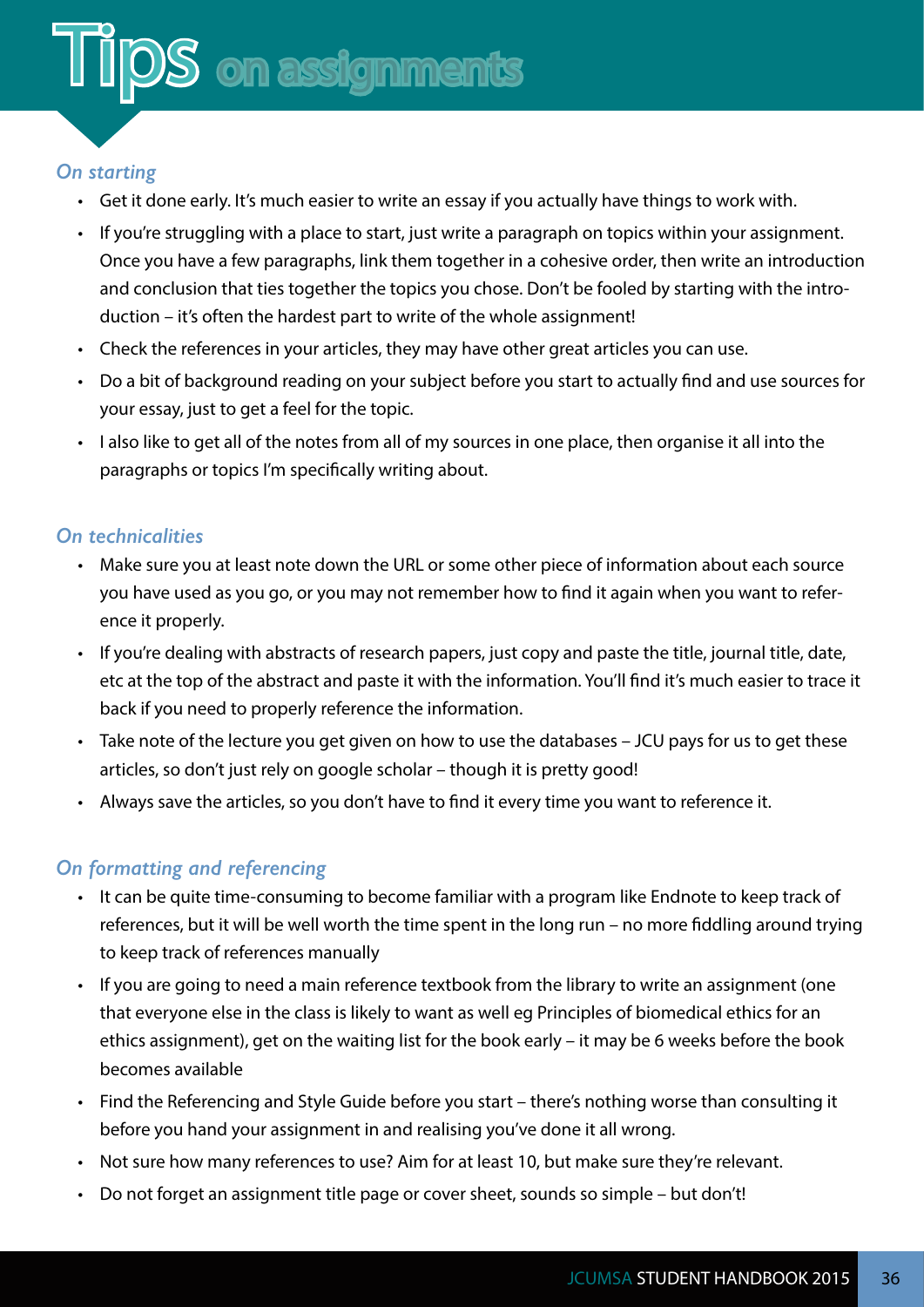## <span id="page-39-0"></span>**Final tips favourite quotes**

### My favourite quotes from med school so far:

"Look to your left, now look to your right, now look at yourself. One of you won't be here in six years' time." (On my first day of medicine)

> "So, Dr Smith, do you think the problem is intra-articular or supra-tentorial?" (When seeing a patient with a sore knee, by one of my rural preceptors)

"If you're ever thinking about being a doctor in the bush, make sure you come out a week before you start work and meet all the pretty girls in the town. That way, you can say you've met them socially before you get them as your patient, and you can still go out to dinner with them!" (Parting advice from another rural preceptor)

> "Enjoy every day, make lots of friends - these are the best years of your life so enjoy. And get involved!!! "

"Remind yourself every now and then that: you got into medical school!! That by itself is an exceptional achievement – be proud of yourself, and be proud of your work. You deserve to be in medical school."

> "Value being a medical student – remember that for each med student there is, there are at least half a dozen people out there who didn't get your spot at JCU medical student. So don't take it for granted that you are here. Turn up to class, put in your best effort, take it seriously but also enjoy your time – 6 years goes sooooo fast!"

"Start studying early, Breathe! Don't compare your studying to other students; you will never be the same!"

"Life happens every day. Factor it in. Eat well (Do not EVER miss meals, especially breakfast, for study. Ever.) Exercise. Socialise. Sleep 7-8 hours every night. The best laid plans do not always come to fruition. Cut out distractions as much as possible – don't do things by halves!"

"Medicine is like skinning a cat (everyone does it differently). Make summaries logical and concise. Be disciplined with time. Every single person in this room is capable of passing medicine – don't think you're the exception."

> "Life happens every day. Factor it in. Eat well (Do not EVER miss meals, especially breakfast, for study. Ever.) Exercise. Socialise. Sleep 7-8 hours every night. The best laid plans do not always come to fruition. Cut out distractions as much as possible – don't do things by halves!"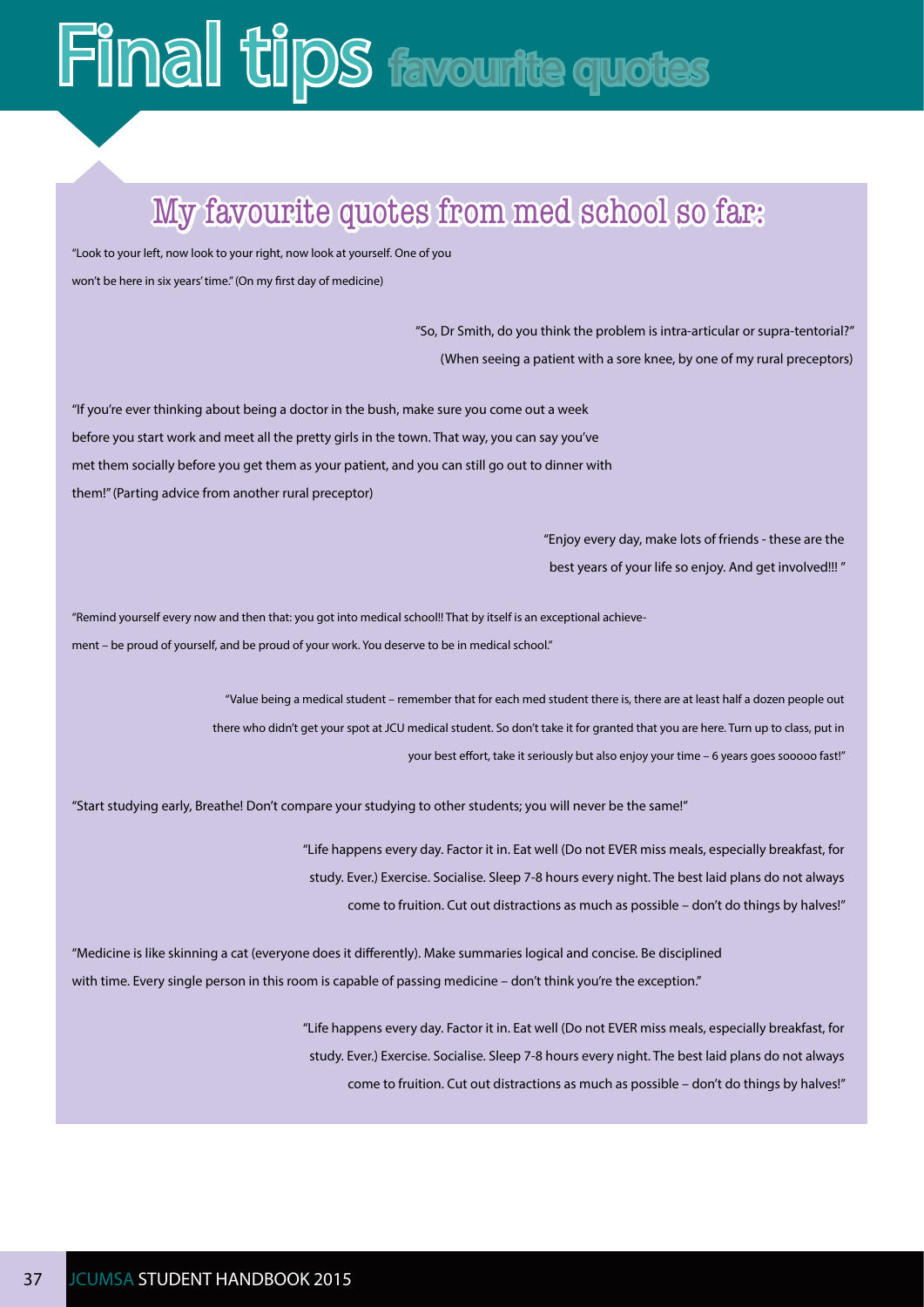## **Final tips favourite quotes**

### My favourite quotes from med school so far cont:

"Forget the exams: think about the future: study all the way through the semester. Cramming won't help you in the end. The med school is not out to get you. I repeat, the med school is not out to get you. Find Balance: it'll be a long 6 years if all you do is study, and you'll lose yourself. It's great to prepare, but don't get too caught up with the readings until you've actually done the session: the GLS will often show you what's relevant in the text."

> "If it all comes crashing down, try to keep things in perspective and don't be afraid to talk to friends and family. It is important to challenge yourself and try to become the best doctor you can be, but remember that, at the end of the day, your patients could not care less whether you got 100% in your exams, whether you were a C, D, HD student: they care about whether you give it everything you have, and whether you care about them as an individual. Don't let go of compassion and the drive to make a difference, that's what being a doctor is really about!"

"Be kind to yourself – sleep is more important. Remember it's not a competition, do your best. Don't be afraid to ask for help – it's always there."

> "If you don't know where to start – do not procrastinate, try to form a list, start somewhere and you will feel better. Do not set yourself unrealistic goals for the day, and wake up already knowing you won't achieve them."

"Remember what you're fighting for – don't lose sight of where you want medicine to take you, and let that drive you on."

#### "I'm a bastard. Remember that." – Jim Burnell when talking about exams.

"Studying Medicine is like trying to drink from a fire hose – you'll never get it all in so all you can do is keep on drinking."